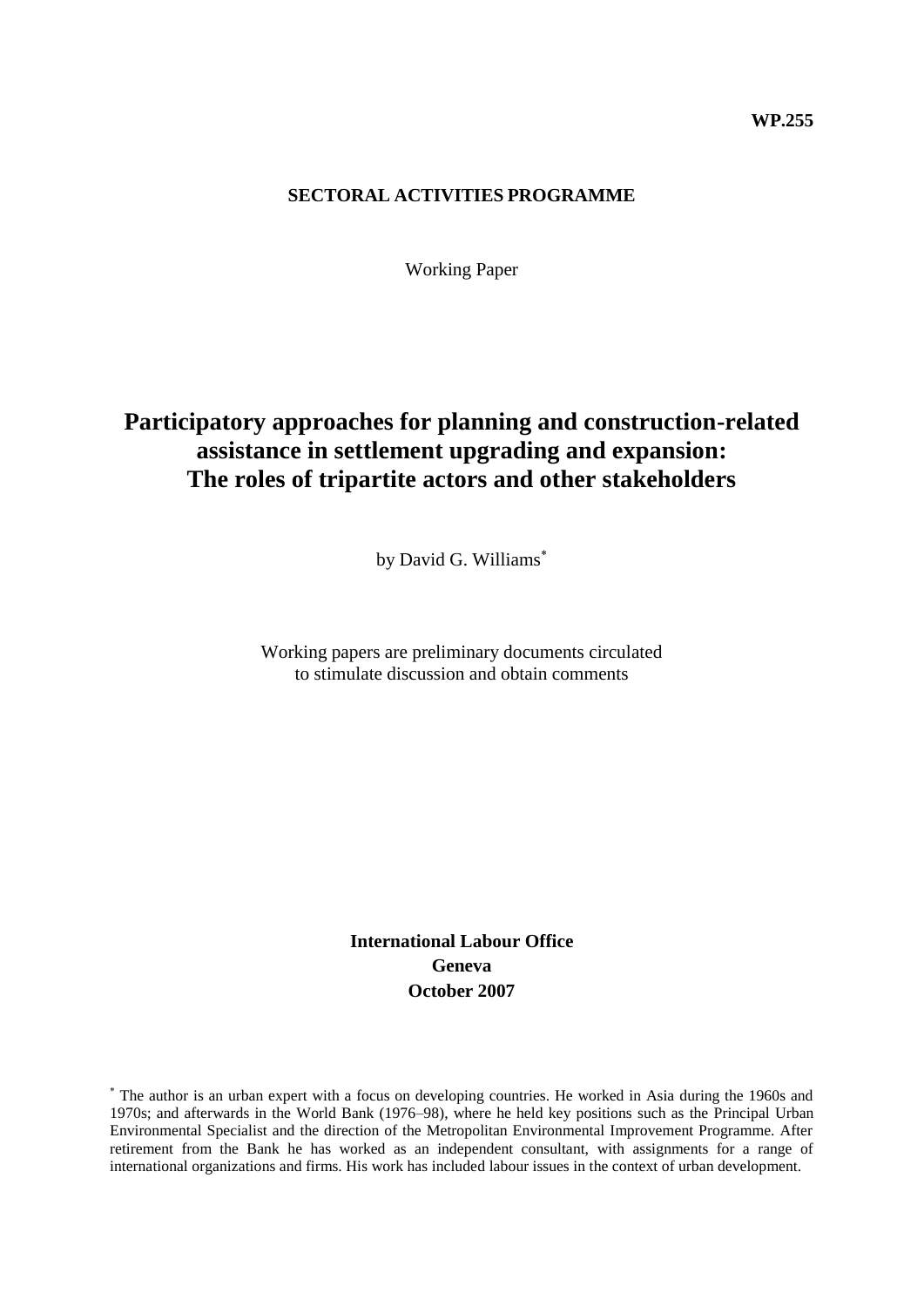Copyright © International Labour Organization 2010

Publications of the International Labour Office enjoy copyright under Protocol 2 of the Universal Copyright Convention. Nevertheless, short excerpts from them may be reproduced without authorization, on condition that the source is indicated. For rights of reproduction or translation, application should be made to ILO Publications (Rights and Permissions), International Labour Office, CH-1211 Geneva 22, Switzerland. The International Labour Office welcomes such applications.

Libraries, institutions and other users registered in the United Kingdom with the Copyright Licensing Agency, 90 Tottenham Court Road, London W1T 4LP [Fax: (+44) (0)20 7631 5500; email: cla@cla.co.uk], in the United States with the Copyright Clearance Center, 222 Rosewood Drive, Danvers, MA 01923 [Fax: (+1) (978) 750 4470; email: info@copyright.com] or in other countries with associated Reproduction Rights Organizations, may make photocopies in accordance with the licences issued to them for this purpose.

ISBN: 978-92-2-120506-7 (print) ISBN: 978-92-2-120507-4 (web pdf)

*First published 2010*

Visit our web site: [www.ilo.org/publns](http://www.ilo.org/publns)

Printed by the International Labour Office, Geneva, Switzerland

The designations employed in ILO publications, which are in conformity with United Nations practice, and the presentation of material therein do not imply the expression of any opinion whatsoever on the part of the International Labour Office concerning the legal status of any country, area or territory or of its authorities, or concerning the delimitation of its frontiers.

The responsibility for opinions expressed in signed articles, studies and other contributions rests solely with their authors, and publication does not constitute an endorsement by the International Labour Office of the opinions expressed in them.

Reference to names of firms and commercial products and processes does not imply their endorsement by the International Labour Office, and any failure to mention a particular firm, commercial product or process is not a sign of disapproval.

ILO publications can be obtained through major booksellers or ILO local offices in many countries, or direct from ILO Publications, International Labour Office, CH-1211 Geneva 22, Switzerland. Catalogues or lists of new publications are available free of charge from the above address, or by email: pubvente@ilo.org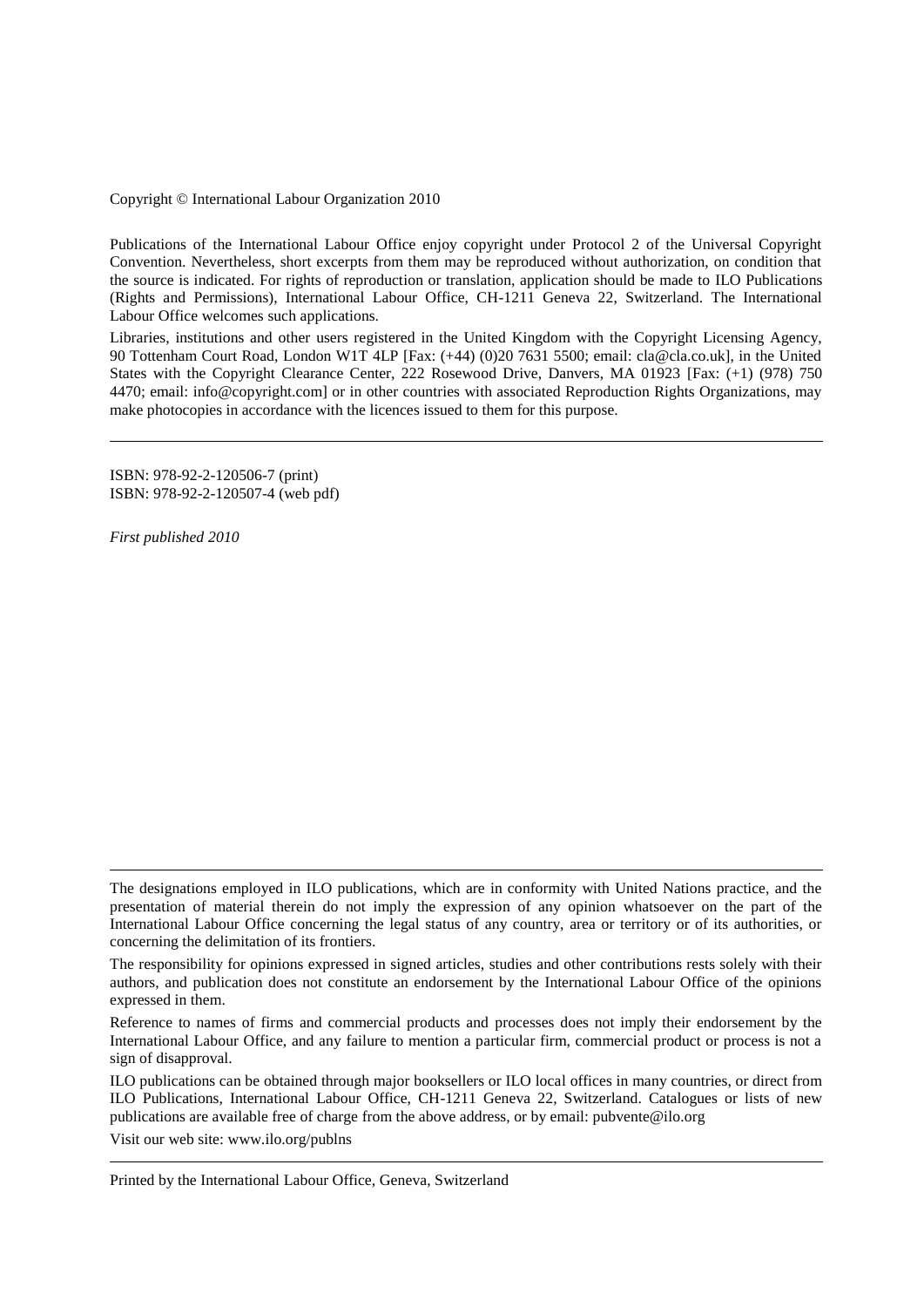## <span id="page-2-0"></span>**Foreword**

This paper has been produced as part of the SECTOR project "Participatory approaches for construction-related technical assistance in settlement upgrading", funded by the RBTC (regular budget for technical assistance) of the ILO during 2006–07.

The need to upgrade low-income settlements across the developing world is enormous, which is also expressed in the Millennium Development Goal number 7. There is growing attention to such a problem. Programmes of settlement upgrading and new development constitute a great opportunity to improve the livelihoods of the poor, including employment (in construction, maintenance and services), self-employment (in micro-enterprises and production and purchasing cooperatives), improvements in conditions of work (health and safety, social security, and child labour), financial and asset management (access to credit, land and housing assets), and human capital (education, skill development). Attention has been paid to some of these topics from the perspectives of the settlement residents and their organizations, and of the government agencies responsible for services and regulations, together with the modalities of the participation and partnership of these actors. However, almost no attention has been paid to the relationship between the communities and two potential and influential partners, namely employers' associations, and labour unions. While participatory approaches are now de rigueur in programmes of settlement upgrading, the use of labour-related social dialogue to involve these other actors in such a context is still incipient and non-systematic.

There are considerable differences between the way the formal ILO social partners engage in social dialogue and the way low-income communities and informal workers engage in participatory discussions regarding labour (and other issues) in their settlements. For example, trade unions and employers organizations are usually not represented at the community level, and many times also at the municipal level. And in most localities, there is a gap between the two sets of actors (formal ILO social partners and low-income communities/informal workers). Yet, the two sets of actors may learn from each other"s processes and practices, and indeed benefit from possible linkages.

To give a very recent illustration in a specific yet important sub-theme, the need to bridge this gap in the field of ILO"s labour-intensive infrastructure programmes in the field of slum upgrading was highlighted during the recent discussion in the ILO Governing Body of the independent evaluation of the ILO"s strategy for employment-intensive investment (GB.297/PFA/2/2). This evaluation stated, for example, that:

… the usual programme partners are not the ILO traditional groups but those who see benefits in the employment-intensive approach: municipalities, community groups, smallscale contractors, sectoral ministries and ministries of finance, planning, decentralization and local government. Case studies indicated considerable project-level success in mainstreaming EIIS practices across these groups, but some reversion to old practices after project completion, at least in some of the countries. But the political will and commitment is moving towards employment-intensive investment and infrastructure development in a major way. … Many of the achievements happened without the full participation of the ILO"s tripartite partners as the nature of the programme lent itself more effectively to the participation of other partners. The traditional tripartite system does not line up with all development situations and this is one of them; but when the partners have participated, they demonstrate their potential to contribute to its greater success. Nonetheless, EIIS lacks a critical mass of robust ILO constituents for the initiative and is weakened because of this.

Nevertheless, in the Office"s response to this statement and to the ensuring discussion from the ILO"s social partners, the Office nevertheless presented a number of instances where trade unions and or employers had participated actively in project advisory committees or as resource persons for project implementation and support …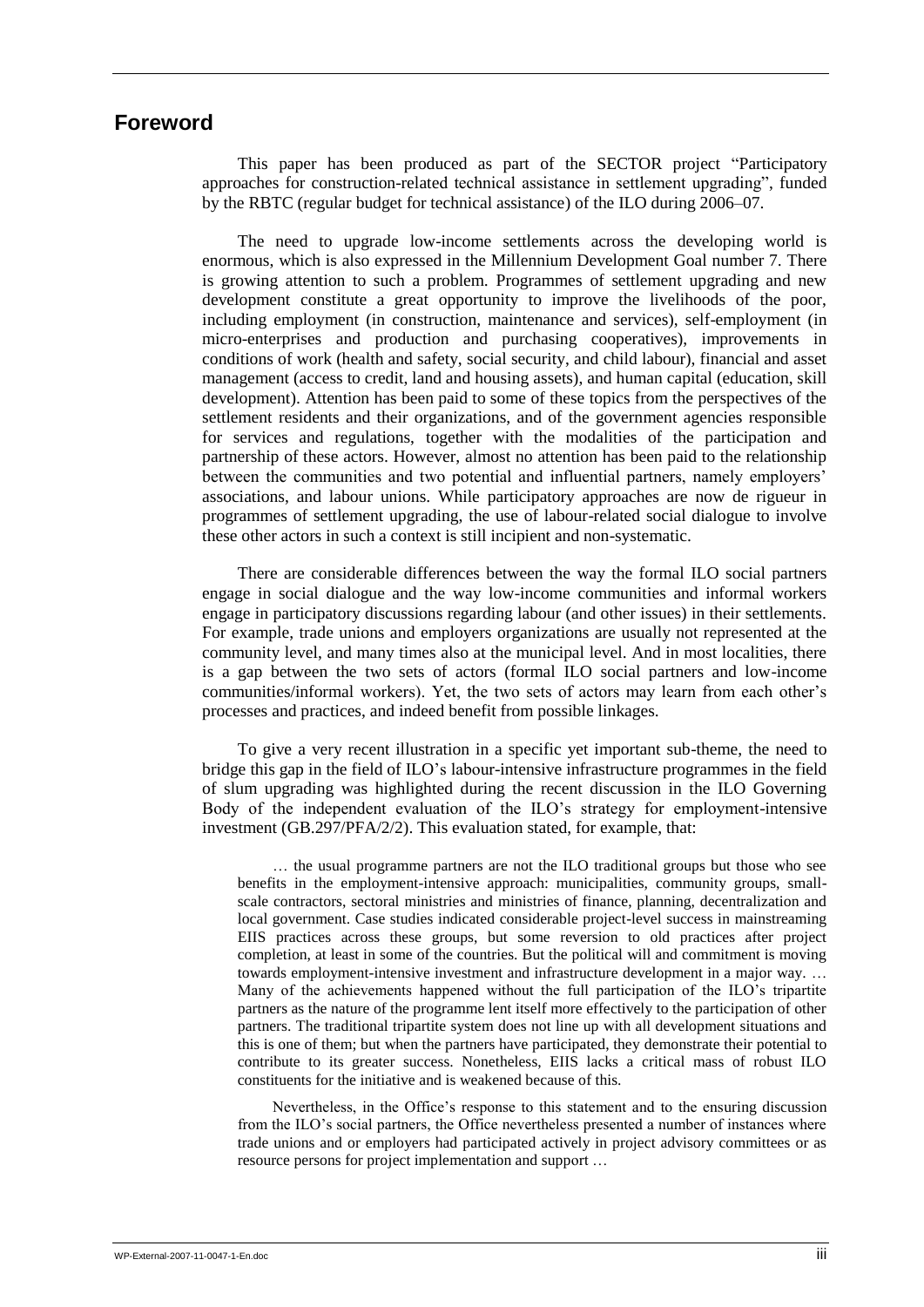This paper analyses the benefits of linkages between the aforementioned sets of actors, plus other actors involved in the process, with suggestions on how to explore synergies through social dialogue, in specific relation to issues of decent work in the upgrading of low-income settlements.

The paper deals with social dialogue and employment generation. It also includes conventional aspects of the process of upgrading of settlements (e.g. policies and activities related to urban planning, land development, housing provision typologies, etc.). Social dialogue and employment are indeed within ILO"s agenda or mandate. In turn, the aforementioned conventional aspects of upgrading fall within the agenda and mandate of other institutions, such as UN Habitat, the World Bank, regional banks, among others. Therefore, the paper may also be of interest to such other agencies with a stake in such aspects low-income settlements upgrading. These aspects are also important for labour, firstly because upgrading generates jobs, and secondly because it also provides the necessary infrastructure for local businesses to thrive (e.g. better roads which facilitate transportation of commodities and access of/to clients, improvements in housing in which businesses are carried out). Therefore, it is hoped that this paper will contribute to improve labour conditions in low-income settlements, by providing knowledge to the ILO and other organizations which operate in this context. The contribution of the paper can be enhanced by further partnerships between the ILO, its constituents and other organizations.

Finally, it is important to note that research is also needed in the other aspects of decent work which are not at the core of the present paper (i.e. social protection and rights) in the specific context of low-income settlements.

Edmundo Werna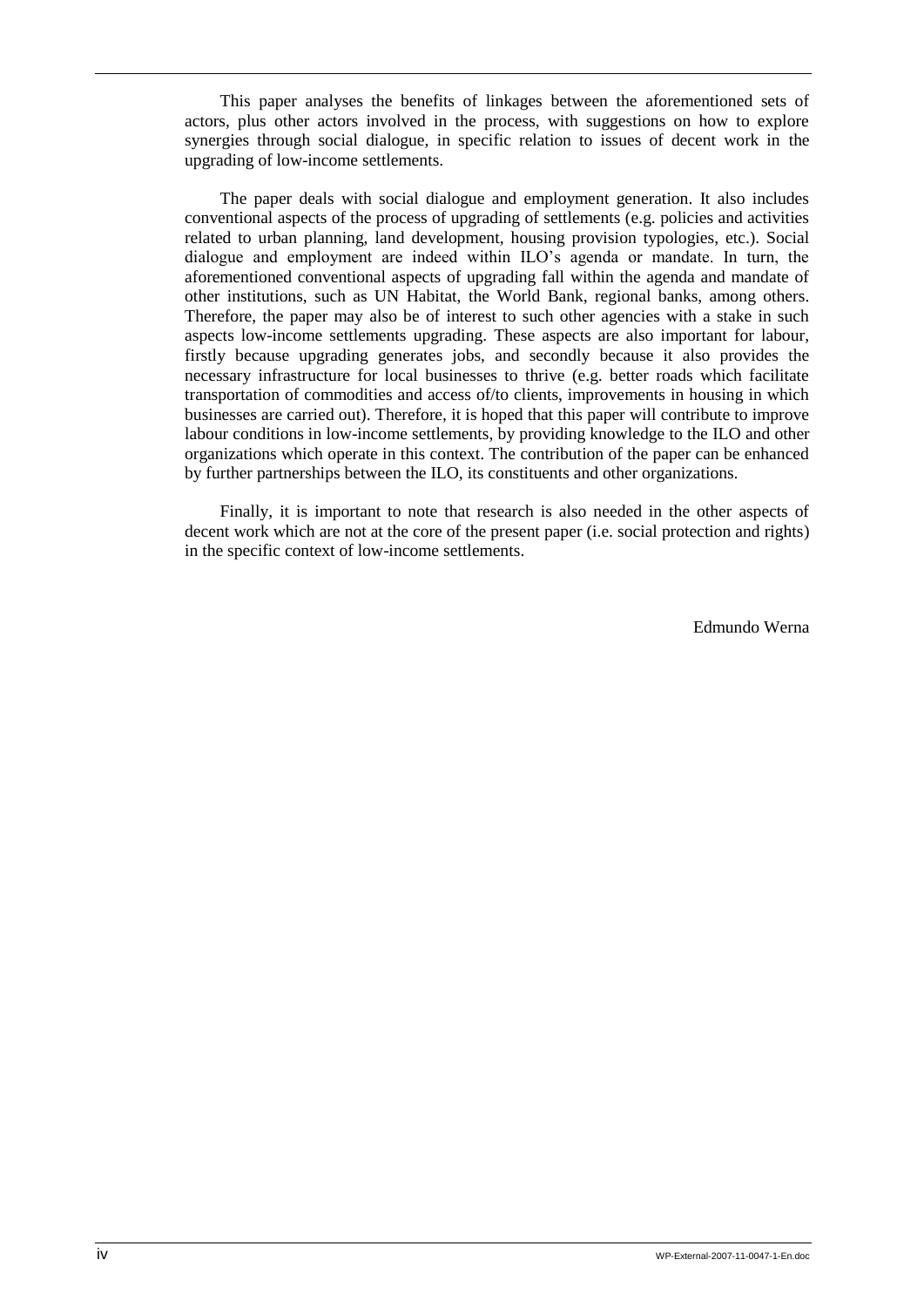## **Contents**

|    |      |        |                                                                             | iii            |  |  |  |  |  |  |  |  |
|----|------|--------|-----------------------------------------------------------------------------|----------------|--|--|--|--|--|--|--|--|
|    |      |        |                                                                             | vii            |  |  |  |  |  |  |  |  |
| 1. |      |        |                                                                             | $\mathbf{1}$   |  |  |  |  |  |  |  |  |
| 2. |      |        |                                                                             |                |  |  |  |  |  |  |  |  |
| 3. |      |        |                                                                             | 3              |  |  |  |  |  |  |  |  |
| 4. |      |        | The urban poor – The significance of shelter in their struggle for survival | $\mathfrak{S}$ |  |  |  |  |  |  |  |  |
| 5. |      |        |                                                                             |                |  |  |  |  |  |  |  |  |
|    | 5.1. |        |                                                                             | 9              |  |  |  |  |  |  |  |  |
|    |      | 5.1.1. |                                                                             | 9              |  |  |  |  |  |  |  |  |
|    |      | 5.1.2. |                                                                             | 10             |  |  |  |  |  |  |  |  |
|    |      | 5.1.3. |                                                                             | 11             |  |  |  |  |  |  |  |  |
|    | 5.2. |        |                                                                             | 12             |  |  |  |  |  |  |  |  |
|    |      | 5.2.1. | Vagrancy, mendicancy, hawker and market licensing                           | 12             |  |  |  |  |  |  |  |  |
|    |      | 5.2.2. | Land: Registration, tenure, valuation, expropriation and zoning             | 12             |  |  |  |  |  |  |  |  |
|    |      | 5.2.3. |                                                                             | 14             |  |  |  |  |  |  |  |  |
|    |      | 5.2.4. |                                                                             | 15             |  |  |  |  |  |  |  |  |
|    |      | 5.2.5. |                                                                             | 15             |  |  |  |  |  |  |  |  |
|    |      | 5.2.6. |                                                                             | 16             |  |  |  |  |  |  |  |  |
|    |      | 5.2.7. |                                                                             | 16             |  |  |  |  |  |  |  |  |
|    |      |        |                                                                             |                |  |  |  |  |  |  |  |  |
|    | 5.3. |        |                                                                             | 17             |  |  |  |  |  |  |  |  |
|    |      | 5.3.1. |                                                                             | 17             |  |  |  |  |  |  |  |  |
|    |      | 5.3.2. |                                                                             | 21             |  |  |  |  |  |  |  |  |
|    |      | 5.3.3. |                                                                             | 21             |  |  |  |  |  |  |  |  |
|    |      | 5.3.4. |                                                                             | 22             |  |  |  |  |  |  |  |  |
|    | 5.4. |        |                                                                             | 22             |  |  |  |  |  |  |  |  |
|    |      | 5.4.1. |                                                                             | 23             |  |  |  |  |  |  |  |  |
|    |      | 5.4.2. |                                                                             | 23             |  |  |  |  |  |  |  |  |
|    |      | 5.4.3. |                                                                             | 24             |  |  |  |  |  |  |  |  |
|    |      | 5.4.4. |                                                                             | 25             |  |  |  |  |  |  |  |  |
|    |      | 5.4.5. |                                                                             | 25             |  |  |  |  |  |  |  |  |
| 6. |      |        |                                                                             | 27             |  |  |  |  |  |  |  |  |
|    | 6.1. |        |                                                                             | 27             |  |  |  |  |  |  |  |  |
|    |      | 6.1.1. |                                                                             | 27             |  |  |  |  |  |  |  |  |
|    |      | 6.1.2. |                                                                             | 27             |  |  |  |  |  |  |  |  |
|    |      | 6.1.3. |                                                                             | 28             |  |  |  |  |  |  |  |  |
|    |      | 6.1.4. |                                                                             | 30             |  |  |  |  |  |  |  |  |
|    |      | 6.1.5. |                                                                             | 30             |  |  |  |  |  |  |  |  |
|    |      | 6.1.6. |                                                                             | 31             |  |  |  |  |  |  |  |  |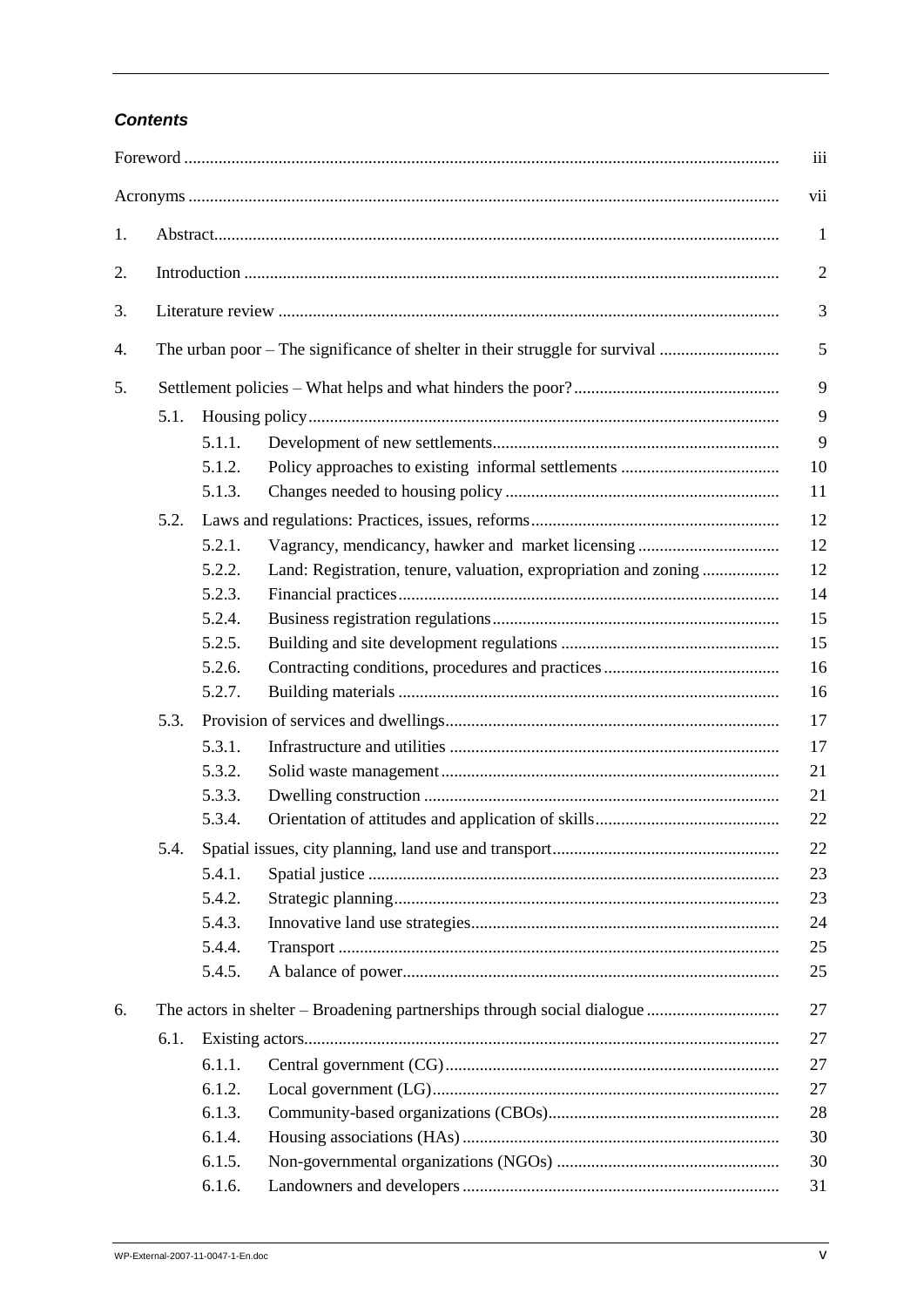|    | 6.2.      |        |                                                                                       | 31 |  |  |  |  |  |
|----|-----------|--------|---------------------------------------------------------------------------------------|----|--|--|--|--|--|
|    |           | 6.2.1. |                                                                                       | 31 |  |  |  |  |  |
|    |           | 6.2.2. |                                                                                       | 33 |  |  |  |  |  |
|    |           | 6.2.3. |                                                                                       | 33 |  |  |  |  |  |
|    |           | 6.2.4. |                                                                                       | 34 |  |  |  |  |  |
|    |           | 6.2.5. | Functional relationships between unions, coops, employers, and                        | 35 |  |  |  |  |  |
| 7. |           |        | Improving the enabling environment $-A$ tripartite strategy to assist informal sector | 37 |  |  |  |  |  |
|    | 7.1.      |        |                                                                                       | 37 |  |  |  |  |  |
|    |           | 7.1.1. |                                                                                       | 37 |  |  |  |  |  |
|    |           | 7.1.2. |                                                                                       | 38 |  |  |  |  |  |
|    |           | 7.1.3. |                                                                                       | 38 |  |  |  |  |  |
|    | 7.2.      |        |                                                                                       | 39 |  |  |  |  |  |
|    |           | 7.2.1. |                                                                                       | 39 |  |  |  |  |  |
|    |           | 7.2.2. |                                                                                       | 39 |  |  |  |  |  |
|    | 7.3.      |        |                                                                                       | 39 |  |  |  |  |  |
|    |           | 7.3.1. |                                                                                       | 39 |  |  |  |  |  |
|    |           | 7.3.2. |                                                                                       | 40 |  |  |  |  |  |
|    |           | 7.3.3. |                                                                                       | 40 |  |  |  |  |  |
|    |           | 7.3.4. |                                                                                       | 40 |  |  |  |  |  |
|    |           | 7.3.5. |                                                                                       | 41 |  |  |  |  |  |
|    | 7.4.      |        |                                                                                       |    |  |  |  |  |  |
|    |           | 7.4.1. |                                                                                       | 41 |  |  |  |  |  |
|    |           | 7.4.2. |                                                                                       | 42 |  |  |  |  |  |
|    | 7.5.      |        |                                                                                       | 43 |  |  |  |  |  |
| 8. |           |        |                                                                                       | 46 |  |  |  |  |  |
|    | 8.1.      |        |                                                                                       | 46 |  |  |  |  |  |
|    | 8.2.      |        |                                                                                       |    |  |  |  |  |  |
|    | 8.3.      |        |                                                                                       | 46 |  |  |  |  |  |
|    | Appendix: |        |                                                                                       | 47 |  |  |  |  |  |
|    |           |        |                                                                                       | 49 |  |  |  |  |  |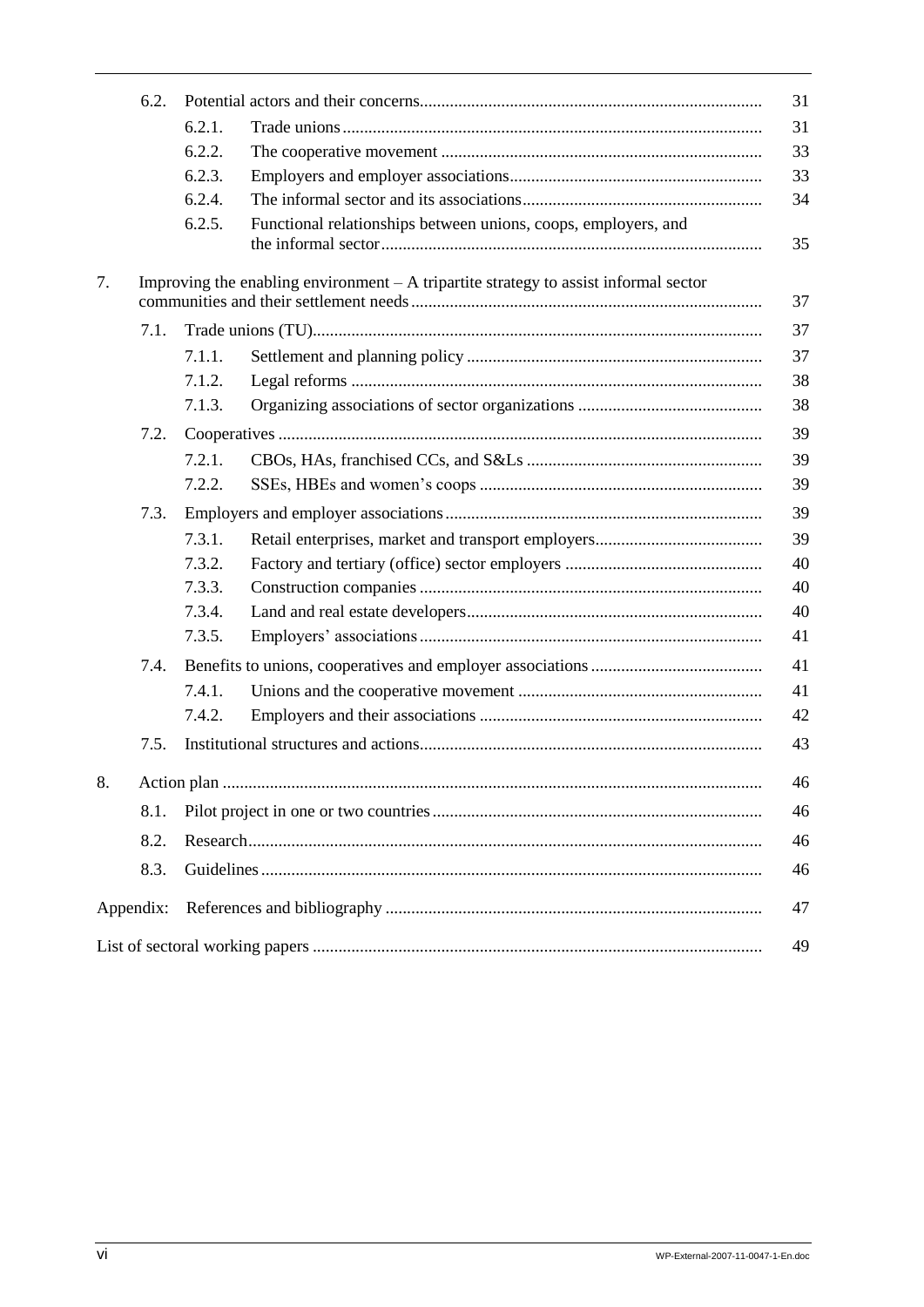# <span id="page-6-0"></span>**Acronyms**

| <b>ADB</b>   | <b>Asian Development Bank</b>                         |
|--------------|-------------------------------------------------------|
| <b>BOO</b>   | build, own, operate                                   |
| <b>CBO</b>   | community-based organization                          |
| CC           | community contractor/contracts                        |
| <b>CDD</b>   | community-driven development                          |
| CG           | central government                                    |
| <b>CLIFF</b> | community-led infrastructure finance facility         |
| <b>FAR</b>   | floor area ratio                                      |
| HA           | housing association                                   |
| <b>HBE</b>   | home-based enterprise                                 |
| <b>HPFP</b>  | Homeless Peoples Federation of the Philippines        |
| <b>ILO</b>   | <b>International Labour Office</b>                    |
| LG           | local government                                      |
| <b>MOA</b>   | memorandum of agreement                               |
| <b>MSE</b>   | medium-scale enterprise                               |
| <b>NGO</b>   | non-governmental organization                         |
| S&L          | Savings and Loan Association                          |
| <b>SEWA</b>  | Self-employed Women's Association                     |
| <b>SDI</b>   | Slum and Shack-dwellers International                 |
| <b>SSE</b>   | Small-scale enterprise                                |
| TU           | trade union                                           |
| TUA          | trade union associations                              |
| <b>UNCHS</b> | United Nations Centre for Human Settlements (Habitat) |
| <b>UNDP</b>  | <b>United Nations Development Programme</b>           |
| <b>WB</b>    | <b>World Bank</b>                                     |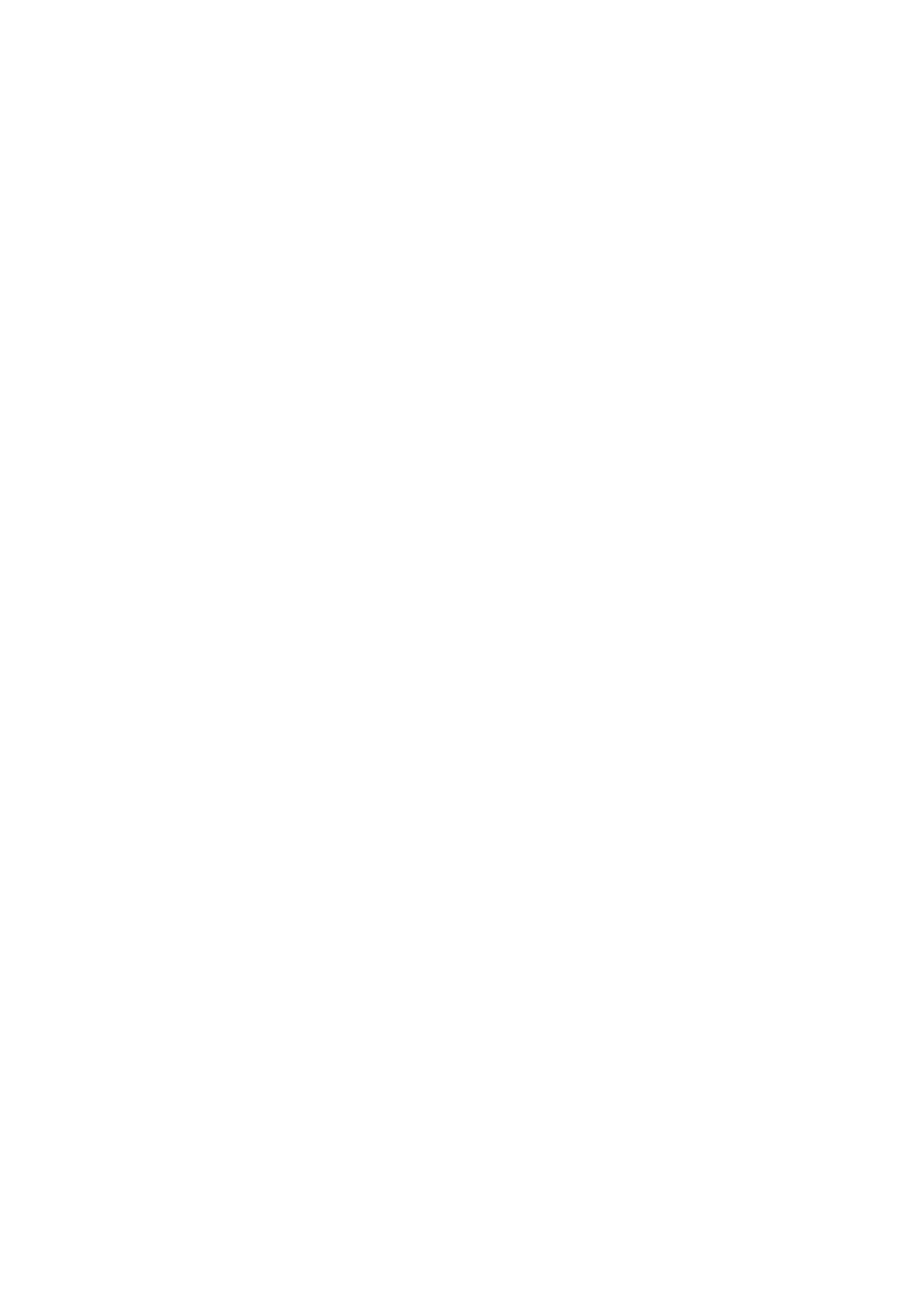## <span id="page-8-0"></span>**1. Abstract**

ILO has undertaken substantial work over the years on employment, and more recently on the informal sector and its workers and entrepreneurs. Relatively little work, however, has been undertaken on informal settlements, except for measures to increase employment in their construction, and with UN Habitat, on the management of settlement upgrading by community associations. However, the condition of the poor and their settlements in terms of the underlying factors for their existence and structural measures to improve the situation, has received relatively little attention. And while substantial attention has been paid by UN Habitat, the World Bank and other aid agencies to the roles of local governments and community associations to upgrade these settlements, no attention has been paid to the other social partners of the  $ILO$  – the unions, cooperatives and employer associations – regarding the potential role they could play in the upgrading process and the development of new, planned settlements.

This paper aims to explore these aspects through a focus on the following topics: (i) the role of informal settlements in supporting employment, expanding opportunities for income generation, reducing risks, and providing a measure of social protection to their residents, and how these qualities can be strengthened in programmes to upgrade and expand settlements, and (ii) the potential, but as yet under-exploited roles of ILO"s formal partners (trade unions, cooperatives and employer associations), to work in conjunction with informal sector associations, local governments and community-based organizations to address the above issues and, in the process, also to strengthen their own organizations.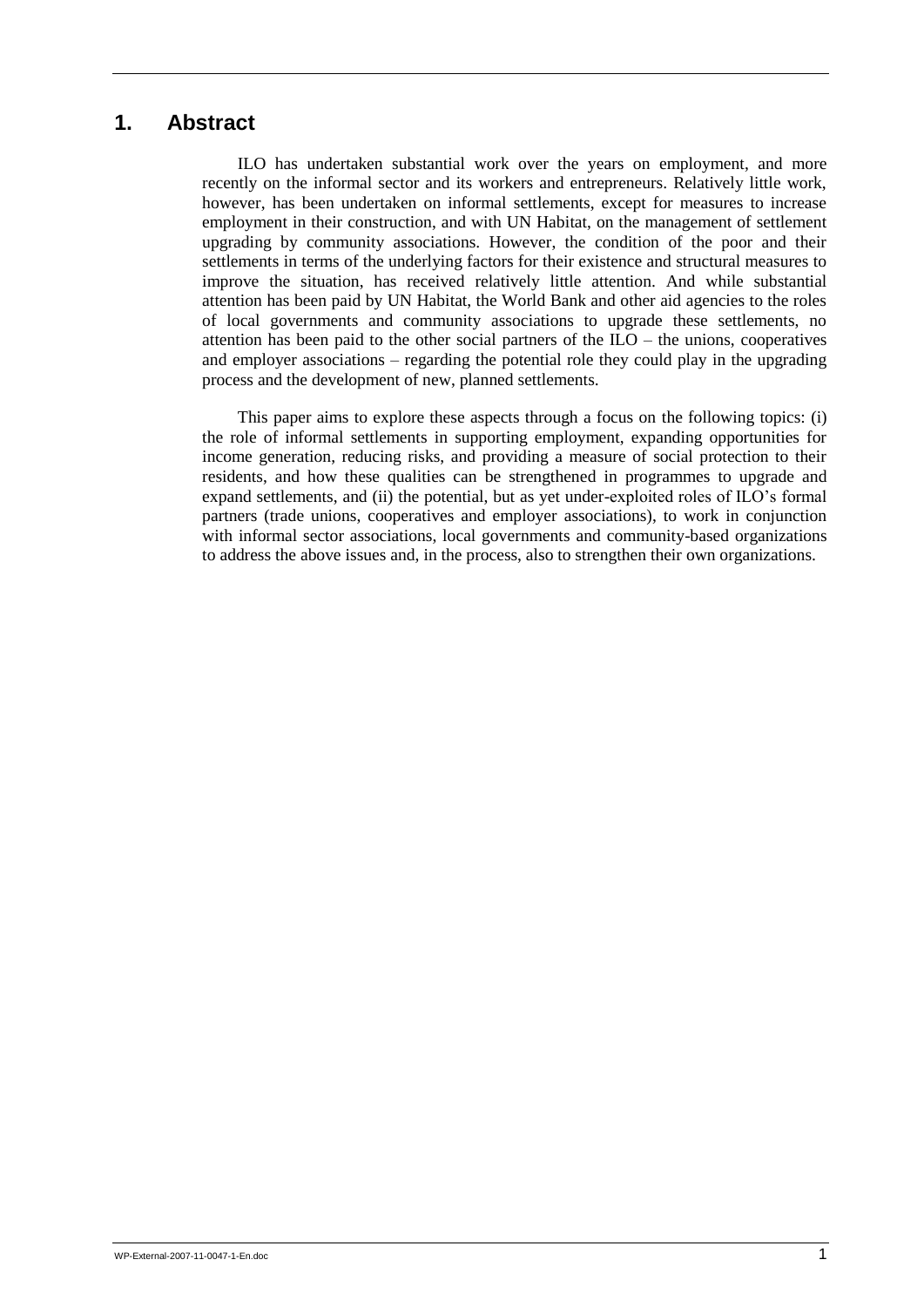## <span id="page-9-0"></span>**2. Introduction**

ILO has undertaken extensive work over the years on employment and decent work in the formal economy. In developing countries, however, the significant rise of the informal, unorganized sector and the relative decline of formal trades unions and cooperatives, poses a challenge to fulfil ILO"s mandate to help improve the lot of the poor with decent work and social protection. In response to this challenge, ILO has undertaken substantial research on the informal sector, both from a macro-economic perspective and through examination of specific sectors of the informal economy and their relationships with the formal sectors.

With regard to the role of settlements, where most of the urban informal sector workers live, ILO"s EMP/INVEST and other units have also examined the potential to increase employment through labour-intensive construction, contracting methods, community-level provision of services, and use of local materials, and has collaborated with UN Habitat on analysis of the social dynamics of urban informal settlements and settlement upgrading programmes. The existing and potential roles of community-based organizations (CBOs) and local governments (LGs) in promoting these objectives and implementing upgrading programmes have also been addressed, especially in the wider literature.

Relatively little attention, however, has been paid to two aspects relating to informal settlements. One is their multiple functions in supporting and sustaining the livelihood and social protection for the poor, and how these important functions can be promoted and improved, both in existing settlements and in providing appropriate conditions for expanding the supply of settlement areas. The other aspect is the potential for other actors and organizations to contribute positively to improving settlements, in addition to CBOs and LGs. This paper aims to explore these aspects through a focus on the following topics:

- The role of informal settlements in supporting employment, expanding opportunities for income generation, reducing risks, and providing a measure of social protection to their residents, and how these qualities can be strengthened in programmes to upgrade and expand settlements, and
- The potential, but as yet unexploited roles of ILO"s formal partners (trade unions, cooperatives and employer associations), to work in conjunction with informal sector associations, LGs and CBOs to address the above issues and, in the process, also to strengthen their own organizations.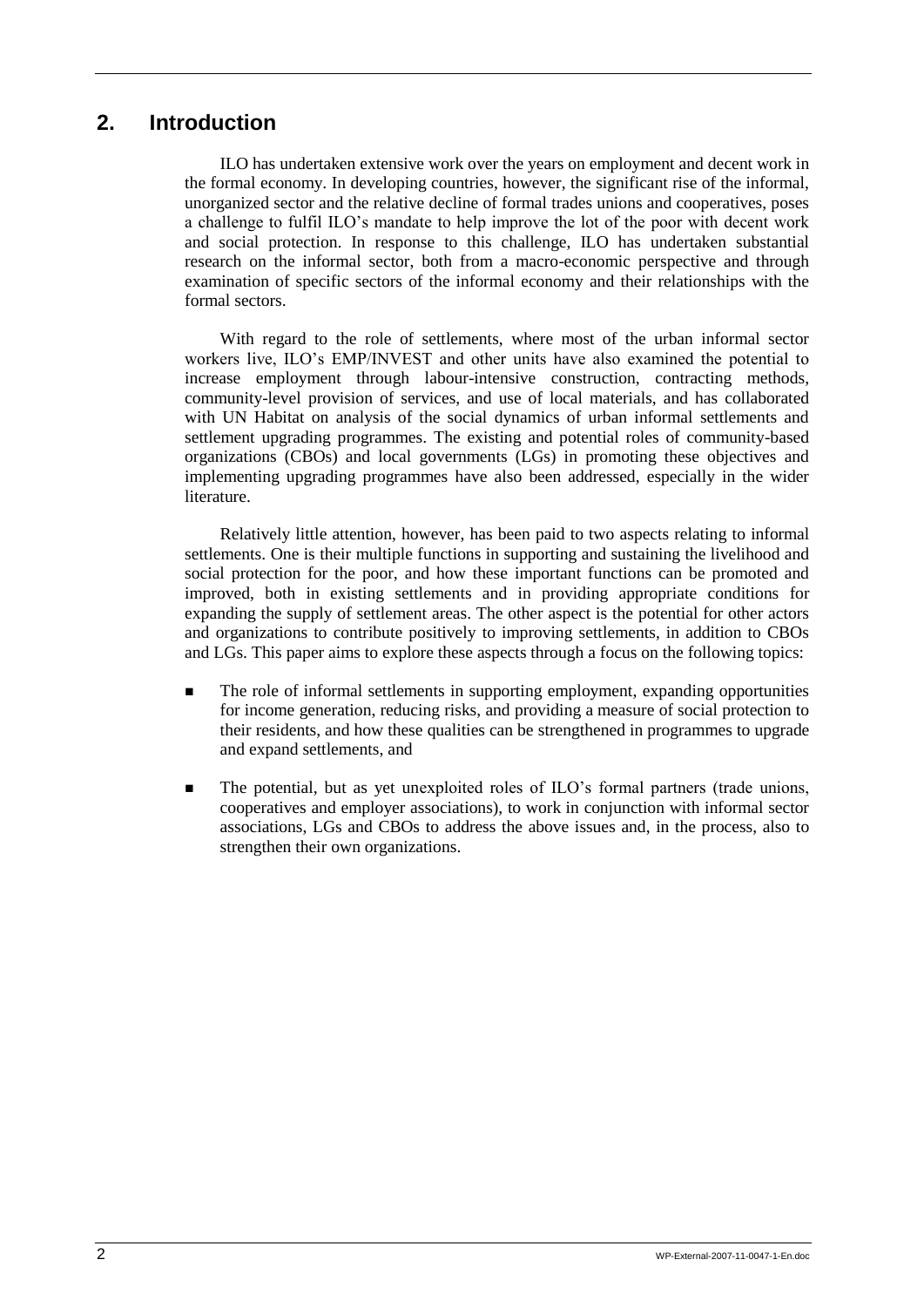## <span id="page-10-0"></span>**3. Literature review**

The main documents reviewed to date are listed in the appendix. It is apparent that much work and writing has been done by ILO and others, both on the urban informal sector in general and on settlement upgrading, not only through discussion notes, but also in producing handbooks and guidelines. Key publications (refer appendix) related to this paper"s topics include:

- (a) The urban informal economy and employment: 12, 14, 42, 18, 18(a), 28, 24, 23, 5, 35.
- (b) Community participation and informal settlements upgrading: 6, 26, 19, 40, 37, 41, 25, 43, 44.
- (c) Construction, labour, local materials, contracting: 36, 6, 8, 26, 19, 33, 29, 15, 22, 25, 30, 31, 35.
- (d) Roles of tripartite actors: 3, 13, 13(a).

Considerable work has been done on all items except item  $(d)$  – one of the two major topics of this paper. However, there are substantial gaps in three other areas:

- (a) The "upstream" overall prevention/facilitation aspect of upgrading has not been addressed very much in the literature – namely the overall process of informal settlements upgrading and expansion (latter dealing with new areas for settlement/housing), regarding matters such as linkages with overall urban infrastructure and planning, land availability – techniques such as land taxation and guided land development – land tenure reform, issues of displacement due to development pressures and "gentrification", and access to housing finance). These matters are especially important as city growth and increases in the incomes of the middle and upper classes put mounting pressures on existing and emerging informal settlements with consequent squeezes on land and financing available to the poor, and associated pressures from private sector developers. These issues relate very directly to the concern of poor people and for ILO regarding social protection. Most of the poor do not have access to financial protection – nor will they in the short term. As noted at the workshop in February 2007, some aspects of social protection and employment support for the poor can be provided through the housing and settlement process, especially security of tenure, space for small enterprises and potential to expand income opportunities through renting, vehicular access, health improvements and disaster mitigation through provision of infrastructure, and for the poorest, cheap or zero cost rental accommodation.
- (b) The need to allow space for productive enterprises in existing and new low income settlements. Some work has been done on HBEs (home-based industries), but more is needed on the space, planning and regulatory requirements for small production, retail and transport enterprises which are not necessarily home-based.
- (c) Potential for the involvement of unions, cooperatives, employers and other key private sector actors (such as real estate developers) in assistance to informal settlements, and related links with local governments. This item is a very important omission. Publication 3 (Organising Workers in the Informal Sector) touches on the subject, but mainly deals with the informal sector in general, but little related to these actors" potential in the settlement process. Publication 13 addresses these institutions at the central level, but there is not much in relation to local government or relations with community organizations. Other international agencies (e.g. UNDP, UNCHS/Habitat, bilateral aid agencies and international development banks) do not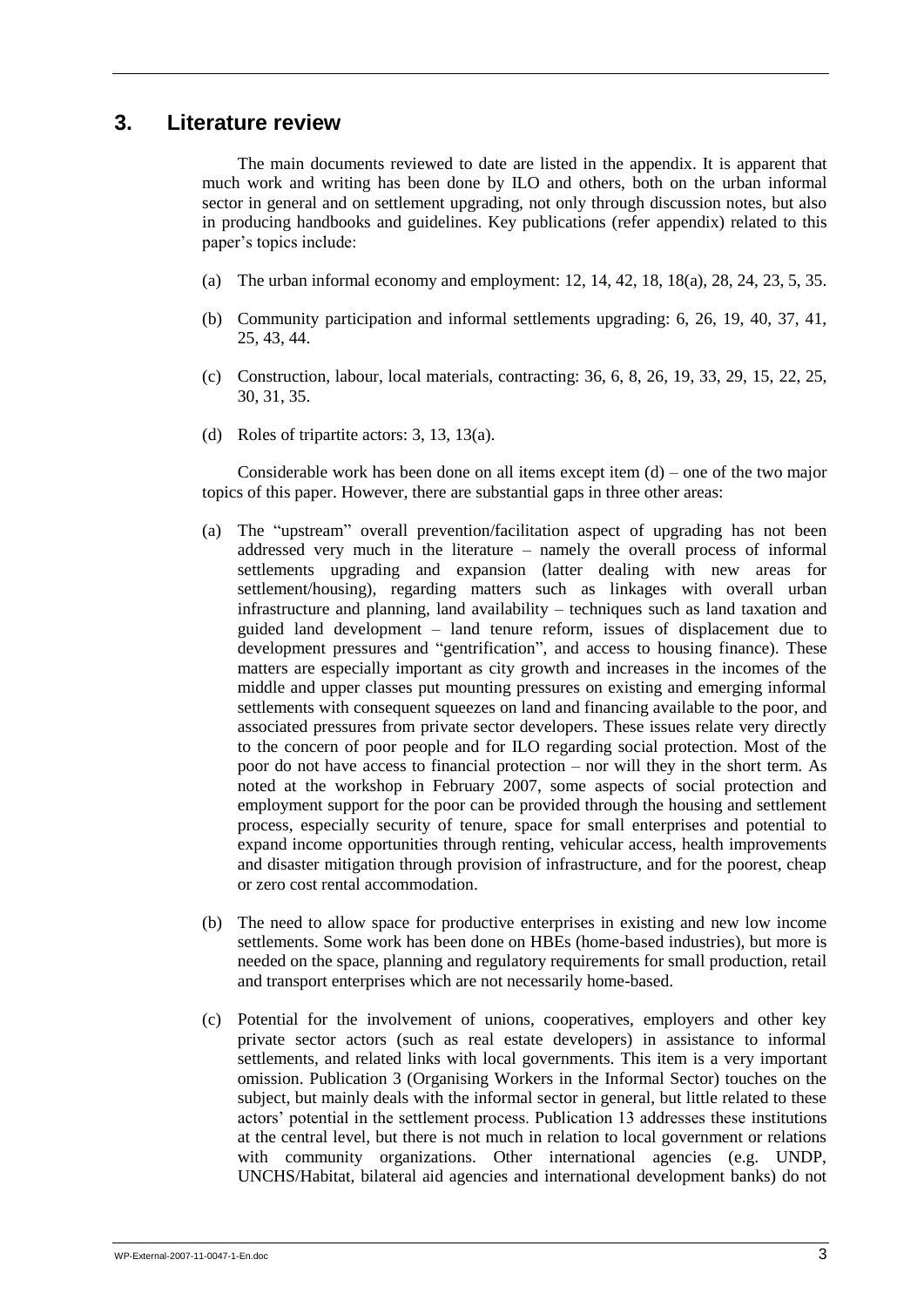consider unions, informal sector associations, cooperatives or employers at all (although they do rightly pay a lot of attention to central and local governments" roles in housing and informal settlements, and increasingly to CBOs). Given ILO"s tripartite mandate, its important relations with the above actors, the need and potential for them to become more involved with the policy and process of the informal sector and its settlements, and the benefits they might gain from it, the paper will address this topic in some detail.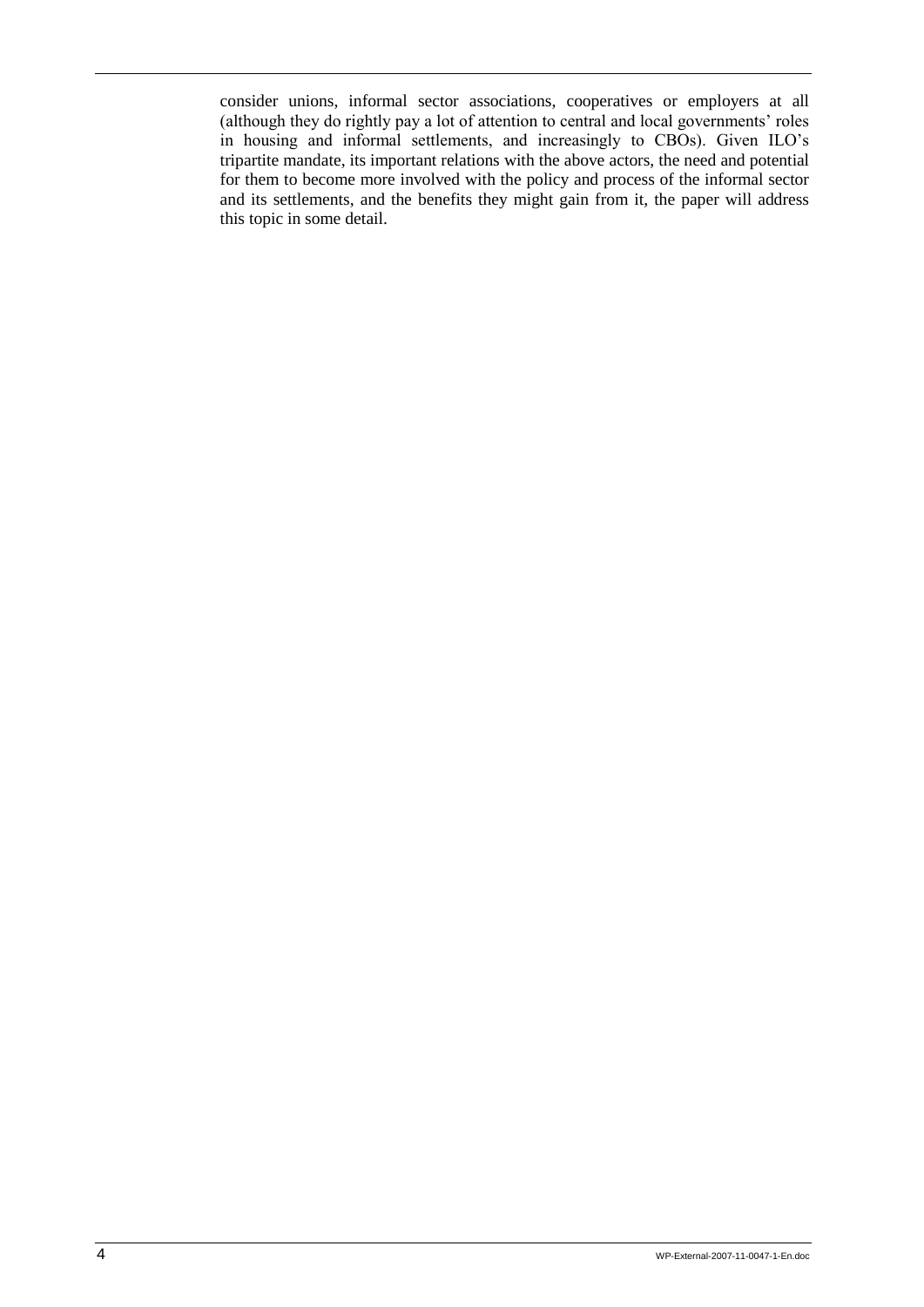## <span id="page-12-0"></span>**4. The urban poor – The significance of shelter in their struggle for survival**

A house is a production place, market place, entertainment centre, financial institution, and also a retreat. A low-income community is the same, only more so. Both the house and the community derive their vitality from a multiplicity of uses. The imposition of artificial restrictions on both would only hinder their growth and development. (Aprodicio Laquian (1983).)

The catch-all phrase "urban poor" conceals a multitude of human conditions, in origins, work, health, age, gender, types of households, and access to assets (human, social, physical, natural and financial capital). A large proportion of the urban poor derive all or part of their income from small or informal enterprises which may be classified into four main groups: (i) retailing and wholesale, (ii) craft, manufacturing and production, (iii) services, and (iv) transport and construction. Due to their low incomes they need to be close to their employment location. In order to understand the different situations and problems faced by them it is important to identify some broad categories of settlements, as a basis for taking action. While we cannot cover all situations, table 1 illustrates some of the key features and differences among low income urban residents and their living environments, grouped according to their occupations, incomes and assets. The relative proportion of these groups depends on the wealth and development level of the country, but all are usually represented to some degree in most developing countries. While the living conditions are often deplorable, these different types of settlements serve a vital need for low income people in terms of their locations and affordability. These positive features must be recognized when policies and improvements for slum and squatter upgrading are designed. The following schema outlines the type of assistance and actions which are generally the most appropriate for the socio-economic groups involved:

**Type A.** These unfortunates are the poorest of the poor. They often cannot afford any type of shelter or public transport, and so must be near places where they try to obtain some payment for small services.

*Assistance:* Their main needs are food, clean water and sanitation facilities, a secure place to sleep and leave their few belongings, access to social services such as health, and security from harassment by police or gangs.

**Type B.** These folk are in a similar situation to group A, except that they undertake activities which provide more positive economic contributions, and they generally earn a more regular, albeit very inadequate income. Many rent bed-spaces or rooms, but must follow shifting opportunities for employment or hawking and usually do not wish to be burdened by paying rent or by security of land tenure. Many (construction workers, tricycle drivers) tend to be single men, but others (waste pickers) often have families.

*Assistance:* There is often a dearth of low cost, clean and secure rental space which they need, as well as joint water and sanitation service. While in certain countries some are circular migrants,  $\frac{1}{1}$  others, such as garbage collectors and waste pickers may have been based in the city for a long time, may have a family, and need a more permanent shelter with a longer term lease.

<sup>&</sup>lt;sup>1</sup> "Circular migrants" return to their farms or undertake paid seasonal agricultural work, then come back to the city for off-season employment, often leaving their families in the rural areas.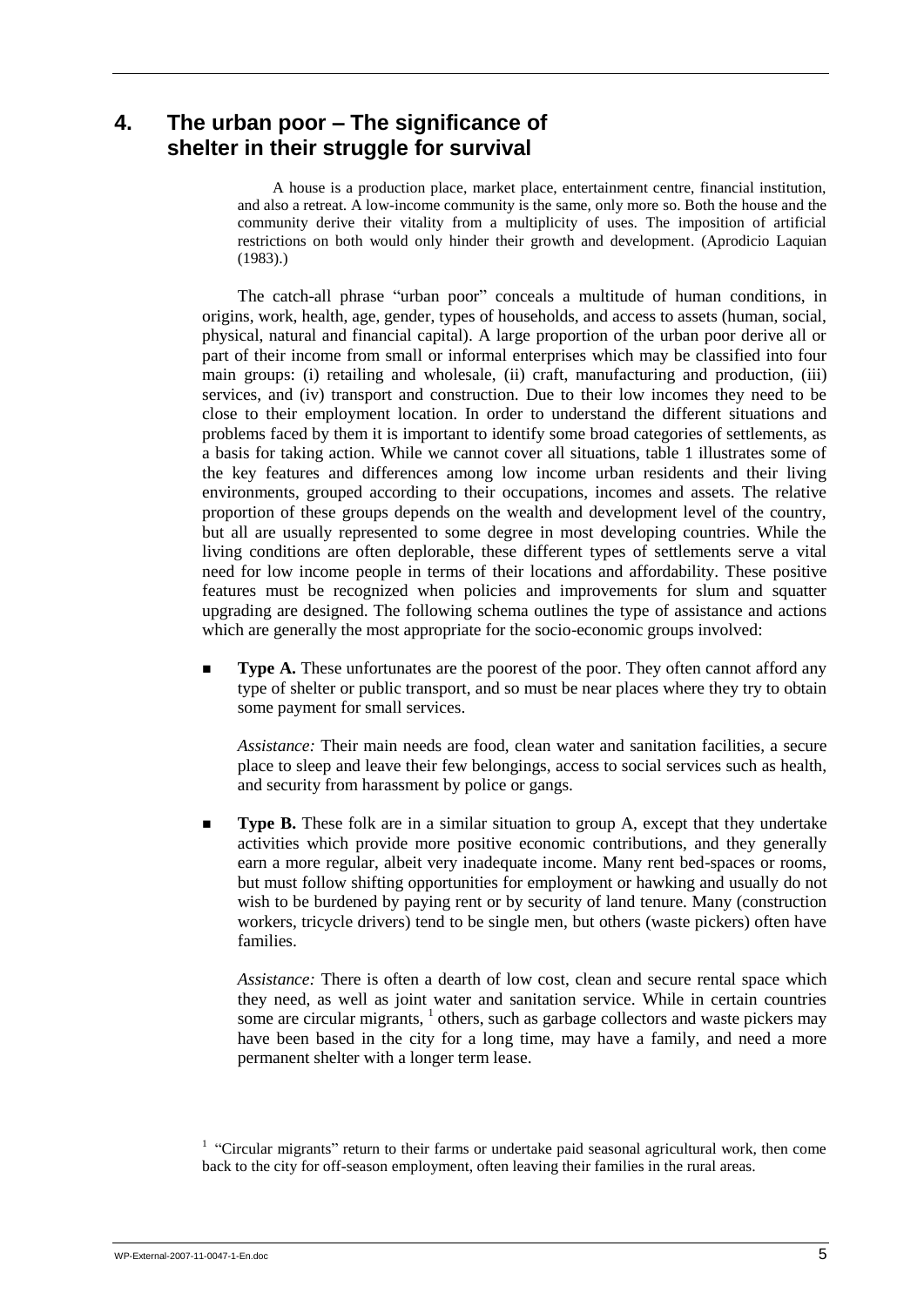- **Types C and D.** These two groups cover a wide range of occupations, and often live intermingled in large slum or squatter settlements. They are mainly distinguished by different levels of income, allowing some to afford public transport, while others may have their own cycles or scooters. Many are long term urban residents with families. Most need security of tenure, some preferring to rent, others wishing to have the opportunity to own or lease land and improve their homes, since they (and often their relatives) have some savings which they could invest. Some <sup>2</sup> operate HBEs (homebased enterprises) and require an appropriately sized and located lot and house.<sup>3</sup> Water, sanitation, access and social services are often poor or non-existent although many residents would be willing and able to contribute to their installation. Some may be interested to obtain a plot of land in a new, legal, but well-located settlement.
- **Type F.** These residents tend to be the highest income group in informal settlements, and are often long term residents with families. They comprise a range of occupations, including self-employed owners of small enterprises (SSEs), skilled craftsmen and professionals, as well as employees with secure and relatively wellpaid jobs in factories and government offices. Most can afford public transport, and some have their own vehicles. Many stay in informal settlements with insecure tenure due to the lack of affordable housing elsewhere, and, for the SSE owners, the lack of suitably located and sized plots. Most are interested and able to pay for improved services and wish to invest on improvements to their properties, and many would expand them to provide income-earning rental accommodation, <sup>4</sup> or obtain land in a new settlement

*Assistance for types C, D and F:* These are the residents most interested and willing to pay for physical upgrading to their settlements, and also demand security of tenure to justify investment in their own properties. Programmes to upgrade these settlements in place are needed, as are new suitably located new developments incorporating mixed incomes and mixed land uses.

 **Type E.** These are similar socio-economic groups to those in types C, D and F, but they live in formal, multi-storey apartments, built either by the private sector or government. In some countries they are still under rent control, especially south Asia and, until recently in the ex-Soviet countries. Most apartments are occupied by low income, long-term residents, many of whom are long-term employees in government jobs. Usually, the combination of low rents and low profits has deterred landlords from maintaining and up-dating the properties, and many are depressing and unsanitary places – in effect, formal slums. There are additional complexities where old structures and housing in central city areas are valued for their historic and aesthetic qualities as cultural heritage, yet are occupied by great numbers of poor people following the departure of the original elite.

*Assistance:* A combination of policies is often required, including relaxation of rent control, while ensuring that the rents are still affordable, but requiring the landlords to invest in improvements, with assistance of grants and loans. Other measures may include the sale of the apartments as condominiums or cooperatives to the residents.

<sup>&</sup>lt;sup>2</sup> Strassmann (1986) found that between 10 per cent – 30 per cent of households had an informal business (HBE) within the residence or lot, depending on the type and location of the settlement.

 $3$  For example, Farbman (1981) found that in the poor neighbourhoods of San Salvador, 85 per cent of households had HBEs, which often accounted for over 50 per cent of household income.

 $4$  Renting rooms can form a significant portion of low and low-middle income household income as well as providing a significant increase in the stock of rental housing.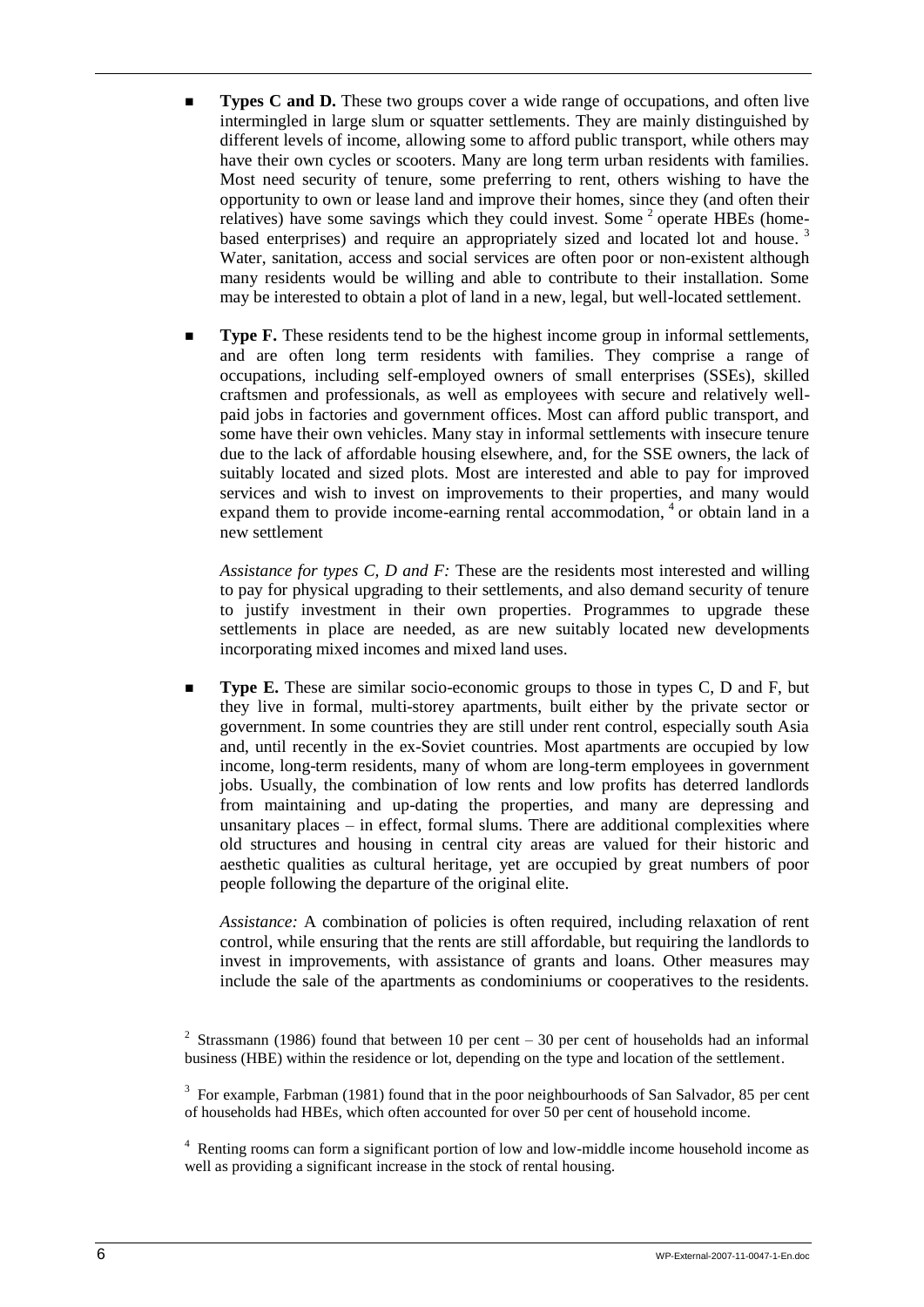In the case of historic city centres additional policies may be needed to declare the whole area as a conservation zone, to provide incentives such as tax breaks and public funds for restoration, and to establish resident cooperatives who agree to work with architects and developers to remodel the interior arrangements while retaining most of the resident families.

In summary, we have identified at least four distinct types of settlements which need different responses to assist their residents. Most informal settlements are valuable living environments, forming mixed income and mixed land use communities. They provide suitable locations in relation to employment and transport, and provide land to support home-based, micro and small enterprises and a variety of rental and self-built accommodation. In these ways they minimize costs and risks, a critical concern of the poor. However, in other ways, such as the lack of security of tenure and consequent danger of eviction, their unhealthy environment and lack of essential services, they increase risks to the poor. Actions can be designed which address these deficiencies. The characteristics of existing informal settlements can also indicate the kinds of policies and planning needed for bringing new land and services onto the market to respond to the pressure for new settlements. In the next chapter we will briefly review typical responses by government to the phenomenon of informal settlements, followed by an assessment of legal and planning aspects which affect informal settlements and proposed reforms.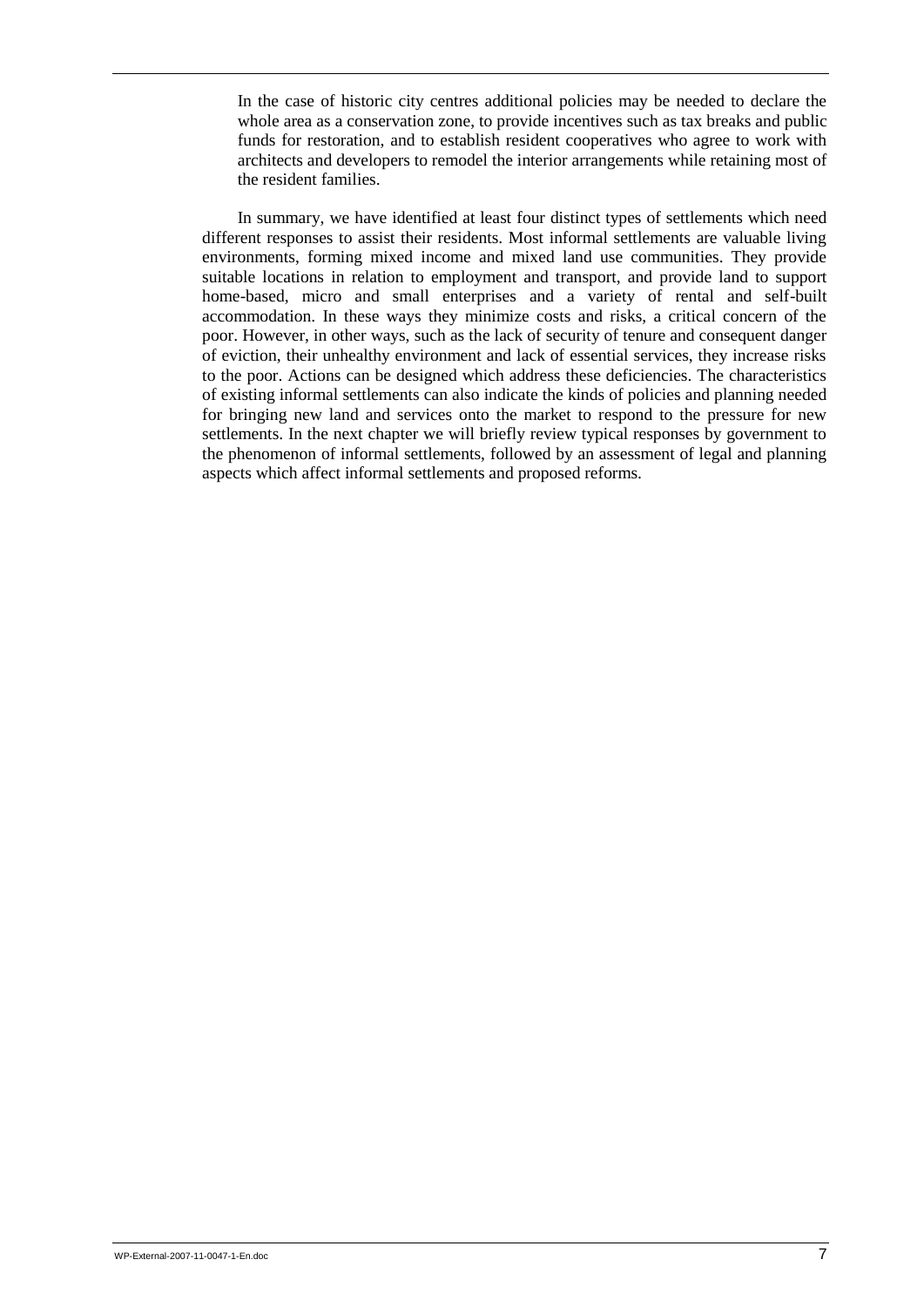| Socio-economic condition<br>and occupations |                                                                                                       | H'hold<br>H'hold<br>% income<br>Socio-economic<br>income <sup>1</sup> $(\%)$<br>on shelter<br>size<br>assets |           | <b>Existing settlement and shelter conditions</b>                            |           |                                                         |                                                                                          |                                                        |                                                                         |
|---------------------------------------------|-------------------------------------------------------------------------------------------------------|--------------------------------------------------------------------------------------------------------------|-----------|------------------------------------------------------------------------------|-----------|---------------------------------------------------------|------------------------------------------------------------------------------------------|--------------------------------------------------------|-------------------------------------------------------------------------|
|                                             |                                                                                                       |                                                                                                              |           |                                                                              |           | Shelter type                                            | Location                                                                                 | <b>Tenure</b>                                          | <b>Services</b>                                                         |
| А                                           | Destitute, beggars, street<br>children/families                                                       | $1 - 3$                                                                                                      | $0 - 10$  | Zero                                                                         | Zero      | Pavement, open<br>waste ground                          | Close to commercial<br>areas, must walk                                                  | none                                                   | None or public taps and<br>toilets                                      |
| B                                           | Construction workers, day<br>labourers, waste collectors<br>and pickers, hawkers,<br>tricycle drivers | $1 - 4$                                                                                                      | $5 - 15$  | Labour. Some are<br>circular migrants/<br>seasonal workers                   | $0 - 5$   | Pavement, tents,<br>rent bed-spaces<br>or room in shack | Close to bldg sites,<br>commercial areas, docks,<br>on public or unused land             | None, Some rent<br>from shack<br>owners                | None or joint water &<br>sanitation facilities                          |
| C.                                          | Craft & semi-skilled workers,<br>cleaners, servants, urban<br>farmers, prostitutes                    | $2 - 5$                                                                                                      | $10 - 25$ | Labour, some skills                                                          | $5 - 15$  | Rent room in<br>shack, own<br>shack                     | Larger squatter areas<br>near upper income areas,<br>+ city perimeter (urban<br>farmers) | None or rent<br>Some shack<br>owners pay land<br>rent  | Joint or individual water<br>supply & sanitation,<br>drained footways   |
| D                                           | Micro-enterprise owners,<br>home-workers, traders,<br>factory workers, truck/bus<br>drivers           | $2 - 6$                                                                                                      | $15 - 35$ | Skills, some HBE<br>space, some savings,<br>cycle/m'cycle                    | $10 - 20$ | Semi-permanent<br>houses                                | Ditto                                                                                    | Ditto                                                  | Ditto, drained footways<br>& roads, sometimes<br>health & ed facilities |
| E.                                          | Low & mid-level govt.<br>employees, factory workers,<br>students                                      | $1 - 4$                                                                                                      | $20 - 40$ | Skills, often secure<br>govt. jobs, savings,<br>cycle/m'cycle                | $15 - 25$ | Low-cost formal<br>apartments                           | Central city, inner<br>suburbs                                                           | Rent. some<br>secure thro rent<br>control              | Ditto, surfaced access                                                  |
| F.                                          | Skilled workers, semi-<br>professionals, SSE owners,<br>office staff, students                        | $2 - 8$                                                                                                      | $35 - 60$ | House, rent out<br>space, workshops,<br>equipment, savings,<br>motor vehicle | $20 - 35$ | Semi-permanent<br>& permanent<br>houses                 | Flexible, often have own<br>transport                                                    | Rent land, own<br>house, sometimes<br>full land tenure | Ditto, individual<br>services, often surfaced<br>road access            |

<sup>1</sup> Indicates percentile of urban incomes. Income is a commonly used and convenient category, but not very useful since it does not account for variations in costs of living and inflation. Consumption of goods and services, and the household surplus available is a better measure, but too complex to be covered here.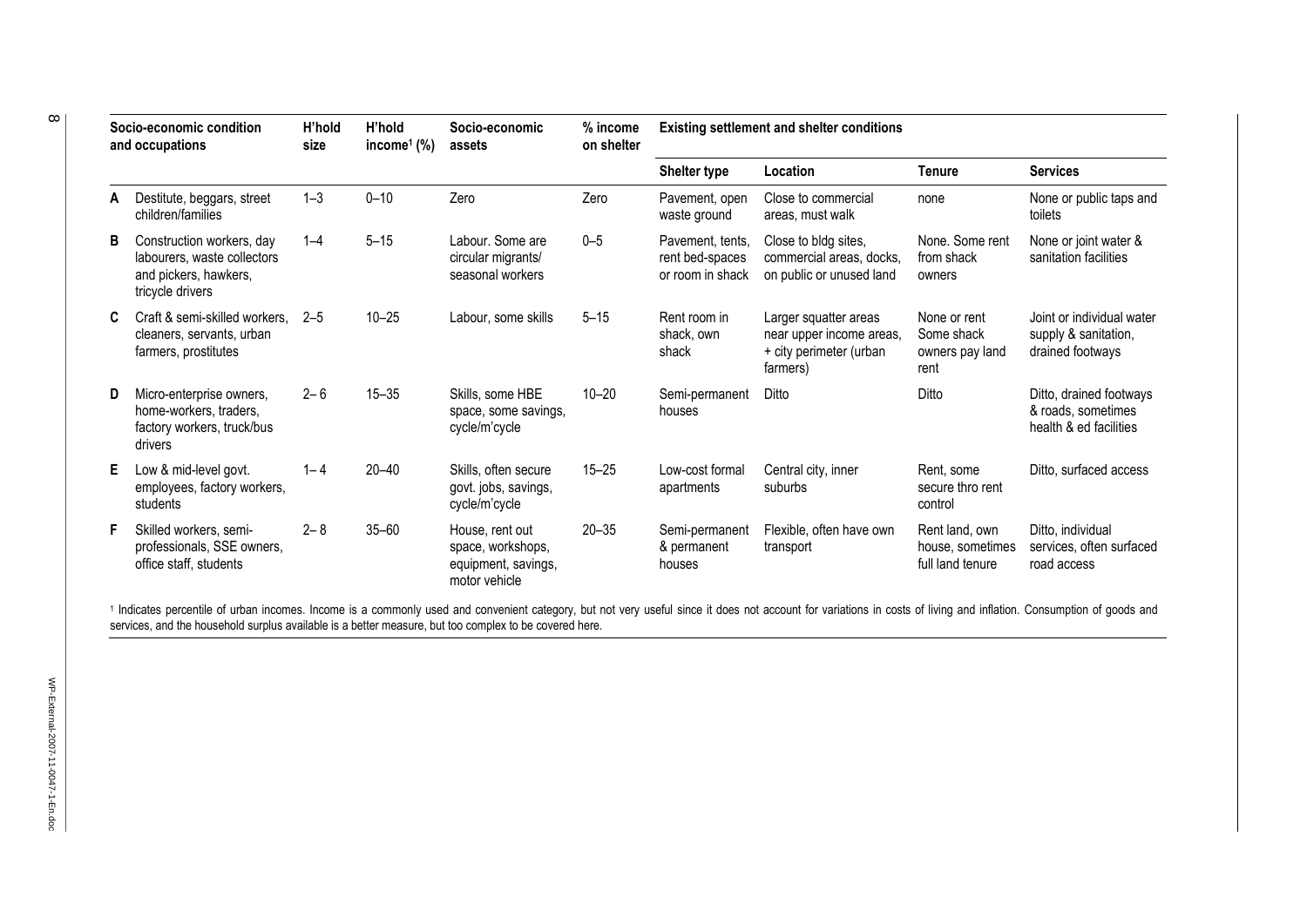## <span id="page-16-0"></span>**5. Settlement policies – What helps and what hinders the poor?**

The impacts of government policies and programmes on the urban poor and their settlements can be grouped into three major topics:

- (a) housing policies and programmes,
- (b) laws and regulations, and
- (c) spatial issues, city planning and transport.

This section briefly discusses these topics in order to set the stage for the appropriate roles and involvement of the tripartite partners and other actors in the settlement process.

## <span id="page-16-1"></span>**5.1. Housing policy**

Regrettably, most governments do not see housing in the multiple roles of shelter as outlined in Chapter 4, but still view it as a matter of providing an aggregate number of dwelling units. This leads to outcomes which are inimicable to the interests of the poor and the informal sector, and largely explains the failure of most government-provided mass housing. Essential attributes of informal settlements which need to be incorporated into housing policy and planning include (i) a mix of income groups and occupations to encourage economic and social synergy, (ii) new sites located close to informal sector employment opportunities, (iii) a variety of plot sizes to encourage development of HBEs and SSEs, (iv) most units to be open, serviced plots to allow homeowners to develop the plots themselves and to minimize costs to the developer,  $($ <sub>V</sub> $)$  freedom regarding plot development (with emphasis on a few key regulations to ensure health and safety), (vi) minimum levels of infrastructure services to minimize development costs and to match the transport needs of the residents, and (vii) health, social, recreational and educational facilities need to be incorporated which are usually absent from unplanned settlements.

## <span id="page-16-2"></span>*5.1.1. Development of new settlements*

Many governments have started housing programmes by acquiring land and providing completed housing units ready for sale or rent to a uniform low-income group. Most of these projects suffer from lack of the positive features of informal settlements noted above. They are also costly to the government, which has to acquire the land and build completed housing by formal sector contractors. They are often heavily subsidized to be affordable to the target income group, or if not subsidized, have to be sold to higher income groups. Government housing budgets are usually inadequate to provide much of this type of completed housing, <sup>2</sup> and so the approach only reaches a small section of the

<sup>1</sup> Where multi-storey development is inescapable due to high land values, these units should preferably leave the interior spaces open to allow the occupants to arrange the interiors according to their own requirements, and to minimize cost.

<sup>&</sup>lt;sup>2</sup> With the exception of some communist regimes where housing, often mass-produced standardized units, was accorded high priority, and often funded and managed by the production enterprise for its workforce.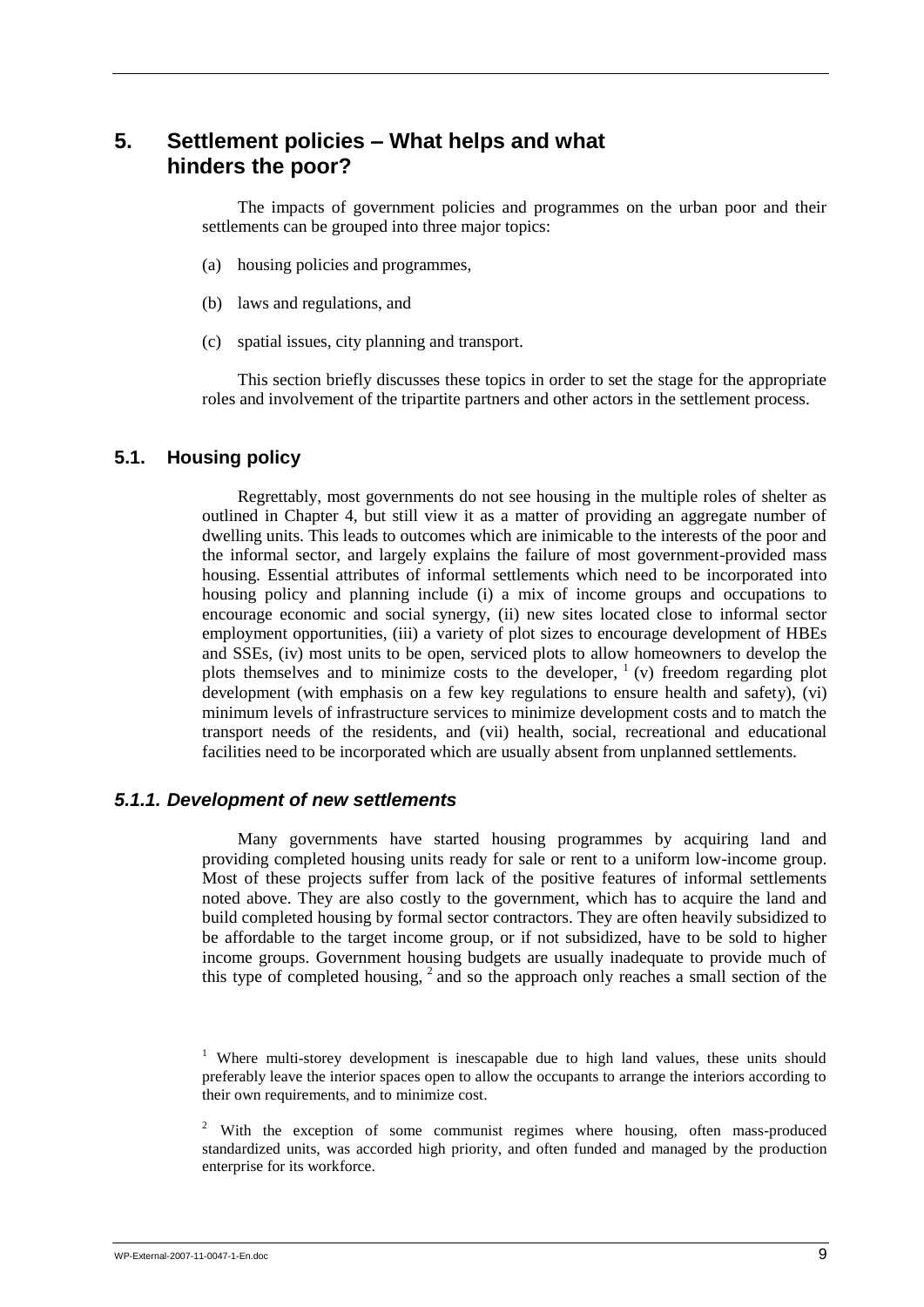market. The time required for land acquisition and development also means that they can not meet the growth in demand

Sites and services schemes were initiated in the 1970s to try and reduce costs of housing provision. They include some of the positive features noted above, mainly the open plots, and some provide for a range of income groups whereby the larger plots can help to cross subsidize the smaller ones for the lowest income groups. However, they were still often inappropriately located, rarely accommodate economic activities, and, being developed by government are also costly and slow. As with completed housing, they have also tended to be taken up by, or sold out to middle income groups, to favoured government employees, or used as relocation sites (see below)

More recent approaches to deal with these deficiencies in provision of new settlements are discussed later in this chapter.

### <span id="page-17-0"></span>*5.1.2. Policy approaches to existing informal settlements*

Several approaches, developed in many different countries, have been devised in dealing with informal settlements. As described by Viloria-Williams (2006) they can be broadly classified into:

*Clearance and relocation.* This approach involves the demolition of existing structures in the depressed areas, the residents being transferred to resettlement sites, usually outside the city where cheap land is available. The area is then cleared and prepared for redevelopment into high value uses such as a combination of commercial or high income residential. Frequently, the majority of the residents relocated in resettlement sites returned to squat in the city since they could not find work in the outlying areas. In many instances, governments have failed to provide resettlement sites with sufficient job opportunities for the displaced residents or adequate social services. In some cases, rather than concern for the residents" welfare, clearance has been motivated primarily by the interests of real estate developers in collusion with government officials to jointly profit from higher value redevelopment of the land.

*Clearance and redevelopment.* This approach involves the temporary relocation of existing residents followed by the clearing of the land and building new housing for them on the same site. This housing is often a high $\neg$  rise development in order to release some land for commercial uses. Building new housing is sometimes justified in central city sites which are of high value and where commercial development can subsidize the cost of residential units for the original occupants. However, the commercial development often can not support the subsidies required, the original residents can not afford the high cost of the new residential units and are then forced out from the site and then replaced by higher income households. The redevelopment approach is also slow and complex and does not provide much ground level space to operate the small business enterprises which residents usually need to supplement their income. And finally, although redevelopment is sometimes proposed to increase the amount of housing in central areas, the net residential density in medium to high rise building is often not much greater than that in depressed communities in central city locations.

*Upgrading in place.* This is the alternative usually preferred by communities. It consists of improving the existing infrastructure and facilities up to a satisfactory standard, with minimum disturbance to the residents. It often includes the provision of secure tenure for the residents, either by granting titles to the structure owners, or by a general guarantee that the site will not be redeveloped for a given number of years. An important advantage of upgrading is that it minimizes disturbance to the social and economic life of the community. It also carries significant cost advantages; it has been found that clearance and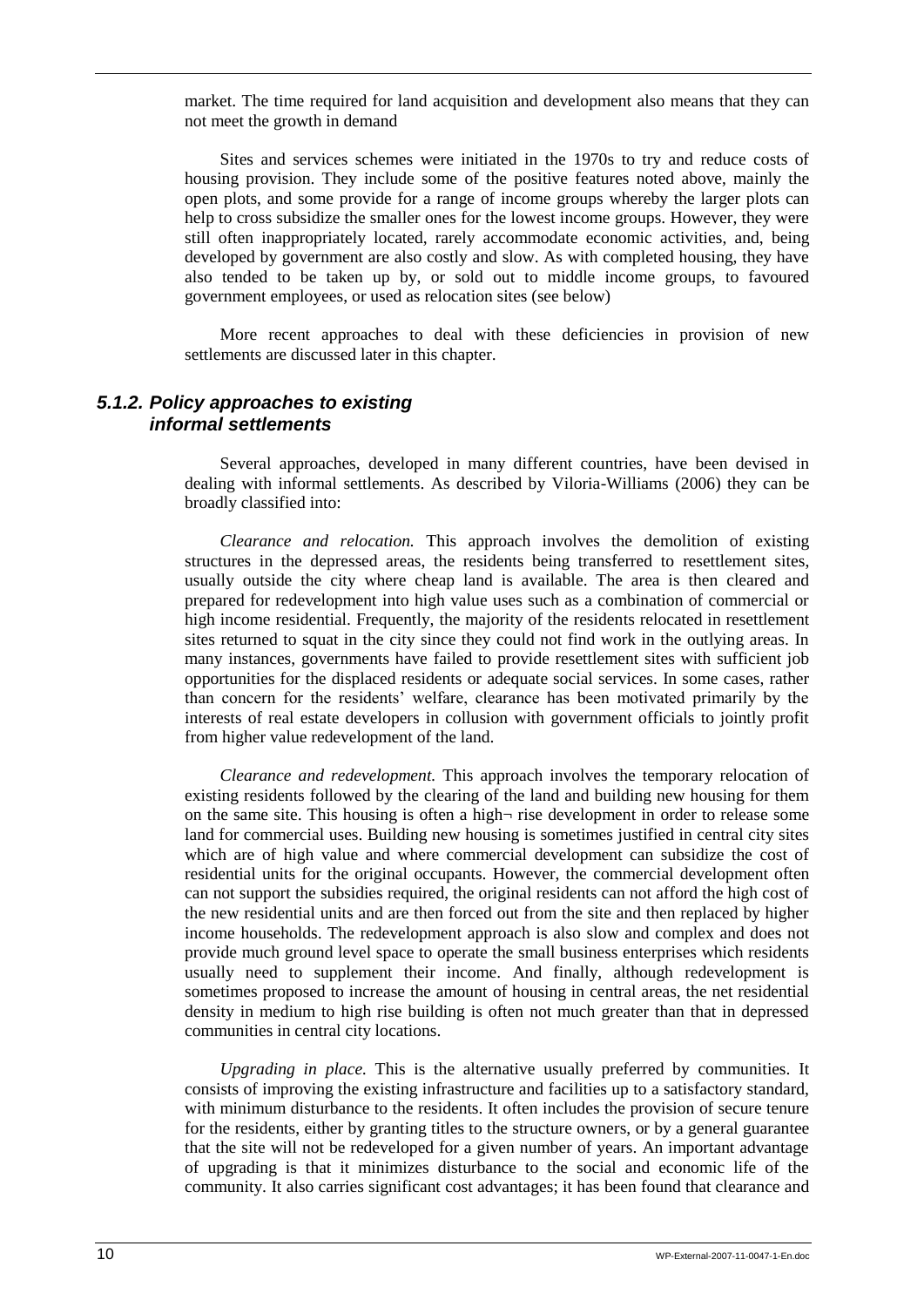relocation can cost up to three times as much per household as upgrading in place, and clearance and redevelopment can cost between ten and 15 times as much. An essential feature of successful upgrading programmes is the active involvement of the community as a full partner with the development agency at all stages of the project, and subsequently in operation and maintenance. In cases where the upgrading involves historic neighbourhoods or other cultural heritage, additional measures are often needed to conserve the historic fabric. As a bonus, this frequently offers an opportunity to improve skills and add additional employment.

There are typically seven general objectives of community upgrading:

- to improve the health, environmental, social and economic conditions in the community;
- to ensure that the original residents of the community benefit from the program and are not ejected or displaced after the area has been improved:
- to encourage residents to improve their own houses;
- to ensure that the program is affordable both to the government and the community;
- to stimulate small business expansion and expand employment;
- to encourage employment-intensive approaches for the project construction, operation and maintenance;
- to undertake parallel approaches to strengthen social capital including community organization, education and literacy training.

## <span id="page-18-0"></span>*5.1.3. Changes needed to housing policy*

In view of the financial and management constraints experienced by governments, the needs of low-income communities as outlined above, and the failure of the policy to provide formal, completed housing for low-income groups, fundamental changes are needed to housing policy in many developing countries, viz:

- "housing" needs to be changed to "settlement and shelter" policy;
- economic development should be integral to all development schemes;
- social mixture and the interdependence should be encouraged;
- the beneficiary community should be actively involved at all stages;
- slum clearance should be avoided wherever possible, and existing communities upgraded;
- government budgets for housing should be shifted from provision of formal, completed units into community infrastructure; and
- other actors should be encouraged to participate in the upgrading and development of settlements, including local governments, community organizations and housing associations, and other elements of civil society should become involved with advice and support.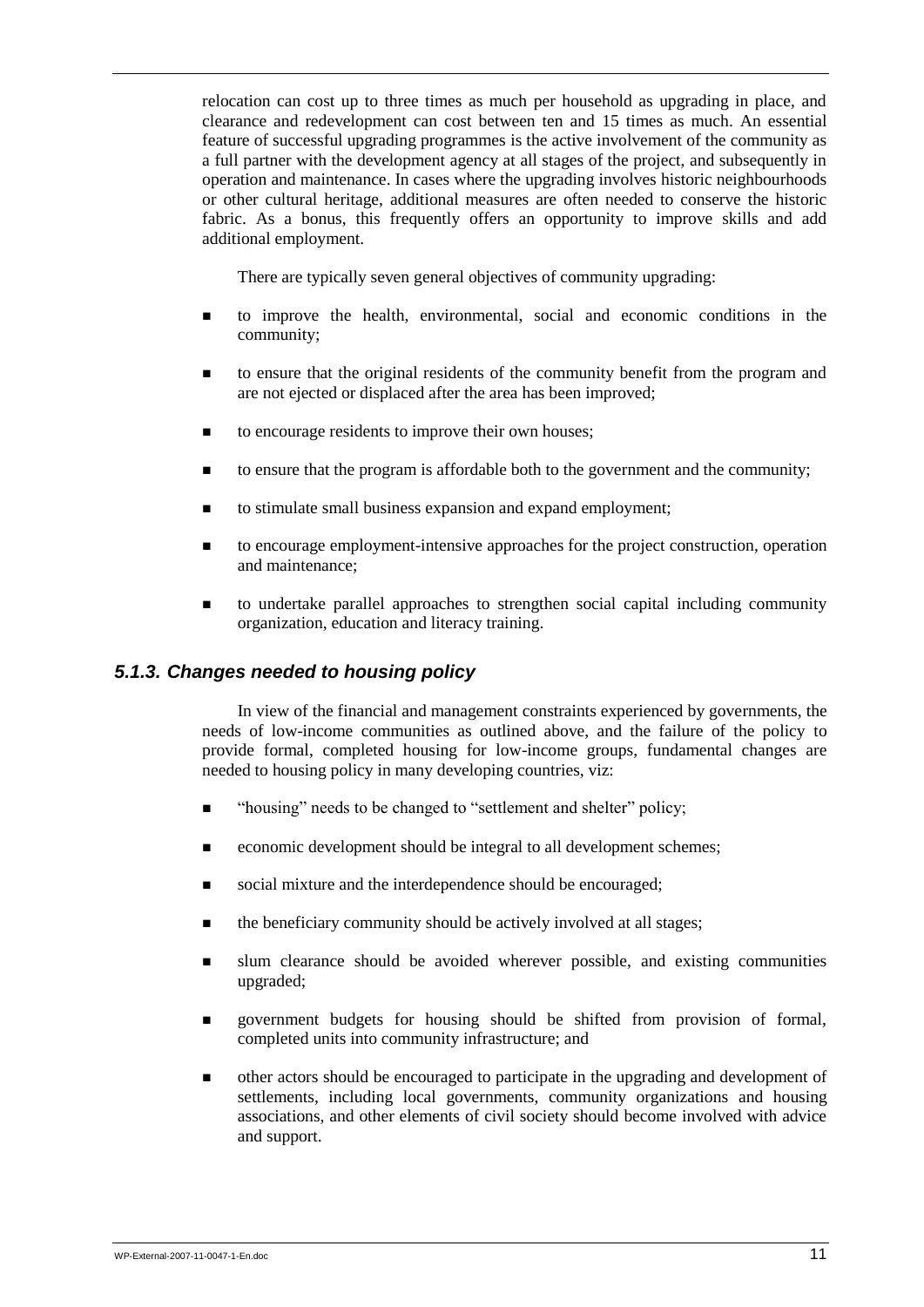Lack of action by governments to regularize informal settlements and encourage their upgrading is leading to much wasted investment by the poor, who are afraid to construct adequate shelter for fear of demolition, and pay high rates to suppliers of services such as water.

In general, government should move from "provider" to "enabler" of shelter. It should concentrate on doing well what it alone can do – namely to establish overall policy, laws and regulations which facilitate the access to shelter, to coordinate the inputs of key government agencies (such as off-site infrastructure and social services), to establish a conducive urban planning and transport framework for the poor, to fund essential infrastructure, and to put in place incentives and penalties for developers  $3$  of shelter projects. Some of the above reforms are currently inhibited by existing laws, regulations and development practices. The next section discusses these issues and necessary changes.

## <span id="page-19-0"></span>**5.2. Laws and regulations: Practices, issues, reforms**

In many countries, laws were instituted during the colonial period to control informal business activities, establish land rights, protect public health, define building standards, and delineate banking practices, among others. While these may have served well for the conditions at the time, with the in-migration of vast numbers of rural poor to the cities after independence, many have become anachronisms, requiring significant change to serve contemporary needs. However, many have been retained, and now often serve to protect the interests of the elite to the disadvantage of the poor. Nevertheless, some regulations are clearly necessary to protect public health and safety, working conditions and the environment, but need to be designed to help and not to hinder the interests and conditions of the poor. Some notable regulations and practices which affect the informal sector and their settlements include:

## <span id="page-19-1"></span>*5.2.1. Vagrancy, mendicancy, hawker and market licensing*

These are often used to harass the destitute, street children and their families and itinerant hawkers, and remove them in "clean up" campaigns to detention centres or distant relocation sites. While some control of public spaces is necessary, in the cities of many developing countries, road space for vehicles has crowded out pedestrians; appropriate spaces are not allocated for street hawkers and market stalls or shelters and street services for the homeless. Local bylaws which control markets, food sales, parking and transport often need review to ensure that they do not discriminate unduly against informal sector traders. Micro-planning (section 5.3.3) is needed as a positive solution.

## <span id="page-19-2"></span>*5.2.2. Land: Registration, tenure, valuation, expropriation and zoning*

These set of issues centering around the control and use of land have a critical influence on the lives of the poor and their potential for economic improvement.

*The registration* of land is often an opaque and murky affair. Land records are often incomplete, inaccurate and kept secret, in part due to inefficiency and lack of trained staff of the records office, but often because of political pressure to conceal the identity of

 $3$  Developers may include local governments, community associations, cooperatives, or the private sector.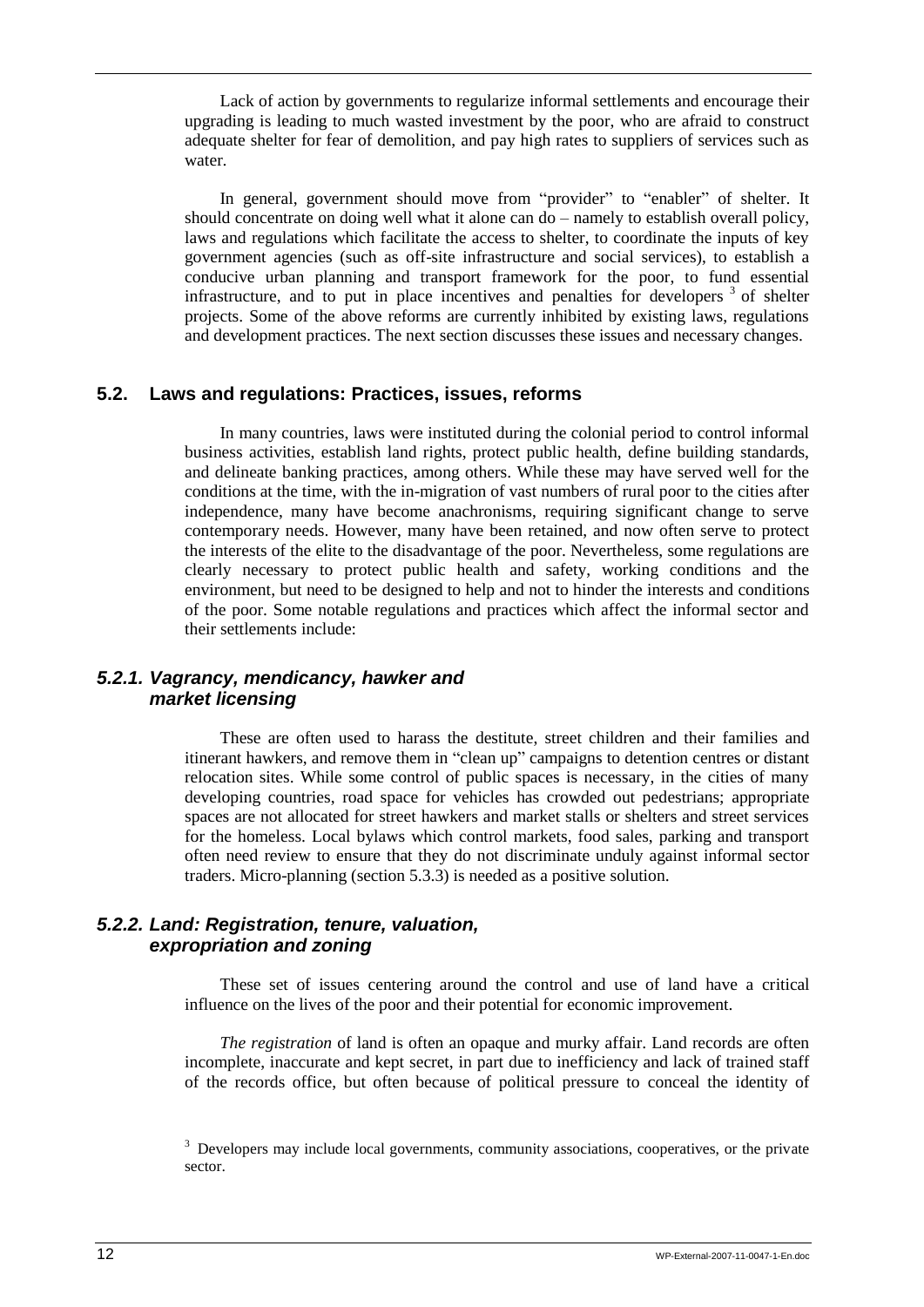owners, 4 and to provide an opportunity for developers to obtain advance and advantageous information. The ones which suffer most from this state of affairs are the poor, especially since many live on land which has unclear ownership. Their efforts to obtain information are often thwarted by local officials, politicians and developers. Due to this situation, improvements to the management of land records need to be complemented by solidarity and pressure from poor communities and groups concerned with civil and human rights to achieve any lasting change

*Security of tenure related to land and shelter* is a key matter for most urban residents, particularly those who have built their own shelter, often on land to which they have no, or inadequate rights. The major reason why informal settlements have such poor quality shelter and services, is usually not because the residents cannot afford them, but because without land rights, they live in perpetual fear of being evicted, and so are unwilling to invest in their property; and governments for their part, are often unwilling to provide services to illegally occupied areas, fearing that this will offer de facto approval. Since most societies in developing countries do not have formal social security programmes which can be accessed by the poor, security of tenure offers an important substitute. As Payne points out (Chapter 9, in Rakodi and Lloyd-Jones eds, 2002), security of tenure does not necessarily imply freehold ownership of individual plots. Tenure should be considered as a "bundle of rights", which may range from customary rights, through tenancy contracts, to formal leaseholds, condominium or cooperative ownerships, to individual freehold. Much depends on the local customs and whether traditional systems offer sufficient security in changing urban environments.<sup>5</sup> Security may also depend on whether the government has acceded to some form of de facto recognition. <sup>6</sup> The following diagram indicates some of this variety:

| Tenure security in law | Tenure categories                       |
|------------------------|-----------------------------------------|
| Least                  | Pavement dweller                        |
|                        | Squatter tenant                         |
|                        | Squatter "owner" - unregistered         |
|                        | Tenant in un-authorized subdivision     |
|                        | Squatter "owner" - regularized          |
|                        | Owner – unauthorized subdivision        |
|                        | Legal owner – unauthorized construction |
|                        | Tenant with contract                    |
|                        | Leaseholder                             |
| Most                   | Freeholder                              |
|                        |                                         |

Note: For simplicity, this illustration omits customary and Islamic tenure categories. De Facto rights may vary. After Payne (Ch. 9, Rakodi and Lloyd-Jones eds. 2002)

<sup>4</sup> To avoid taxes, but more often concealment by the elite. For example, under the Marcos (Philippines) and Suharto (Indonesia) regimes, the Presidents and their relatives owned vast areas of valuable urban land, but did not wish the public to know the extent of their landholdings. Land development companies are often owned by the same elite.

<sup>5</sup> For example, in many Indonesian towns, "adat" (traditional) law recognizes a wide range of rights to use land: although these are usually not recorded, they are known and recognized by the local elders. But in large cities, these are weakened due to the range of in-migrants, and the rise in land values. In these cases, clearer registration and stronger rights are needed to protect against development pressures and evictions.

<sup>6</sup> For example, many residents in settlements in Latin America and Africa feel that the receipts for payments of their utility bills and real estate taxes provide some protection.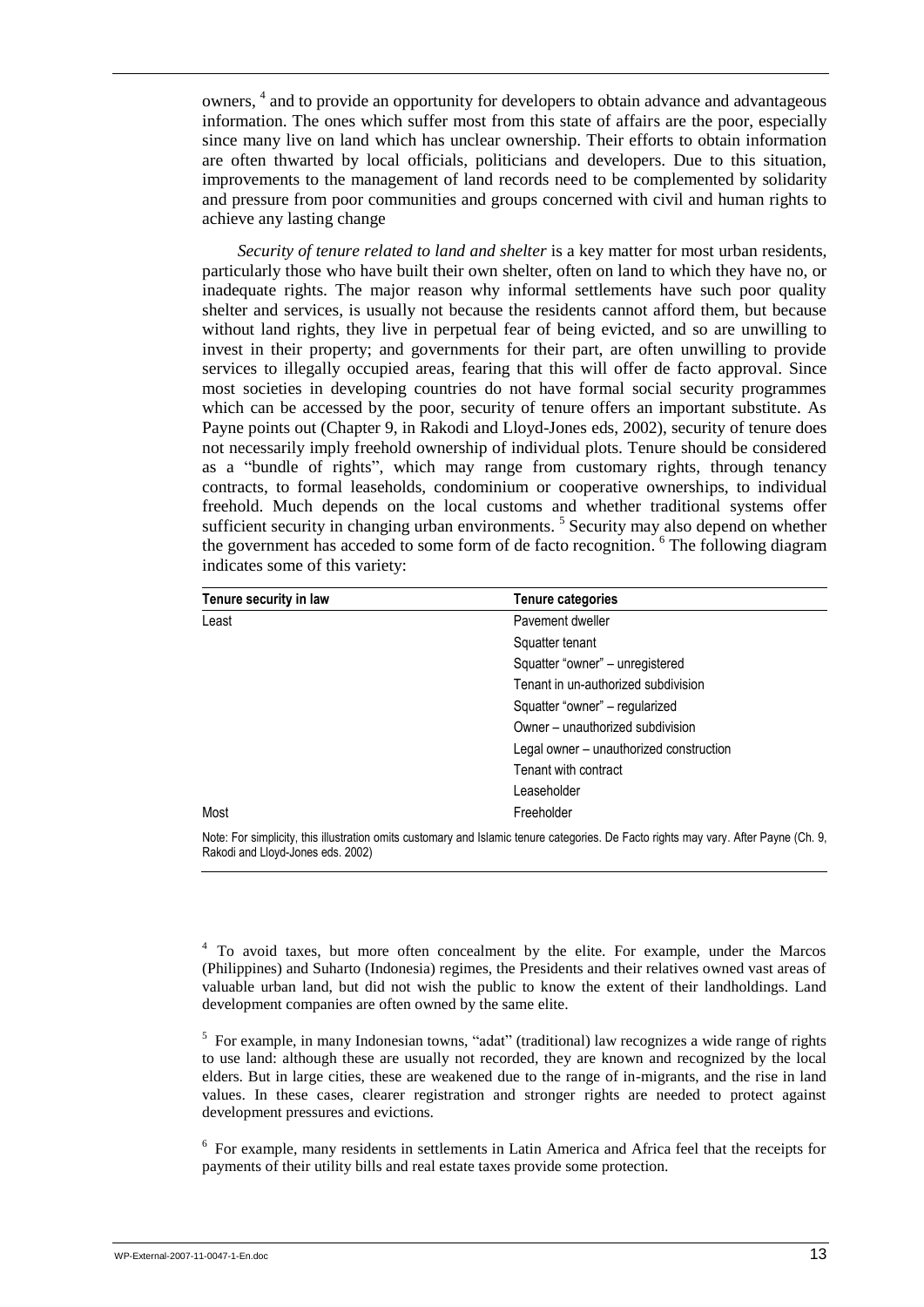In order to achieve a sound basis for upgrading illegal settlements, a national urban land reform law may be needed, which gives the government the right to acquire squatted land for the purpose of transfer through sale to the resident squatters.<sup>7</sup> A variant could provide for the committee of squatter residents to negotiate purchase from the landowner directly, but with the requirement that the government acquires the land if the negotiations fail. As regards laws on rental accommodation, progressive relaxation of rent control, and possibly tax advantages for rental income may be necessary to encourage investment in maintenance and new provision, at the same time as maintaining ceilings to rent increases to ensure affordability for renters.

*Land valuation* is an important issue in the upgrading of informal settlements. Often, since government-owned squatted land does not incur cost to the government, it is passed on free or at little cost to the new lot owners, whereas if privately owned squatted land is purchased, the new lot owners are charged the price of the purchase. This raises inequities between the two types of settlements. In other cases, if privately owned land is valued at the market rates of similar land in legal subdivisions, it will be much higher value than the squatted land, whose landowner finds it difficult or impossible to evict the squatters. In these cases, the squatted land should be valued at a lower price. These various inequities require to be resolved through legal changes to land valuation methods. <sup>8</sup> This may best be resolved through clauses in an overall urban land reform law (see above).

*Expropriation* of land is a burning issue in central city areas. While expropriation (with market price compensation) for genuine public purposes is essential (such as a transport route or flood control works), the power is often used by government to clear informal settlements to the benefit of real estate developers who then make massive profits on the developed land, while the residents often receive little or no compensation. Clarifying and strengthening the law to protect residents is often needed, together with transparency in the land transfer process.

*While zoning* is part of the body of land-related law, it is most important as a legal tool of urban planning, and so will be addressed in section 5.2 below.

## <span id="page-21-0"></span>*5.2.3. Financial practices*

Numerous studies point out the deficiencies of the formal banking system as it affects the informal sector: the collateral requirements which the small enterprise cannot satisfy, their lack of influence and access compared to larger firms, the paperwork requirements, and the higher administrative costs incurred by the banks. The remarkable success of micro-credit has shown that these problems can be overcome, and these lessons can be adapted for small-scale businesses, HBEs, and owners who wish to improve their homes and add rooms for rental. These individuals can join together to form credit and loan associations to consolidate assets to offer joint collateral, reduce administrative costs by packaging loan applications, and undertake collection functions. <sup>9</sup> With the growth of selfhelp community associations, there is a growing demand from them for finance to implement land acquisition and infrastructure projects for settlement upgrading and new

8 op. cit., Viloria-Williams, 2006.

<sup>9</sup> The UNDP Micro Capital Grants Programme is designed to assist SSEs and HBEs, including home equity loans for householders who wish to add rental rooms.

<sup>&</sup>lt;sup>7</sup> This issue is discussed in the context of the Philippines (see Viloria, 2006. pp. 37–40). South Africa has also undertaken a number of legal measures to grant security of tenure (UN Habitat 2006).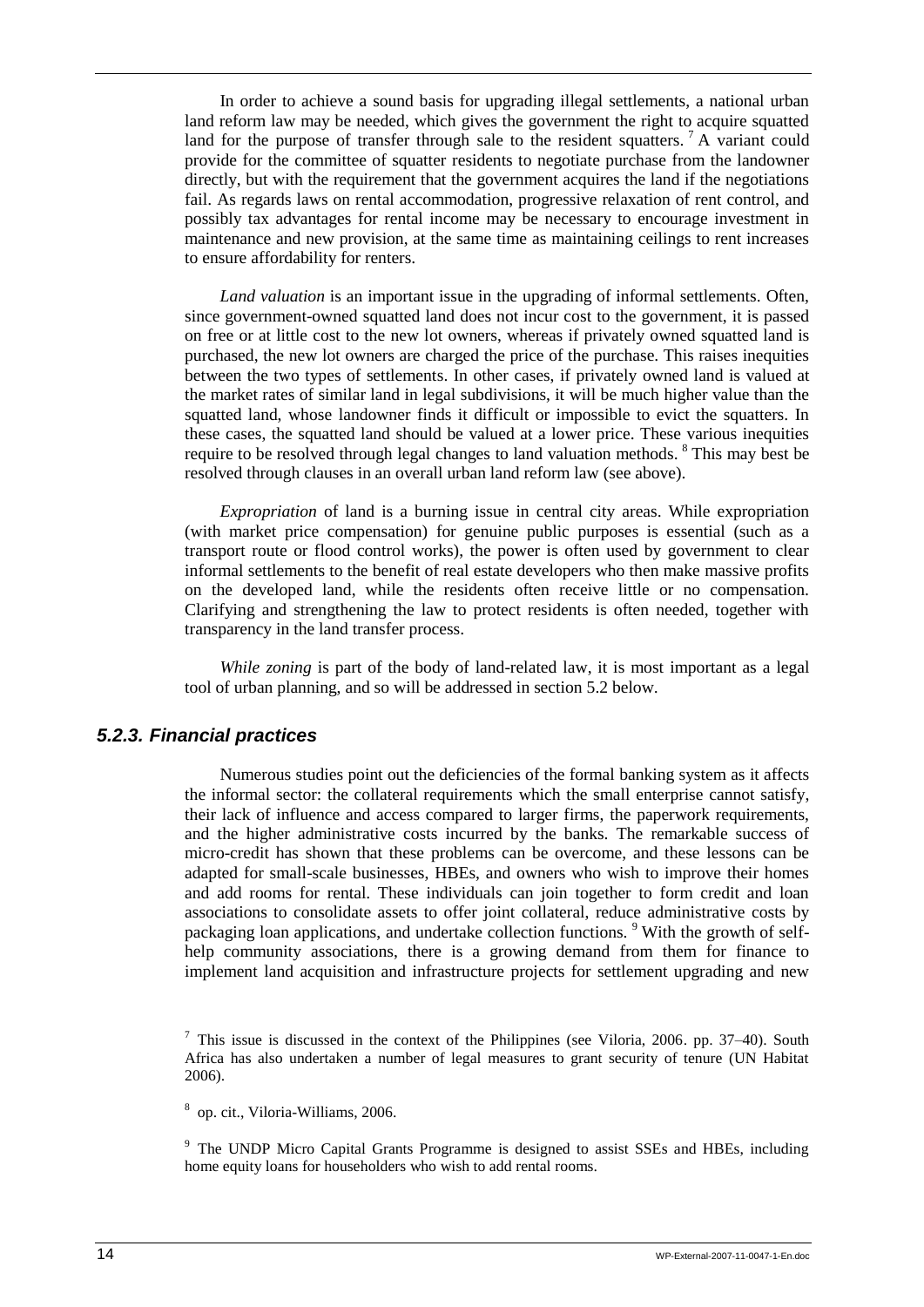settlement areas. Some of the best examples come from India, South Africa, and the Philippines, where CBOs have developed to provide multiple functions for settlement upgrading <sup>10</sup> (UN Habitat and Cities Alliance 2006). A key feature of these initiatives is that they build confidence and power of their members through starting savings associations which later provide them with leverage when negotiating loans from financial institutions. Legal changes are often required to accredit CBOs and S&Ls and to adjust banking regulations.

## <span id="page-22-0"></span>*5.2.4. Business registration regulations*

There are often numerous, uncoordinated and overlapping regulations emanating from different central and local government offices. While large businesses can usually handle these (with difficulty and illicit payments), small businesses cannot manage or afford to do so, and are also afraid that they will be caught in the taxman"s net. They thus try to avoid detection, which severely hampers their operations, productivity and growth. Regulations and the tax regime need to be designed to encourage HBEs and SSEs to register, and to provide help and assistance (for example through "one stop shops") instead of penalties, in order to help them improve their productivity, working conditions and environmental practices. For these small enterprises, the benefits to them of registering must outweigh the costs. A related matter is the registration of CBOs, Housing associations (HAs) and community contractors (CCs). CBOs and HAs need registration to be accepted as a full legal partners with government and finance institutions for the purpose of planning and implementing upgrading and new settlement projects. CCs construct and/or operate community-level infrastructure, and need a legal personality to enter into contracts with suppliers and utility operators.

### <span id="page-22-1"></span>*5.2.5. Building and site development regulations*

Often established during colonial times for civil servants" housing areas, they favour large lots with generous building setbacks and road geometry, and often expensive building materials and services requirements. While they may still be relevant for upper income subdivisions, they are often used to justify the removal of informal settlements (whose layouts or houses have not been officially approved), or at the least, they impose unaffordable building conditions for most existing and new settlements. Miller (2005) has shown how housing standards which are too high adversely affect the poor, and what changes are needed for low-income settlements. Sethuraman (1985) has shown that investment in informal housing is likely to generate 19 per cent more jobs, and produce six times as many (lower standard) dwelling units as formal housing. Some countries, such as Indonesia, have relaxed these requirements for upgrading informal settlements, and have shown that essential health, safety and environmental matters can be satisfied with only a few requirements, adapted to local conditions. In most cases, LGs do not have the capacity to supervise the implementation of building regulations. It may be better to make a few, clear requirements which are supported by the community, and have the community (probably through the CBO) supervise and enforce these regulations.

 $10$  In India: the "Alliance" of SPARC (an NGO), the NSDF (an association of CBOs), Mahila Milan and CLIFF (finance system for the urban poor), in South Africa SAHPF (a network of CBOs or S&L collectives), in the Philippines the HPFP (Homeless Peoples Federation) and the CMP (Community Mortgage Programme).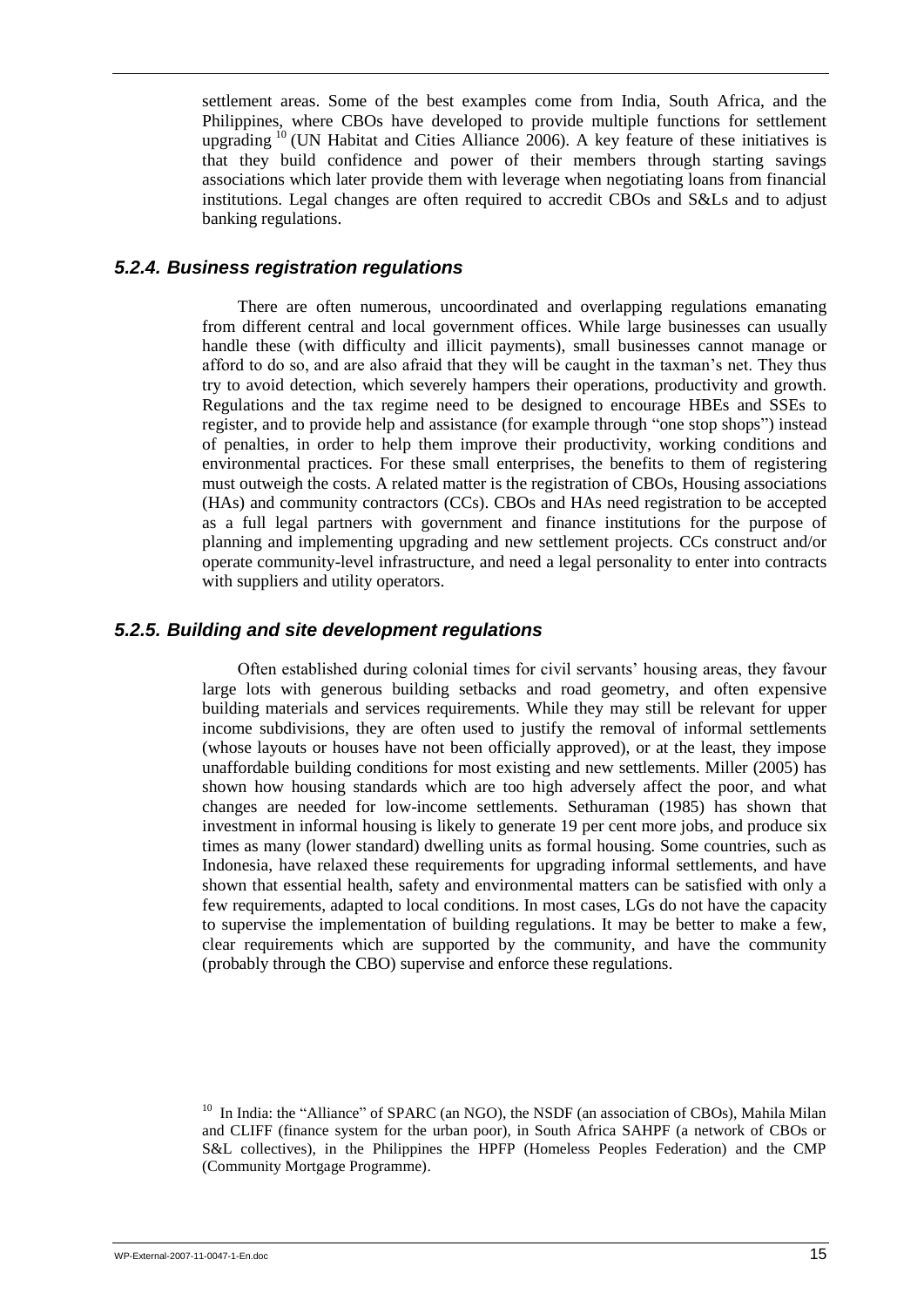## <span id="page-23-0"></span>*5.2.6. Contracting conditions, procedures and practices*

Most contract procedures and regulations have been developed by central and local governments and the professionals who work for them, such as engineers, architects and lawyers, and are designed mainly for large infrastructure works in the formal sector.<sup>11</sup> These standard methods are well-tried and appropriate for medium and large scale infrastructure works. In many developing countries, however, housing and associated small infrastructure works comprise from 30 per cent to over 50 per cent of the total construction sector, and are built mainly by SSE and MSE contractors, who also generally use a higher ratio of labour versus equipment compared to larger, formal sector firms. Since government is frequently involved in the upgrading of existing, and the provision of new settlements, if the standard procedures are applied to these type of works, costs are raised and many small contractors are excluded, or are unable to complete the regulatory and paperwork requirements. The types of regulations or procedures which often hamper the small contractor, and need review, include (i) minimum size of firm is set too high, (ii) capitalization requirements and performance bonds are too onerous, (iii) unnecessarily high-tech and capital-intensive specifications of materials and equipment, (iv) tendering procedures which often do not allow force account or community contracting, and (v) large size of contract packages. Similar constraints also apply to the contracting of maintenance of small and medium infrastructure works. In general, attention needs to be paid at the country level to review contract and procurement design and procedures for small contractors to incorporate the above matters while at the same time incorporating appropriate provisions on labour standards (including prohibitions on forced and child labour), minimum wages, safety and health, and injury insurance.

## <span id="page-23-1"></span>*5.2.7. Building materials*

A related area to construction which is affected by regulation and specification practices is the building materials sector. The World Bank (1993) identifies systematic underproduction, lack of variety and inefficient production and distribution as common problems of the sector, resulting in chronic shortages. It points to the causes as monopolies in materials production, import restrictions, subsidies and tariff barriers, all of which all prevent competition. These factors adversely affect small and medium-scale producers in particular, who cannot obtain the necessary licenses from government to enter the industry, and also suffer from the lack of necessary infrastructure which government needs to provide. <sup>12</sup> Small-scale producers are very resilient and flexible and have the potential to expand production through the use of local materials and simple technologies  $^{13}$  which can be locally produced and maintained. Demand for local materials can be stimulated by promoting small scale building contractors, who use a higher proportion of local materials than large, formal sector contractors At present, however, small producers are often inefficient, wasteful of input materials, and consume high amounts of energy per unit of

 $11$  Other actors have also had an influence, such as the international development banks, who have been influenced by (i) the need for international competitive bidding to ensure transparency, and (ii) pressure from their Board members from the rich countries, who are influenced by large contractors anxious to obtain contracts through their loans. However, in recent years, these agencies have become more responsive to include local, small-scale contractors and simpler, more appropriate contracting methods, in part because large-scale foreign contractors have lost interest in small-scale infrastructure works.

 $12$  Such as gas lines for kilns to areas making bricks.

<sup>&</sup>lt;sup>13</sup> For examples, see Tipple (1995, pp 99-107), Oakley (2001), Taijman and de Veer (1997).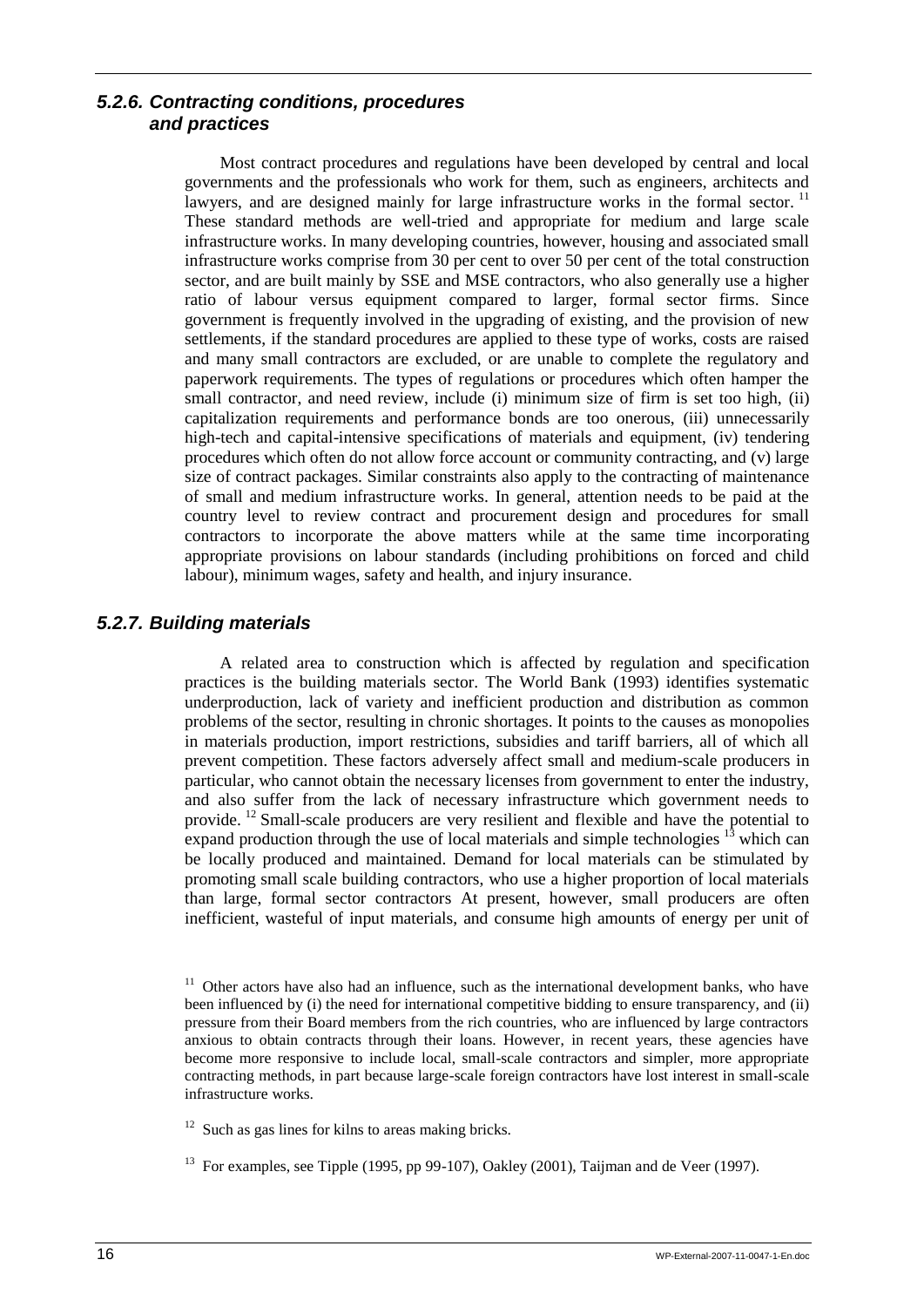output. There is potentially a big role here for the introduction of intermediate technologies which can largely resolve these problems but are still within the capabilities of the producer, and yet continue to create large numbers of jobs. <sup>14</sup> However, to allow this to happen, governments need to address the regulatory issues noted above, provide necessary infrastructure, and promote intermediate technology and training for small and mediumscale producers of building materials, possibly offer tax breaks for local materials producers, and ensure that bank credit is available for these producers. Specifications need to include for local materials in building and infrastructure contracts. In addition, campaigns to raise public awareness and interest, including demonstration housing needs to be undertaken to overcome consumer resistance to "old fashioned" materials. <sup>15</sup>

### <span id="page-24-0"></span>**5.3. Provision of services and dwellings**

The ILO has already undertaken much work on the provision of services and housing for low-income communities, particularly with regards to their potential for employment, <sup>16</sup> so this paper will not go into depth on this subject, but touch on the aspects which are relevant for planning and implementation by the actors involved.

### <span id="page-24-1"></span>*5.3.1. Infrastructure and utilities*

Our consideration here is on-site infrastructure services in upgraded or new settlements. Off-site infrastructure to link settlements to major city services is normally carried out by LG agencies or utility companies. On-site services usually comprise roads, footpaths, drainage, water supply, sanitation, electricity and solid waste management services.

*Site planning*. There are ten key considerations which are interrelated when planning on-site services:

- (a) Availability of off-site infrastructure connections for example, is mains water supply or piped sewerage available? Can surface water drainage connections be made?
- (b) Level of service a high or lower level: for example, the degree to which individual plots will receive services such as immediate road access, piped water supply and sewerage, or whether a lower level of service should be provided, such as footpath access to most plots, water from community standpipes, and on-plot or grouped household sanitation instead of piped sewerage.

<sup>15</sup> The Aga Khan Foundation has done excellent work in the area of intermediate technology and improving the image and quality of traditional materials and design.

<sup>16</sup> See references: papers include ILO (2005 and 2006 a–c), Jinchang, Rubayiza, Scot et al., Stenstrom, Tajjmanet al, Tournee et al., all papers published by ILO.

<sup>&</sup>lt;sup>14</sup> For example, Tipple (1995) cites a recent survey of building materials in Bangladesh which estimated that about 180,000 people may be employed directly in the brick industry, more than the entire jute industry which is considered the mainstay of the Bangladesh economy. The "Humana" project in Nairobi is an interesting example of an informal association managed and staffed by women which is producing and selling intermediate technology materials.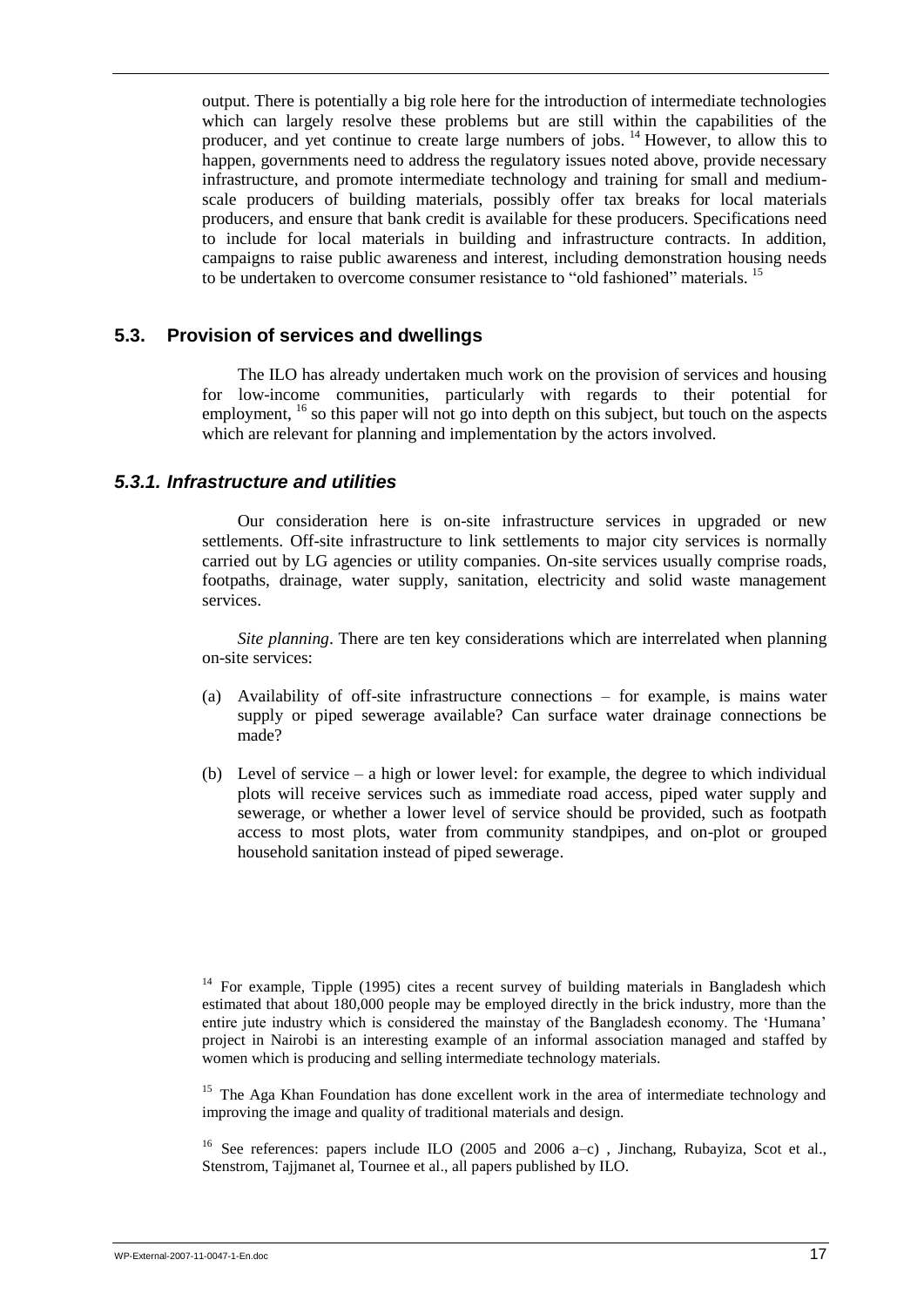- (c) Incremental provision: should all the infrastructure be built at once, or should it be built and/or upgraded over time, as can be afforded, or as settlement density increases?
- (d) Construction standards should roads be the same standard as in formal subdivisions, or should they be smaller and alignments adjusted to minimize disturbance to existing structures? Should the infrastructure be constructed to a high standard to minimize maintenance, or a lower standard so that capital costs can be reduced but incurring higher maintenance costs?

Decisions on the physical planning are affected by the following economic and social factors:

- (e) Cost and affordability: the above matters all have cost implications. Higher levels of service and higher standards imply higher capital costs. Who will pay the costs, and can they be afforded both by government and by the residents?
- (f) Employment: Can the infrastructure be designed, and materials and techniques used to maximize employment and allow maintenance by local labour, without incurring substantially higher overall costs? What measures can be used to induce employment of local labour and youth (e.g. LG policy, bonding contractors, community contracting)?
- (g) Minimum impact: infrastructure should be planned to minimize disturbance and dislocation or relocation of households.
- (h) Participation: community participation in plan options and the location and levels of service are essential for the works to be accepted by the community and properly maintained, and for the community to commit to paying for their contribution to the cost.
- (i) Population turnover: if the objective is that the original residents remain on the site, then care must be taken that infrastructure standards are not so high as to increase the value of the upgraded site to the point that the residents sell out to higher income groups and go to squat elsewhere in the city. Value is also affected by the type of title offered to the residents. Freehold title may induce more rapid turnover than a leasehold or condominium title. However, care must be taken that low-income settlements are not put at an unfair economic disadvantage compared to formal settlements.
- (j) Speed: a large and rapid upgrading programme both reaches more people and reduces the pressure for population turnover. However, this may be at the expense of adequate community participation and avoiding the time-consuming land acquisition and titling process. 17

Other issues requiring attention in physical planning (especially where new settlements are being designed) are the plot sizes and shapes, which should be affordable, efficient and practical to develop, especially where they may accommodate HAs and SSEs. The opportunity to provide larger plots to be sold at a profit to higher income groups, thereby offering a cross-subsidy to the poorest plot-holders, and achieving a mix of income

<sup>&</sup>lt;sup>17</sup> This is very apparent from the experience of the Kampung Improvement Programme in Indonesia which rapidly upgraded most of the informal settlements in all the cities over a period of about 20 years.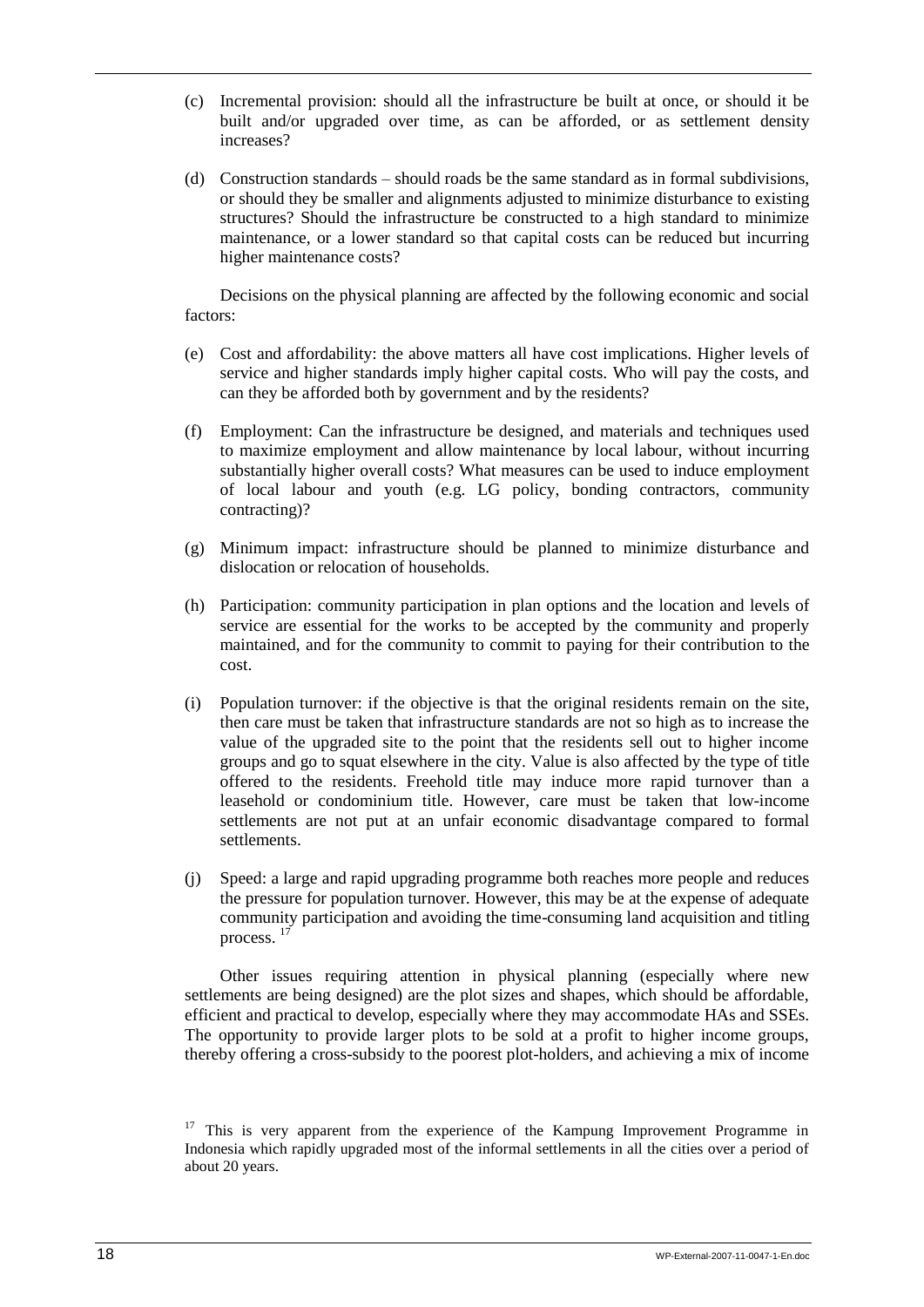groups also needs to be addressed. In some cases where settlements are on the peri-urban fringe and land values are low, accommodation for urban farming and market gardening may be desirable

Site planning needs to be undertaken by professionals (usually architects or engineers) who are sensitive to the needs of communities, can listen to their requirements, and actively involve them (usually through their CBO) in the design process. They can be employed by a LG, be part of an NGO which assists the community, or be hired directly by the CBO. They must avoid dominating the overall upgrading process, since that process should be led by community development workers who assist the establishment of CBO which is the client, and the technical professionals should fit in with the development of the CBO and the timing of the whole upgrading process.

The issue of incentives for community upgrading is also very important. Communities value the investments made and contribute to their proper planning and maintenance when financial contributions are required from the community households. While these should be affordable, they should be enough to make a difference to the quality of the project, and to induce the LG and other partners to treat the CBO as a genuine client. From the side of the LG and its partners (see section 7.4(b)), Challenge Funds are a useful approach to provide funding from the public and private sectors, allocated on the basis of community initiative to prepare suitable proposal for upgrading their neighbourhoods.

*Implementation.* There are a range of possible ways to implement on-site infrastructure:

- (a) By the LG or a public sector Housing Authority, using medium and large scale contractors. This is the traditional method of implementation. However, if LGs are overburdened with other activities, or cannot afford the staff to undertake the work, implementation will be slow, and other modalities need to be investigated. Large contractors have found it difficult to work in crowded settlements, their profit margins are small, and they are the butt of residents" complaints. These problems, together with some other issues noted in (b) below are causing some changes in this approach.
- (b) Small-scale contractors. Small scale contractors, and especially community contractors can implement the works at much lower cost, and often with greater satisfaction to the residents, since residents' CBOs have more influence over the performance of SSE or community contractors. SSEs also tend to use a much higher proportion of labour in the work than larger contractors. However, since several may have to be employed on any one project, they may raise more management problems for LGs. This may be resolved by strengthening the CBO to become the purchaser and client for the works (see (c) below).
- (c) Community contractors (CC). This is a more recent innovation, encouraged by the success of an increasing number of cases <sup>18</sup> which show promise in this approach. The essence is that the CBO is trained and strengthened to establish an entity which can act as contractor, employing and paying community members to undertake the work. The contracting authority may be the LG, an NGO, the CBO itself, or a HA (in the case of new settlements). The advantage of this approach is (i) it actively involves the community in the project, strengthening community cohesion and participation and developing a strong sense of ownership, (ii) it is labour intensive and investment and

<sup>&</sup>lt;sup>18</sup> Notably, the Orangi Pilot Project in Pakistan, NHDA in Sri Lanka, Hanna Nassif in the United Republic of Tanzania.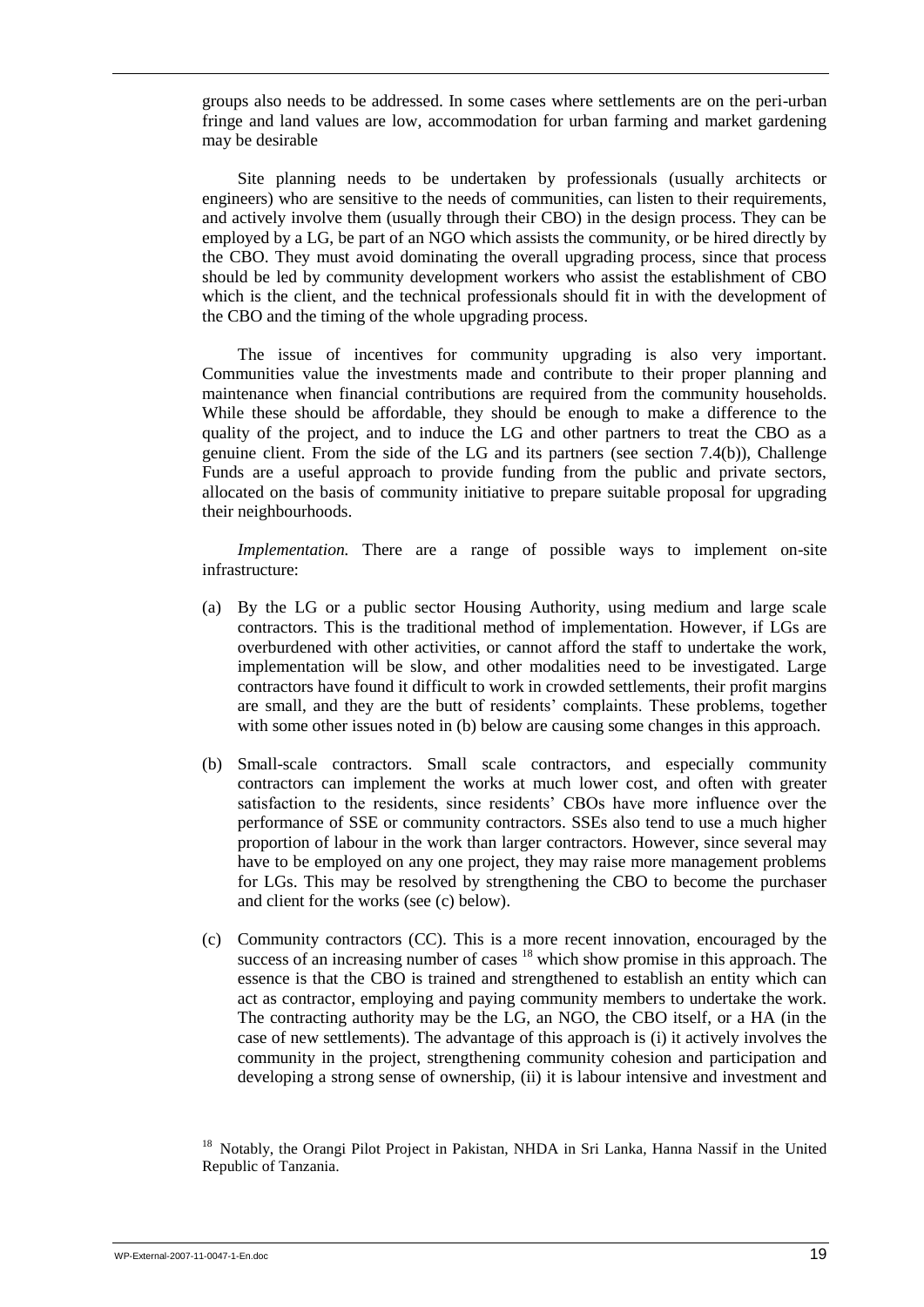employment stay in the community, (iii) it improves planning, management and construction skills, which can then be used to undertake other projects <sup>19</sup> and maintain the works after construction, (iv) contracting procedures are simple, since there is no competitive bidding, (v) its costs are likely to be the same or lower than SSE contractors since pay rates are agreed between the community members, (vi) quality is often higher than externally contracted works, and (vii) it has been found to be an effective way to rebuild after disasters (e.g. the tsunami in Indonesia). However, it does have potential disadvantages: (i) additional time will be required beyond conventional contracts, (ii) considerable training is required to establish the CC on a sound footing, (iii) institutional arrangements must be made and written agreements and model contracts must be designed or adapted,  $20$  (iv) it will only be capable of undertaking simple works to start with, and private sector contractors may have to be brought in, adding complexity, (v) it may only be suitable for certain situations where residents are willing to give up their existing occupations, and (vi) there is a danger that it will fall apart after the works are completed., losing the accumulated experience. Most of all, CC needs a strong champion in the LG, and a supportive structure (e.g. targeted procurement)

(d) Self-help. This consists of community residents providing free labour to implement (usually small) infrastructure. While it may be appropriate on a limited scale, and in cases where no finance is forthcoming, it has come into some disrepute, since it can be seen as exploiting the poorer members of society as a form of forced labour. It may have some virtue, however, in a funded scheme where all residents are expected to pay a contribution towards the cost of the project, and some may prefer to donate their labour. In general however, self-help is more appropriate for construction of private homes where the work and the benefit accrues directly to the household involved

*Operation and maintenance*. In the maintenance of infrastructure and payment for the services, the participation of communities may be possible through using the concept of the "ultimate level" (see Cotton and Franceys 1991) which is the place at which the service is metered and responsibility is handed over to a private individual or some other legal entity. The LG which provides the off-site incoming service (for example, water supply or waste collection) would negotiate with the CBO, or by individuals licensed by the CBO, to operate and maintain the service, and a charge would be levied for the provision of that service to the "ultimate level". The operator would then collect charges from individual households, pay the agreed amount to the LG, and use the surplus for management and running costs, and possibly other activities agreed to benefit the community. <sup>21</sup> The operator could also extend or upgrade the service if desired by the community. The ultimate level may be the edge of the settlement or the entrance to an alley, or any place where control can conveniently be assumed. Among the advantages of this system would be a clear division of responsibility, a locally enforceable payment system and a system which is responsive to the users. It would avoid the usual problem of deteriorating maintenance due to neglect or unclear responsibilities by the LG and the community. The

 $19$  In the case of the Orangi project, the community contractors are now bidding for other work outside the community, and are even taking on larger infrastructure works.

 $20\,$  Sri Lanka provides an example of clear guidelines and contracts for community contractors, and the ILO has prepared a detailed manual on the whole process of (Tournee and van Esch, 1998).

 $21$  An interesting example is in the Philippines under the Zonal improvement Programme. Here, operators of community toilets and washing facilities charge a small monthly fee to subscribing families. They also obtain additional income from fees paid by washerwomen who have a section for clothes washing, and the profit over costs goes towards community purposes.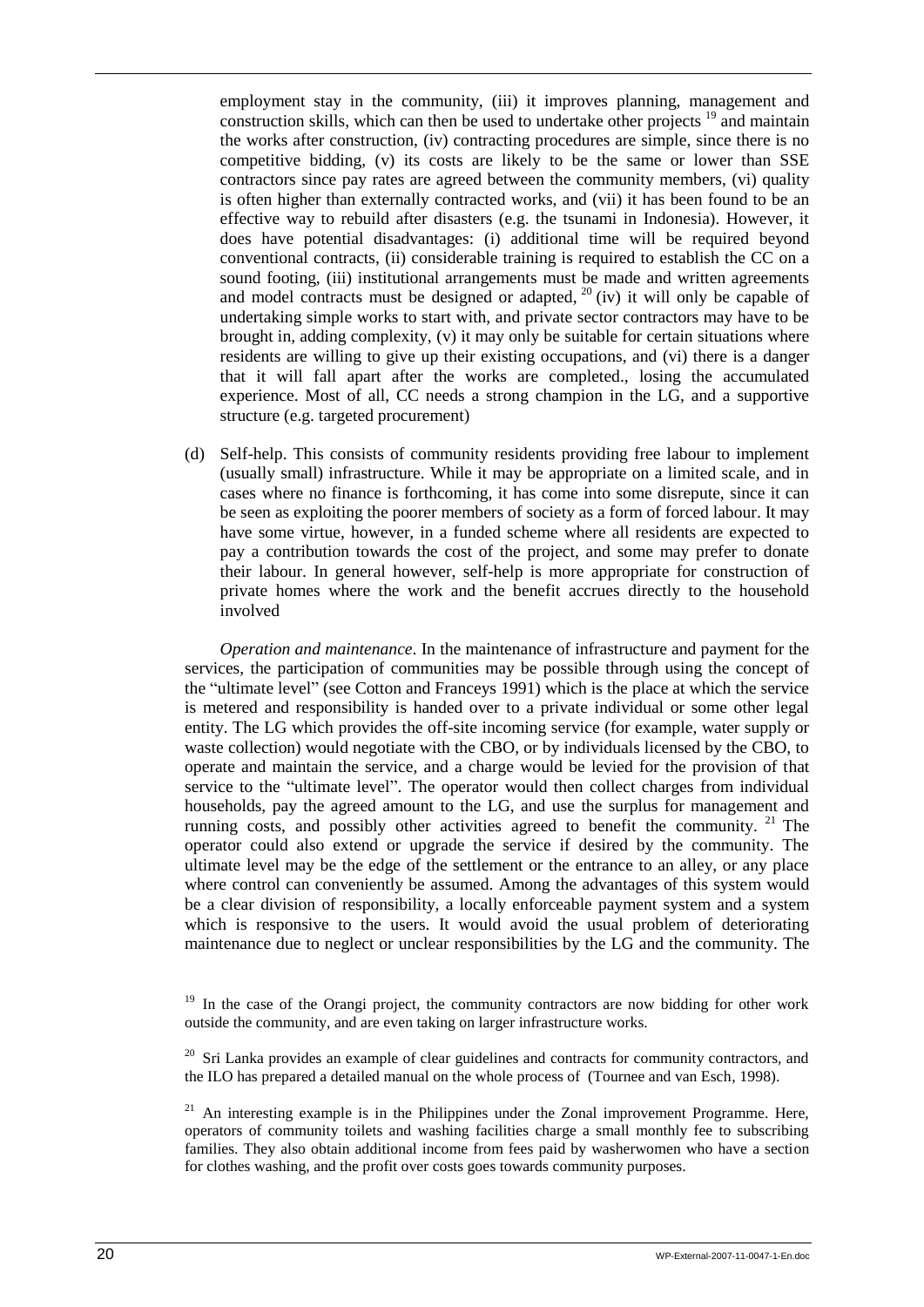LG or service supplier would also benefit through having fewer, larger customers and therefore less administrative costs. The system could also be applied to services which do not yield a revenue stream, such as the maintenance of roads and drainage, by the LG paying the operator a sum in lieu of a portion of the property tax which would otherwise be levied on homeowners.

The above arrangement is a form of franchise for service delivery. In some cases where the technical requirements of delivery are higher than can be managed by a community operator (such as electricity supply), or where the capital construction could be combined with its operation and maintenance, the franchise could be designated or bidded to a specialist provider through a "build, own and operate" (BOO) contract negotiated between the community, and the service provider and  $\overline{\text{LG}}$ . <sup>22</sup>

### <span id="page-28-0"></span>*5.3.2. Solid waste management*

Another area where design of a programme can crucially affect labour intensity is solid wastes management. It is estimated that city authorities in developing countries spend 30 per cent to 50 per cent of their budgets on solid wastes management, (Tipple 1995, p. 81) but, despite this, most do not keep up with the backlog. Influenced by promotion and discounted sales from developed countries, many developing countries continue to use large vehicles for collection, and sophisticated disposal such as incineration plants.  $^{23}$ These are often inappropriate, since large vehicles cannot penetrate the congested lowincome settlements, and a high proportion of wastes are organic, which reduce the efficiency of incinerators. Moreover, these technologies have a low labour intensity and, in order to maximise the input to the disposal plant, are often accompanied by a lack of interest in promoting re-use and recycling of wastes, an activity which is inherently labour intensive and employs large numbers of the urban poor in waste picking and small recycling enterprises.

Solid wastes management is a service which is very appropriate for community or private franchises, and have been shown to substantially increase waste collection rates.<sup>24</sup> However, it should be carefully designed to ensure that the best aspects of the existing informal system are retained, using the abilities of the SSEs currently operating, and strengthening waste separation and collection at the household level, while improving the environmental and labour conditions. Financial, management and social incentives (social pride, competitions) can be used to encourage re-use and recycle "waste" materials, develop and market new by-products, and improve cleanliness and efficiency.

## <span id="page-28-1"></span>*5.3.3. Dwelling construction*

Several studies have shown that investment in community infrastructure yields substantial investment by the private sector in housing.<sup>25</sup> Moreover, housing construction is intrinsically more labour intensive than infrastructure. In view of the low incomes of

 $22$  This approach is discussed by Bangasser, 1995.

 $23$  These plants often end up as defunct "white elephant" monuments to inappropriate and corrupt development practices.

 $24$  Franchises in Dar es Salaam agreed differential charges per household with the CBO, depending on the household affordability, and waste collection rates rose from 5 to 50 per cent.

<sup>25</sup> A study by MIT (www.mit.edu\urbanupgrading) indicated that one unit of public investment yields seven units of private investment in upgraded areas.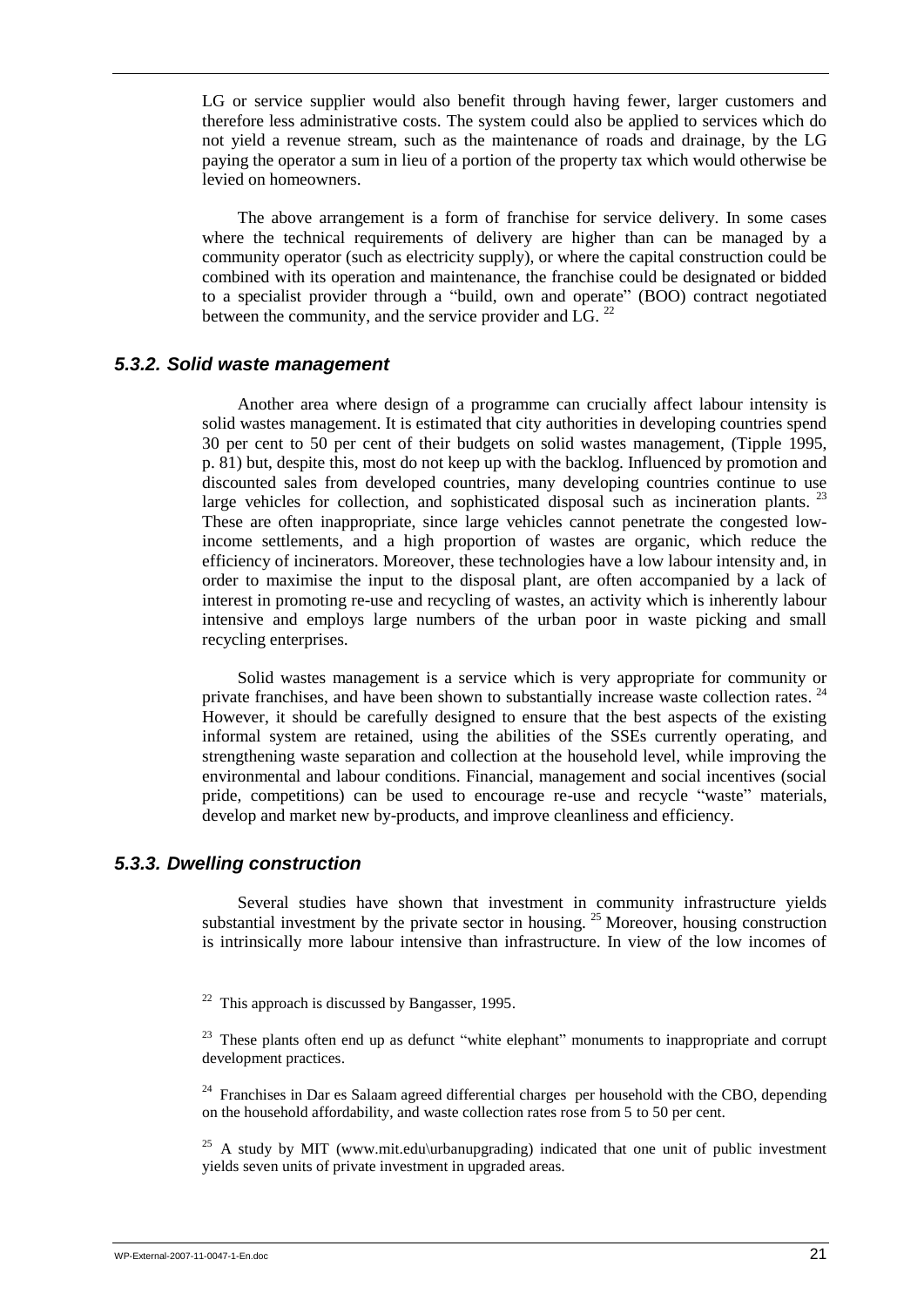most households in informal settlements, and the capabilities shown by residents to improve their dwellings once security of tenure has been achieved,  $^{26}$  it is better to allow households considerable freedom to build according to their requirements, including the speed and extent of the home improvements, incorporating HBE activities, and the addition of rooms for rental. The only limitations should relate to health and safety concerns. For example, party walls of incombustible materials should be required where houses are joined together, proper connections should be made with water and electricity services and toilets should be connected to a sewer or a ventilated septic tank, and HBE activities should not cause noise or pollution or intrude onto the sidewalk. Special requirements may be necessary in earthquake-prone areas, on steep slopes or in areas of frequent flooding. Clear and simple regulations need to be devised to cover these matters, and training to comply with them offered to residents. Since most LGs do not have the capability to monitor and supervise the extent of informal works activities, the CBO should have authority designated to it to do this.

Measures are also desirable to assist householders to negotiate with contractors and obtain building materials. Development consultants, such as local young professional architects should be employed by the LG or the CBO to advise households and to prepare information such as model contracts. Loans for home improvement and construction should be available, possibly organized or guaranteed by the CBO.

## <span id="page-29-0"></span>*5.3.4. Orientation of attitudes and application of skills*

Since government has a key role in these topics, their attitude towards promoting greater labour-intensity and the small contractor is critical. As put by UNCHS (1989) "A positive attitude from the authorities is required to realize the employment potential … so much depends on the local situation and in particular the political support given to the programmes". As mentioned elsewhere, a change in attitude towards enabling the informal sector rather than supplanting or over-controlling it is needed. Awareness-raising and training of government officials is essential if the full potential of upgrading programmes is to be realized. With a reduction in the number of matters to control, and assigning control to groups closer to the population, such as CBOs, government can concentrate on being more effective at fewer but more essential tasks. From the side of small building contractors and materials suppliers, which are typically very fragmented, the notion needs to take root that organizing into associations could help them all by offering a forum to exchange knowledge and information, a means to lobby government, and to form a basis to establish coops for purchase of inputs, use of equipment, and marketing

With greater reliance on CBOs, CCs and HAs on upgrading and new settlement building, training is also essential for these entities, and a means also found for them to apply and extend their skills to other communities and in the private sector, by becoming development consultants and new building SSE owners and operators.

## <span id="page-29-1"></span>**5.4. Spatial issues, city planning, land use and transport**

The aim of urban planning should be to provide a context in which people can access services and shelter, which promotes economic development and environmental protection, and which improves the quality of life, particularly for poor people. T. Lloyd-Jones.

<sup>26</sup> In almost every case of settlement upgrading, households have vastly improved their structures – examples for Latin America, Indonesia and the Philippines are notable.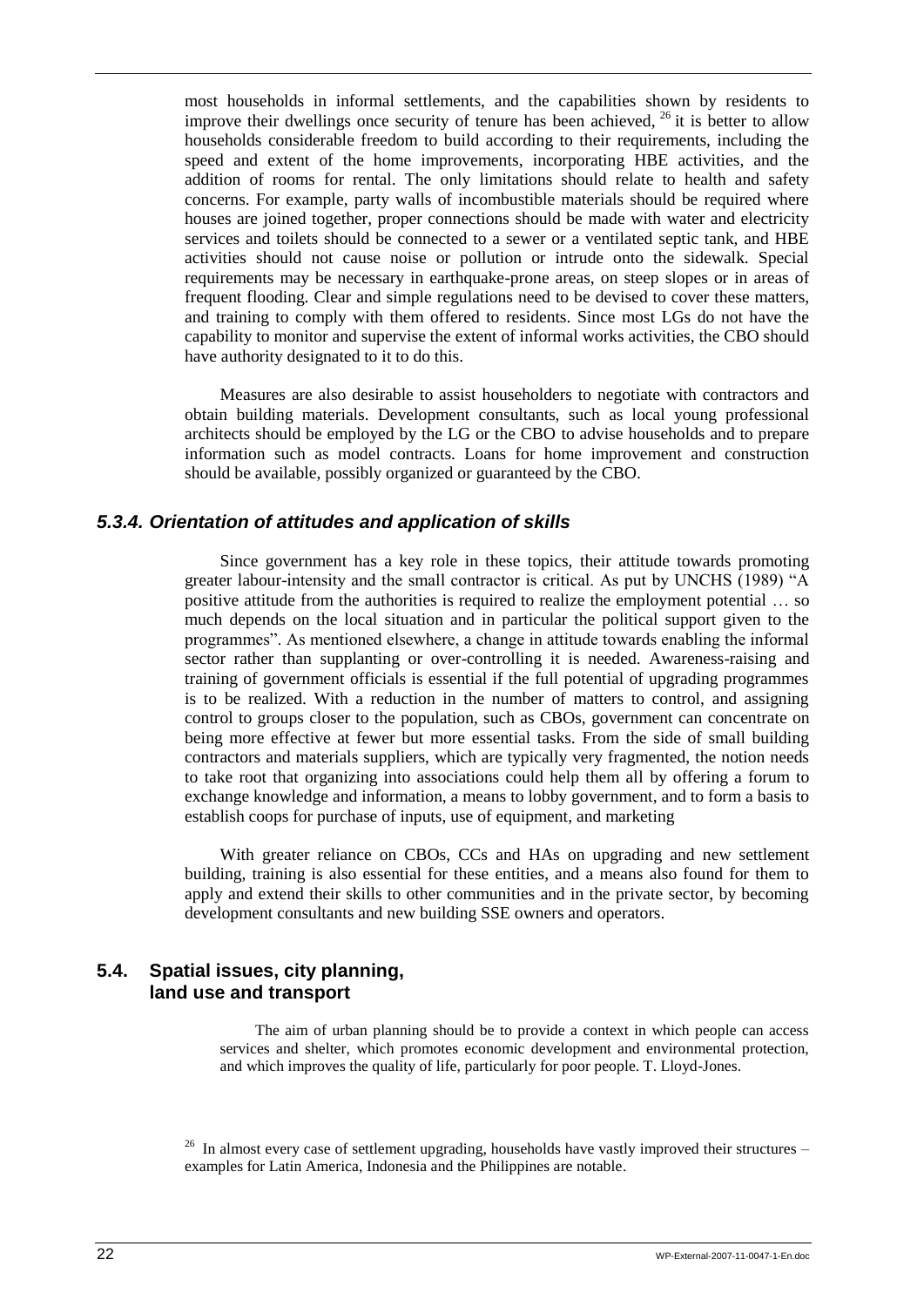### <span id="page-30-0"></span>*5.4.1. Spatial justice*

The above statement (in Chapter 12, Rakodi and Lloyd-Jones, 2002) neatly captures the essence of urban planning. Regrettably, the reality is that in many countries the policies and practice of planning do not support these objectives. For many of the urban poor, their experience is of spatial exclusion. In contrast to rural areas, where the access to natural capital is key, it is access to the concentration of people and their assets and services that is important to the urban poor,  $27$  and the affordability of transport and the time taken to travel are critical factors. Within informal settlements there is usually a vibrant minieconomy, and the residents have built up social capital of personal contacts on which they can rely for support and information. But high land prices in the central city together with collusion between developers and politicians for redevelopment conspire to promote massive slum demolition projects, where the residents are often relocated to huge lowincome housing estates in the perimeter areas, destroying their informal sector business networks and social capital.

Conventional approaches to urban spatial planning and land use regulations have contributed to the isolation of the poor by providing good roads and services to formal housing, commercial, market and industrial areas having clear tenure, while failing to provide space for the informal sector around these areas. The desire of the rich to protect their investment in property has been reinforced by the operation of planning policies and land use controls, leading to spatial segregation of the poor from the rest of urban society. In recent years, the colonization of urban space by large international companies as a byproduct of globalization, and the combined effect of land consumption by higher income groups and formal sector economic uses has forced poor households to seek affordable land at the perimeter of the city, greatly increasing their travel costs and time to employment in the city core. The traditional approaches to land use control and regulation, including Master Planning, single-use zoning and decentralization have often exacerbated urban sprawl and disadvantaged the urban poor. A number of planning approaches have emerged to correct the deficiencies of master planning, and to attempt induce the planning of urban development to be more responsive to local social and economic circumstances.

## <span id="page-30-1"></span>*5.4.2. Strategic planning*

The failure of traditional "end-state" Masterplans to create a useful framework for fast-growing cities has led to experiments with a Strategic Planning, which is more flexible, action-oriented and participatory (Rakodi and Lloyd-Jones, 1995). In this approach, the strategic plan establishes social, economic and environmental principles, defines the main spatial directions of growth and incorporates the integration of infrastructure and services, while local action plans, closely involving local residents and other interest groups develop solutions for their needs, which can include the control and administration of their areas.

As cities grow larger and more decentralized, due to the expansion of road networks favouring automobile transport, distances from the economic core become much greater, and the costs and time of travel rise significantly, for all economic groups, but particularly for the poor from both the formal and informal sectors. Measures to encourage the growth of a polycentric city through decentralization of commercial and government activities to specific nodes at the perimeter, interlinked by good access and public transport can provide

 $27$  A study in Bangkok found that most of the self-employed poor operate their businesses within 5 kilometres of their place of residence. And in Zimbabwe, petty traders sublet space from licensed stallholders at a mark-up of about 100 times the municipal license fee (Rakodi and Lloyd-Jones. 1995).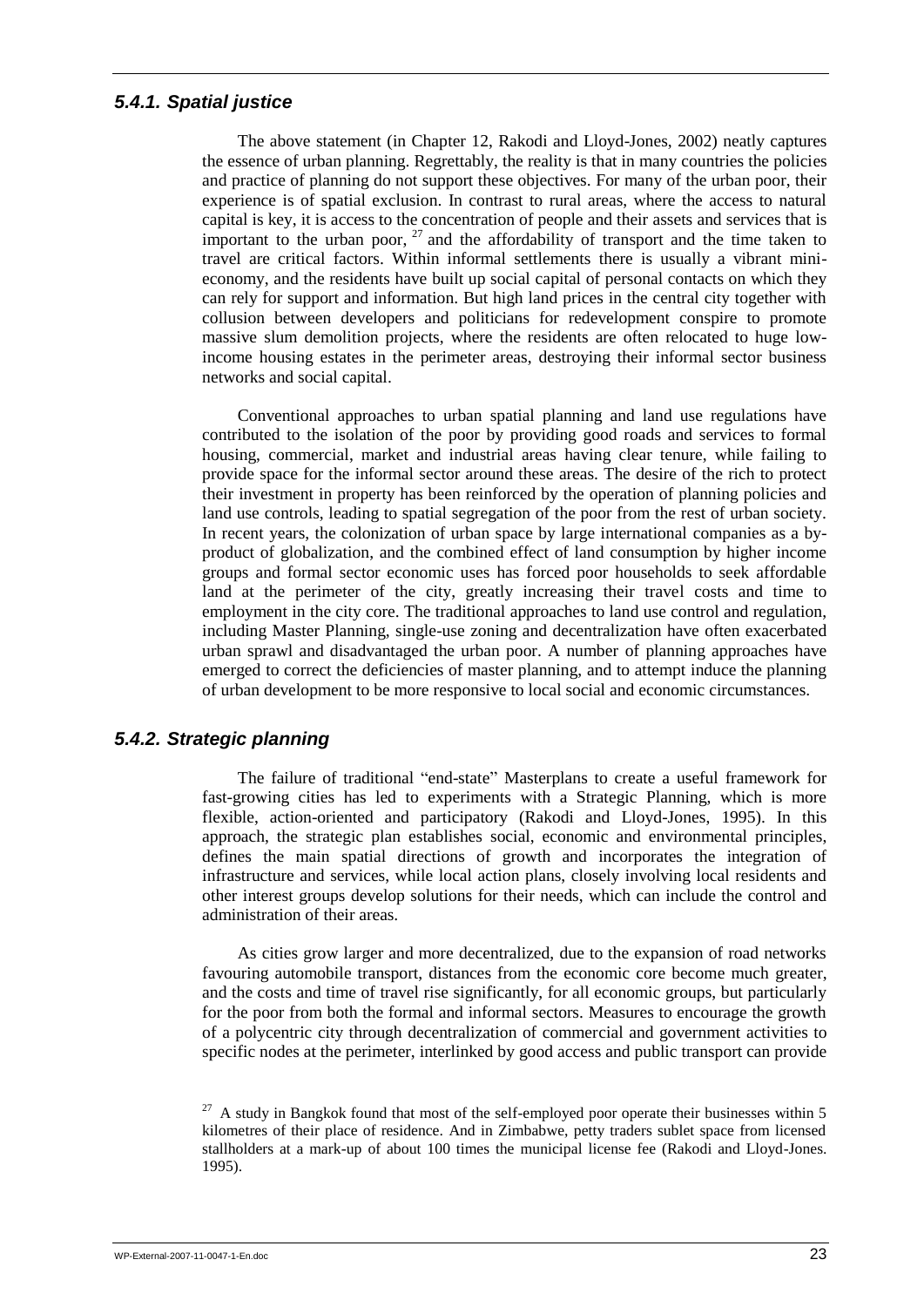a more even distribution of opportunities. Such an approach needs to be supported by stricter controls on urban sprawl.

While these approaches shows promise, in practice the specific needs of the poor and the informal sector are still insufficiently incorporated, and strategic planning needs to be accompanied by a range of other policies and techniques.

### <span id="page-31-0"></span>*5.4.3. Innovative land use strategies*

Some of the deficiencies related to the needs of the poor and the informal sector is being addressed through the following concepts.

*Mixed use and micro-planning*. Mixed use neighbourhoods are a deliberate planning measure to strengthen existing, and incorporate in new development a mixture of income groups and also mixed land and economic uses in order to strengthen the micro-level economic and social linkages. Special attention to production clusters, with forward and backward linkages is needed in this planning. <sup>28</sup> Micro-planning, a form of urban design, refers to the careful analysis of the spatial needs of various activities, particularly in dense, mixed use areas such as markets, transport terminals etc., in order to plan for enough suitable and well-located space for these activities and the linkages between them. As far as the informal sector is concerned, this implies the provision, or adaptation of existing spaces, to respond to their economic needs and proximity to these markets, while avoiding congestion and conflicts with other activities.

*Incentives for developers*. The allocation of land and space in formal housing developments can be used to benefit lower income groups. In Thailand and Indonesia, housing developers are required to build a certain proportion of low-income housing into any development project, or alternatively, to pay the government an equivalent amount of money for housing to be built elsewhere. Another technique is relevant to high density areas where there are planning limitations imposed on site area coverage through Floor Area Ratios (FAR). Developers of commercial or residential projects are allowed to build on part or all of their site to a higher FAR provided they accommodate housing and/or social services and facilities for lower income households. Another measure also addresses high density areas, in this case where there is an informal settlement which is to be regularized under an upgrading programme, but there are pressures to re-develop the land. If the residents opt for their land titles to be vested in a cooperative which holds the title to the whole site, and they wish to benefit from a complete redevelopment of the site, negotiations can be made with an interested developer for them to have completed housing built by the developer at a higher density, releasing part of the site to the developer for a high-value development.

*Guided land development*. A major reason for the proliferation of un-planned settlements is the weakness in current planning and land development systems to accommodate the rapid increase in demand for low-cost land and services which lowincome people can afford. Both formal built housing and sites and services schemes have proved too expensive or slow to accommodate demand, mainly because of the process of land acquisition by government. One technique being tested in some countries  $2^9$  is guided land development. Based on a simplification of the land readjustment systems used by Japan and the Republic of Korea, it involves a cooperative effort among the owners of rural and partially developed land parcels at selected locations at the perimeter of the city,

 $28$  For example, the SSE clusters in Bangalore, India.

<sup>&</sup>lt;sup>29</sup> Indonesia and Thailand are two countries which are testing this approach.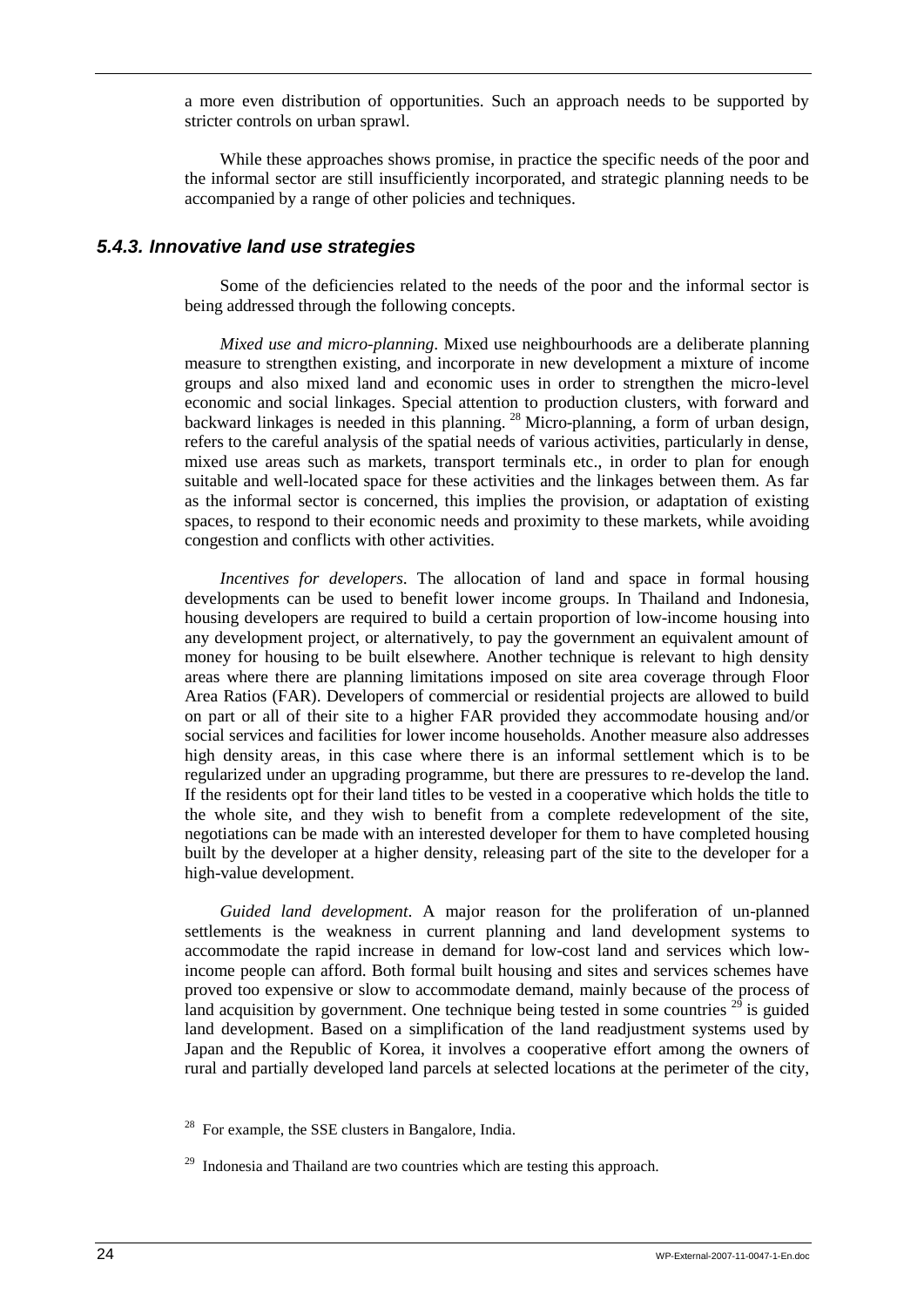to pool part or all of their land holdings to allow the layout of rights of way for infrastructure (which can be provided immediately, or later, as required). This both improves the value of the owners" land and releases rationally developed land at reasonable prices onto the market by the private sector, at locations which support the overall urban plan.

## <span id="page-32-0"></span>*5.4.4. Transport*

Government decisions on planning, financing and managing transport have significant impacts on the livelihoods and employment of the poor. In many developing country cities, 40 per cent of all journeys are made on foot, yet virtually no attention is paid to pedestrians – indeed, sidewalks are cluttered with obstacles and reduced in favour of vehicles, and access across major roads is often impossible. In some countries bicycles would be a viable form of transport,  $30$  but no attention has been paid to its potential. The informal transport sector (rickshaw, mini-bus etc.) is a major source of employment and provides affordable transport for low-income people and their belongings, yet they are often a cause of traffic congestion, because their requirements regarding speeds, stopping etc. have not been planned in transport design. But they often provide better service than the public bus system, which is usually subject to extensive regulation, yet provides unreliable and poor quality service.  $31$  A major underlying problem is the almost exclusive priority governments give to private automobiles, and the enormous budgetary support given to major roads designed to accommodate the automobile, compared to a finergrained network which is needed to improve access between and within settlements, or infrastructure for higher volume public transport. Yet, in many developing country cities, automobile owners, who are the main beneficiaries of this investment in major roads comprise less than 20 per cent of the households. Larger roads attract more vehicles, which in turn leads both to increased investment in roads and to more urban sprawl, which further penalizes the poor, as noted earlier. A more balanced approach to transport is needed, based on analysis of the access and employment requirements of the various sectors of society, and is integrated into better strategic and land use planning (see above). Where transport services are inadequate, especially for low-income settlements located far from employment, there may be a good case for subsidising public and para-transport services.

## <span id="page-32-1"></span>*5.4.5. A balance of power*

City governments face the classic dilemma of growth versus equity. They wish to use resources to promote economic growth, which should help all residents, including the poor. The alternative of ignoring formal sector commerce, industry, investors and tourists risks economic stagnation and decline. Thus, in order to encourage investment, the city government diverts its limited resources from the immediate needs of the poor, to provide facilities to serve commerce and industry. As Devas points out "City governance faces economic and political choices which are not simply pro- or anti-poor, and the choices about what does or does not support urban livelihoods are not clear-cut" (in Chapter 13, Rakodi and Lloyd-Jones, 1995). Nevertheless, decisions on urban policy are not purely

<sup>&</sup>lt;sup>30</sup> As they were in China until urban transport policy moved to heavy dependency on motor vehicles.

<sup>&</sup>lt;sup>31</sup> An interesting innovation in transport management is in Faisalabad, Pakistan, where an NGO Faisalabad Urban Transport Society – FUTS) was established to improve urban transport, traffic management, road safety and the environment. Directed by a Board comprising mainly private transport operators, but also local government and the police, it has been successful in greatly improving the quality and efficiency of public transport in the city (Ch. 12, Rakodi and Lloyd-Jones, 1995).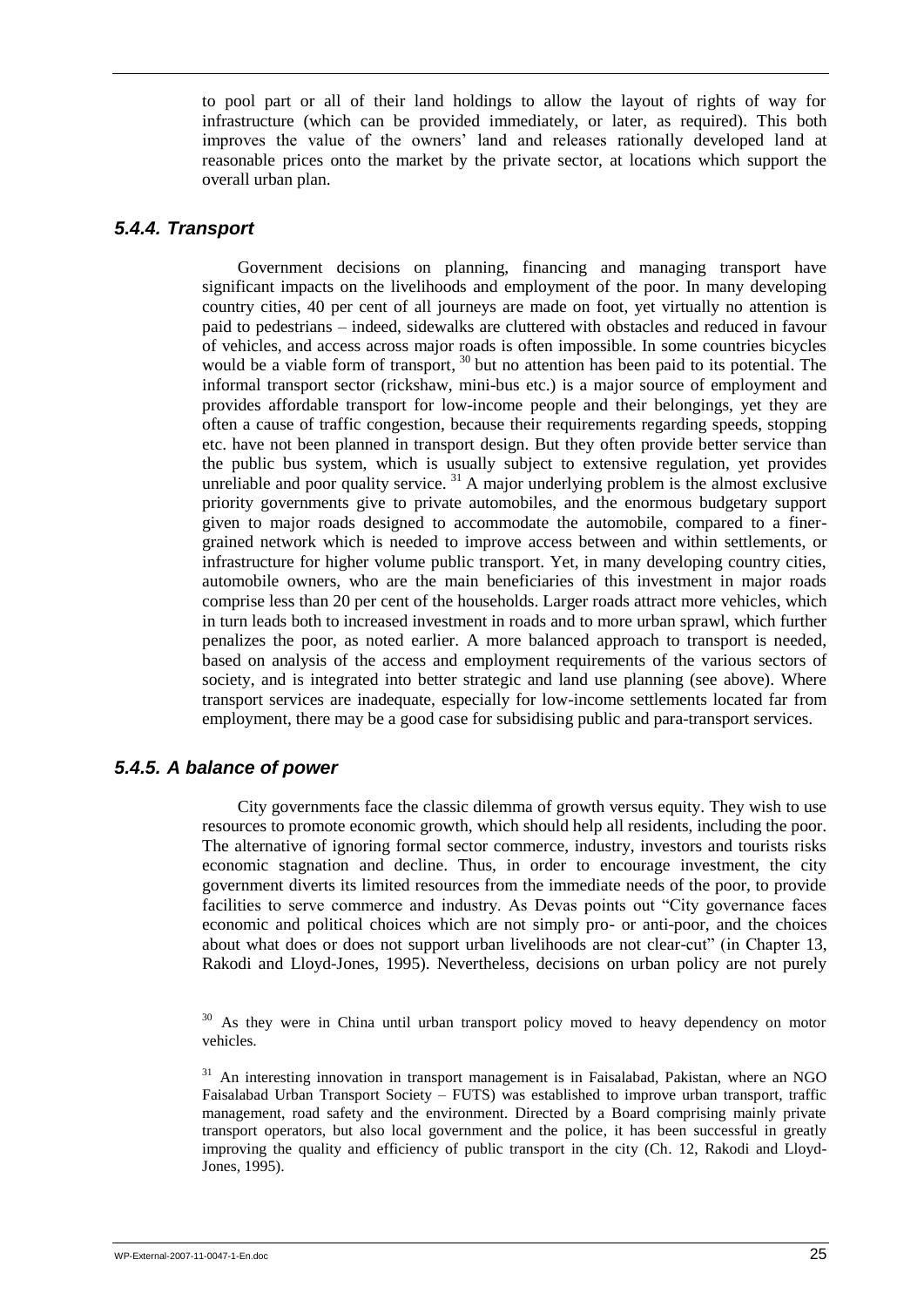technical – they are heavily influenced by special interests and access to political power. In view of the economic importance of the informal sector, the evidence indicates that this is not given due weight, and that priority is given to powerful, moneyed interests in the formal sector. For any fundamental change to occur, the voice of the poor needs to be organized and integrated into decision-making on urban policy, including the laws and regulations which affect them, into urban planning, and into the key sectors of housing and transport. The next chapter discusses the actors who need to become involved with government in decision-making related to shelter and urban development.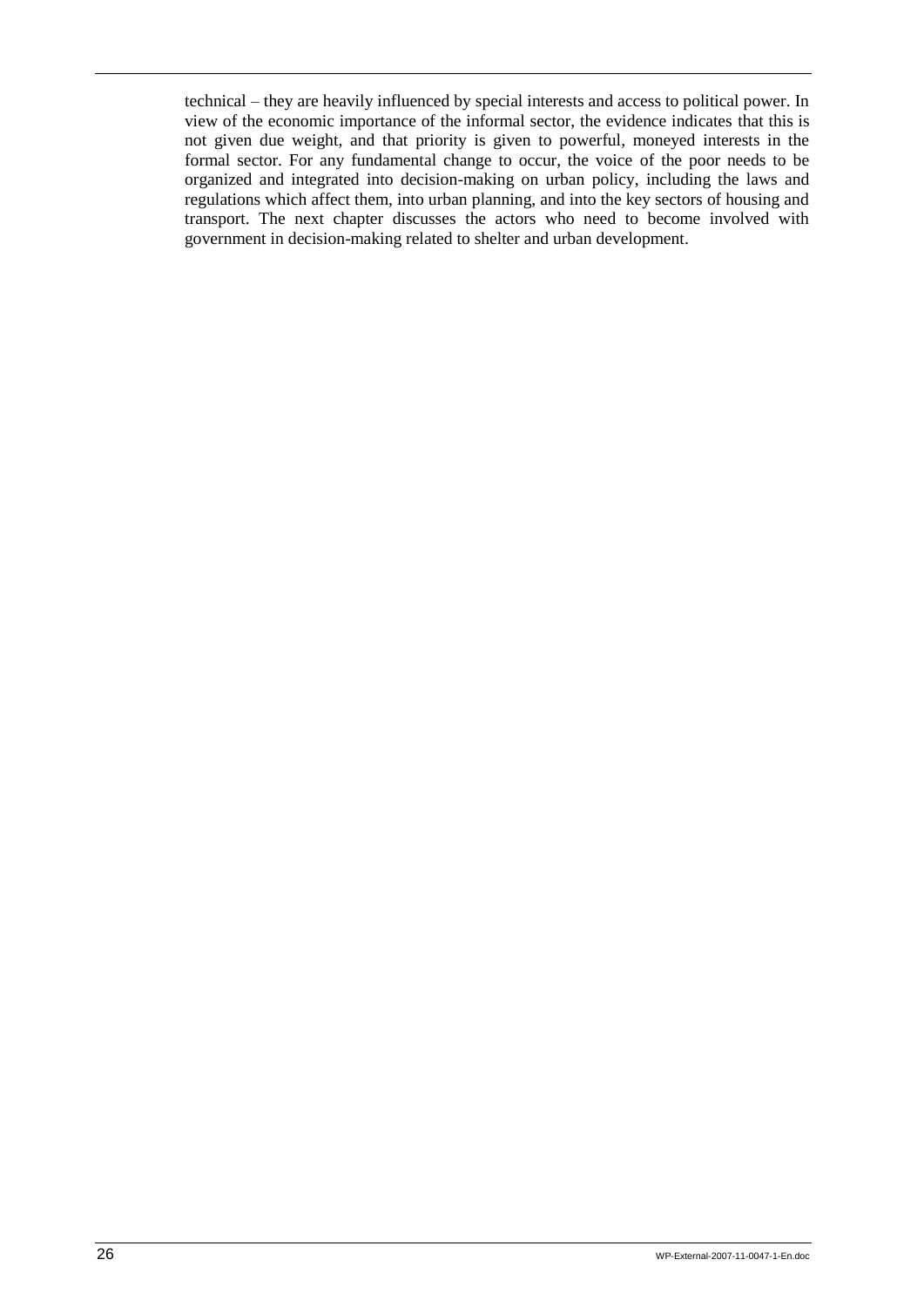## <span id="page-34-0"></span>**6. The actors in shelter – Broadening partnerships through social dialogue**

## <span id="page-34-1"></span>**6.1. Existing actors**

These include central government, local government, community-based organizations (CBOs), housing associations (HAs), NGOs, landowners, and building contractors. The following briefly outlines their functions and changing roles:

## <span id="page-34-2"></span>*6.1.1. Central government (CG)*

Central government"s function in most countries is to establish overall policy on housing, including settlement upgrading, and any legislation which requires national-level approval (for example, land tenure rights and expropriation, bank and mortgage regulation). It also has a role where central budgetary funds are allocated to housing, such as grants passed to local governments. In the past, national housing authorities or corporations were established in some countries to undertake slum and squatter upgrading programmes, but these authorities are gradually relinquishing their role as provider, towards one of guidance and assistance to other implementers, usually local governments. This trend has emerged due to the need to increase the number of implementers to expand the scale of upgrading, and to bring the planning and implementation closer to local levels. National line agencies often play a crucial supportive role in the implementation of an upgrading and new settlement programmes, for example, where national-level roads or flood control works are involved.

## <span id="page-34-3"></span>*6.1.2. Local government (LG)*

Local governments have increasingly taken on the role as the agencies to plan and implement upgrading programmes within their jurisdictions. This has involved: (i) developing more detailed policies within the national framework, (ii) identifying and evaluating sites and preparing an overall upgrading programme, (iii) assisting the individual communities to organize themselves through CBOs and possibly arranging links with NGOs to assist them, (iv) preparing socio-economic studies of the individual communities and enumerating beneficiary households, (v) researching land ownerships and negotiating with landowners for purchase/transfer of the sites to LGs, (vi) arranging mechanisms for coordination between central and local government line agencies to provide facilities such as schools and health centres, and off-site infrastructure, (vii) establishing agreements with individual CBOs on the division of responsibilities between the local government, the CBO and community members for planning, implementing, financing and maintaining the upgrading works, (viii) parallel activities to the physical upgrading, such as health education, assistance to HBEs, introducing micro-credit and establishing small production cooperatives, (ix) preparing physical surveys, outline designs and costs, and discussing and agreeing development options with the CBO, (x) preparing detailed engineering designs, (xi) contracting and supervising the works, (xii) advising households on house development and extensions and providing home materials loans, (xiii) collecting contributions and loan repayments, and (xiv) maintaining the upgraded works. These are a substantial range of tasks, and often require the LG to establish a special unit to undertake and coordinate them, since it has been found that integration is essential, and allocating them to different LG departments results in confusion and inaction. Nevertheless, in gradual recognition of the importance of active participation by the community in the upgrading process, an increasing number of tasks are being allocated to the communities themselves (see below).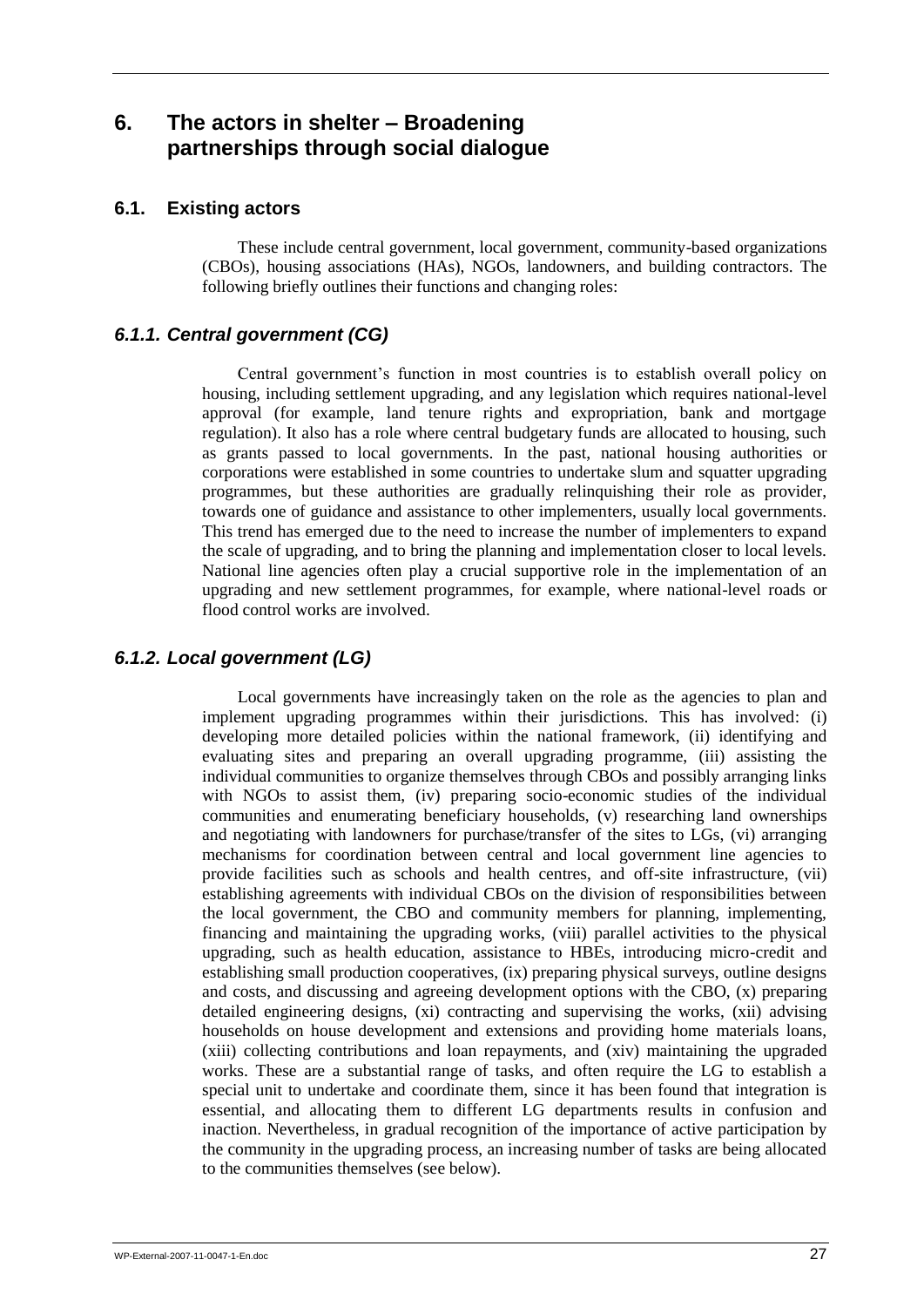As regards the development of new settlements, the LGs are often active in (i) establishing requirements for developers to provide low-income housing, (ii) the search for land, (iii) making arrangements with financing organizations for development loans and mortgage facilities, (iv) selection of beneficiaries for housing developed by LGs, and (v) the planning and contracting functions noted above.

## <span id="page-35-0"></span>*6.1.3. Community-based organizations (CBOs)*

The community is the whole purpose of the upgrading programme. Some early upgrading efforts only consulted the community  $1$  but did not actively involve them in decision-making. But realizing that the success of upgrading depends on the community's commitment, LGs and international agencies have increasingly made them the focal point, sometimes under the active pressure of associations of CBOs and NGOs.  $2^{\circ}$ CBOs have shown themselves to be capable of taking on many of the functions currently undertaken by LGs, including preparing socio-economic studies, researching land ownerships and negotiating with landowners, collecting contributions and loan repayments, and maintaining the upgraded works. With suitable training and authorization, CBOs have been able to undertake on-site infrastructure through community contracts (Oakley, 2001 and Tournee and van Esch, 2001), often at much lower cost than government-negotiated contracts. <sup>3</sup> This increased participation in local projects has been termed communitydriven development (CDD). Key advantages of taking the CDD approach are outlined in  $box 1$ 

#### **Box 1 Advantages of CDD**

- Solutions are more responsive to local needs
- Costs are lowered
- **IMPROVED ASSET 2018** Implementation due to ground-level knowledge
- A sense of ownership leads to better use of facilities and O&M
- Better cost recovery from the community
- **Empowerment of the poor**
- Strengthening of governance
- Sensitization and capacity-building of LG and community institutions
- Democratization through participation

Source: Viloria-Williams, 2006, p. 18.

CBOs are increasingly exerting more influence. A key approach for their success and effectiveness is to start as savings organizations. This provides the discipline, establishes trust among members, and offers a basis to lend or grant funds to individual members for a wide range of economic and social activities.<sup>4</sup> Since they have developed a financial base,

<sup>&</sup>lt;sup>1</sup> Such as the early version of the Kampung Improvement Programme (KIP) in Indonesia.

<sup>&</sup>lt;sup>2</sup> For example, the "Alliance" of Slum Dweller CBOs and NGOs in India (see section 5.2 above).

<sup>&</sup>lt;sup>3</sup> Such as the Zonal Improvement Program in the Philippines, and the Orangi Pilot Project in Pakistan (Viloria 2006).

<sup>&</sup>lt;sup>4</sup> Savings funds for housing by CBOs have been started in ten different countries over recent years (UN Habitat 2006).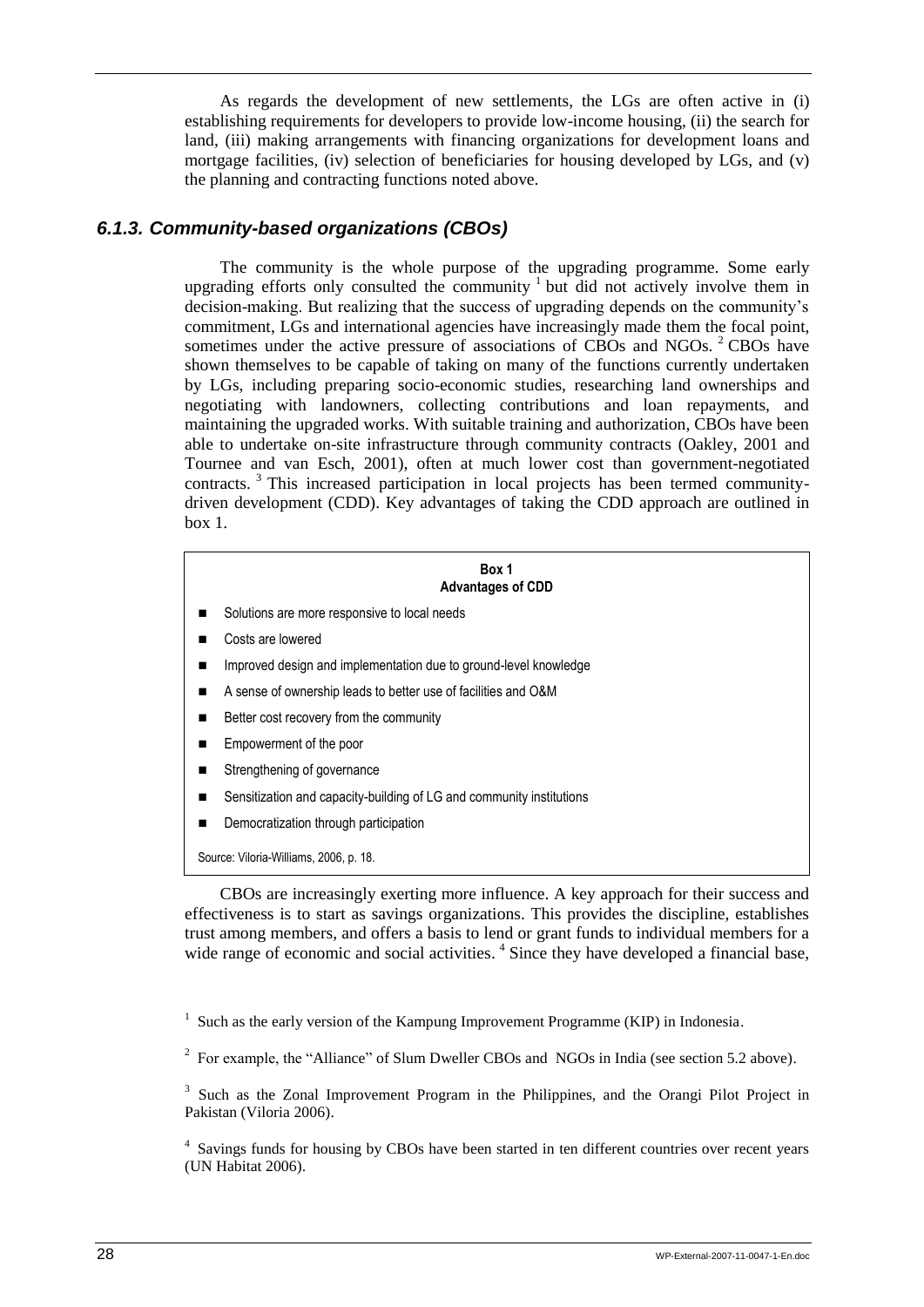such organizations are influential when it comes to dealing with banks, and in persuading LGs to support upgrading of their settlements (see box 2). Indeed, the influence and capabilities of well-organized CBOs in some countries, such as India, <sup>5</sup> the Philippines and some Latin American countries is such that CBOs are beginning to take the lead in formulating upgrading programs, with the LGs acting more as establishing an enabling framework and as coordinators of the various inputs required from line agencies. <sup>6</sup> One common characteristics of these CBOs is that most are led by women, who often have the greatest concern for family welfare and are the most tenacious and committed organizers. The other is that the main concern of CBOs is with land and security of tenure. At present, it appears that most are mainly concerned with upgrading their existing settlements. However, organizations could be established whose members are interested to obtain new land for settlement, especially if they are homeless, or are long-term renters wishing to own. Such communities need not be related to geographic areas, but could be occupational groups, such as associations of tricycle or jitney drivers, sanitation workers, or indeed, low-income workers in factories and other formal enterprises (see below).

This evolution suggests a possible way forward to the perennial problem of the lack of political will. In countries where governments change frequently, CBO associations are often more permanent institutions. They are repositories of knowledge of the community and can educate new cohorts of politicians and civil servants. When individual CBOs join together to form city-wide or country-wide federations they can wield considerable influence through the political process, to get governments to start upgrading programmes, to bolster them to prevent backsliding, and to get programmes continued through changes of government.<sup>7</sup> CBOs have now reached the international level with the establishment of SDI (Slum and Shack-dwellers International) in 1996, and are now attracting attention and funding from international organizations (UN Habitat 2006). These initiatives offer an attractive entrée for assistance to the informal shelter sector by other potential partners (see section 6.2).

#### **Box 2 An overview of the alliance process**

#### **1. Creating the financial base**

Mahila Milan sets up savings groups which provide short term loans. Over time, the groups begin housing savings. Savings are eventually pooled and leveraged, providing the basis for housing loans

#### **2. Creating the information and knowledge base**

Communities carry out surveys, mapping, enumeration and housing design activities to plan internally, and negotiate with the state government., sharing this knowledge with state officials and other federations through exchanges and housing exhibitions. Donors help with grants.

#### **3. Setting precedents**

Alliance creates demonstration projects that challenge the operating frameworks of the state, showing how resources can be used more effectively. The state and financial institutions are invited to become partners. Donor partners assist with financing

### **4. Changing policies and regulatory frameworks**

Policymakers are invited to own the precedents; the alliance helps them formulate new policy that enables scaling up of the demonstrations that have worked. Bilateral and multilateral donors are also asked to join the partnership. If it works, everyone wins.

Source: After McLeod, 2000.

<sup>5</sup> The Slum Dwellers Federation in India numbered 750,000 members in 2004 (op. cit., 2006).

<sup>6</sup> See the description of the General Santos City Action Plan where the Homeless Peoples Federation of the Philippines (HPFP) and the LG have signed a MOA to this effect (op. cit., 2006).

 $<sup>7</sup>$  In the General Santos Project, this was a specific clause in the MOA, since governments change</sup> frequently in the Philippines.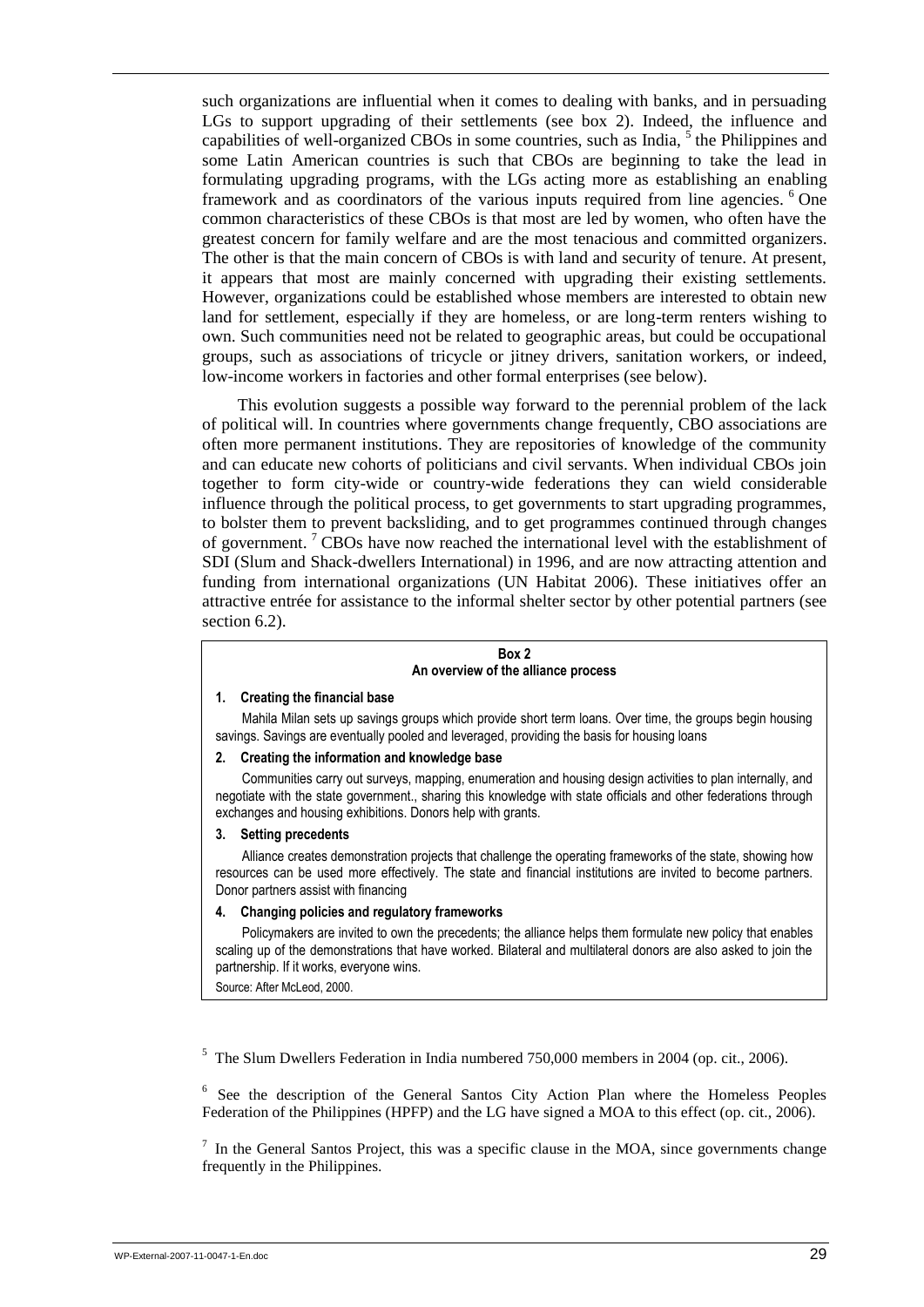## <span id="page-37-0"></span>*6.1.4. Housing associations (HAs)*

Housing associations have a long history in Europe, and contributed to form the foundation of savings and loans institutions. They are a relatively recent actor, however, in developing countries. This is partly due to the poverty of informal sector workers, who usually rent space in existing informal settlements, or build their own housing incrementally, the hitherto small size of the formal sector workforce, and the undeveloped character of housing mortgage institutions. However, with the expansion of low-paid factory and office jobs, and the increasing self-organization of informal sector groups (such as associations of tricycle/minibus drivers, traders etc.), the potential for these groups to form HAs is increasing. The interests of HAs revolve around four main concerns:

- (a) To identify, and purchase land for new settlement and obtain legal title. This requires contacts and negotiations with landowners, and contacts with the land registration authority.
- (b) To obtain connections from their sites to city-wide infrastructure, to minimize the cost of on-site infrastructure, and to obtain essential health and educational facilities. This requires influence and pressure on LGs.
- (c) To finance the purchase of land and services and loans for housing construction. This may involve setting up their own savings and credit arrangements, and lobbying formal financial institutions.
- (d) To contract arrangements with project developers and construction companies for planning and constructing the project.

## <span id="page-37-1"></span>*6.1.5. Non-governmental organizations (NGOs)*

NGOs are defined here as interest-related organizations. They are not CBOs, which are the members of specific area communities. However, those NGOs interested in the problems of low-income groups and their settlements often provide assistance to CBOs to help them organize,  $8$  or offer a specialist technical service. NGOs are often composed of professionals from the middle or elite classes. As such, they can communicate easily with LG officials and international development agencies. They can be very useful, both to provide advice to CBOs and to form links between CBOs and other organizations. However, they must avoid slipping into the role as spokespeople for CBOs, which can sideline CBOs and undermine their status and confidence. There is also a danger that they supplant local government officials, weakening the already tenuous trust between government and civil society. NGOs, especially those with connections to international agencies, are often better paid and have better facilities than their counterparts in LGs, further alienating LGs. Nevertheless, there are many instances where NGOs work well with government, and they are also important to test innovative approaches which LGs may be reluctant to start. There are also cases where NGOs should be entrusted with government functions, such as in some conflict and emergency situations where government has become incapable or deliberately destructive.

An important potential role for NGOs is to influence government to adopt pro-poor urban policy, and to advise government on operational matters such as strategic planning, mixed land use development, and urban transport. As yet this voice is rare, and support

<sup>&</sup>lt;sup>8</sup> Such as SPARC, a NGO member of the Alliance in India. It provides specialist assistance to NSDF, the association of CBOs.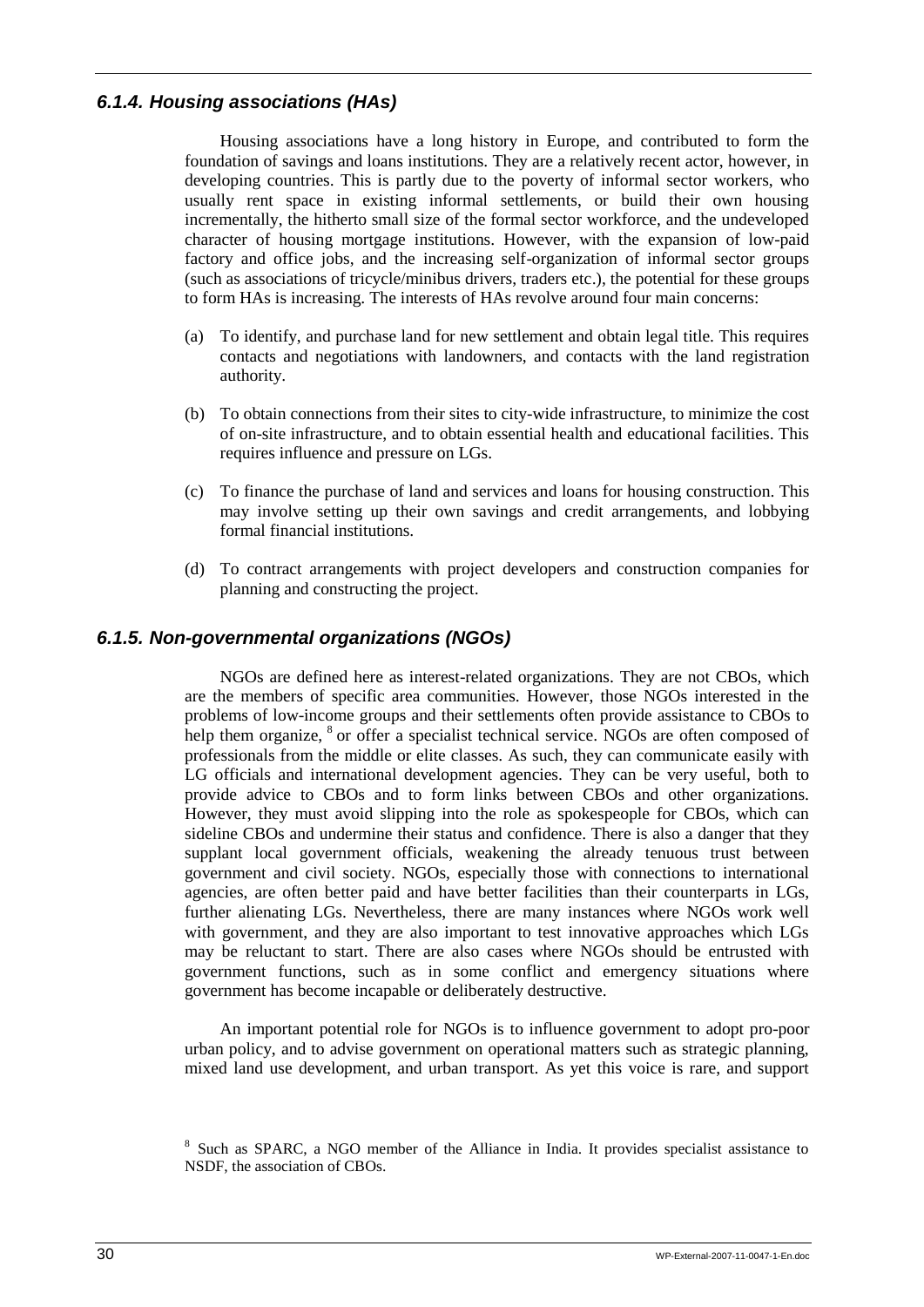from international organizations and the academic institutes of developed countries would be valuable.

### <span id="page-38-0"></span>*6.1.6. Landowners and developers*

Landowners can be private persons or government agencies. Both groups may turn out to be cooperative or obstructive to settlement upgrading projects. The Philippines reports mixed experiences and reactions to upgrading programs (Viloria-Williams 2006, p14) In some cases, landowners had not been able to clear the occupants from their land or collect rent from them. As a result, some of these landowners were glad to sell their land to the development agency. In other cases, especially in central city areas, the rents paid by the occupants to landowners were substantial. These landowners objected to the upgrading schemes and brought litigation suits in the courts which created delays and forced the government to negotiate higher prices with them.

Real estate developers often emerge as a major enemy where informal settlements are located on high value land which they wish to clear in order to build high profit developments. However, where stringent regulations are in place to protect the rights of settlers, landowners have found ways to collaborate with them (see later discussion). Landowners in conjunction with developers can play a potentially positive role on initiatives such as guided land development and central city redevelopment.

## <span id="page-38-1"></span>**6.2. Potential actors and their concerns**

There are four interest groups which could offer valuable contributions to the shelter needs of the informal sector, both in upgrading existing settlements and developing new ones. Yet these groups have hardly been tapped or brought into the shelter process, although three are core partners of ILO, and the fourth is one of ILO"s main concerns.

ILO"s tripartite structure includes government, unions (including cooperatives) and employers. We have already discussed the role of government at length, and will not repeat it again. In this section we will discuss (i) the unions, (ii) the cooperatives movement, (iii) the employers and their associations, and (iv) the group which is not formally part of ILO, but is of great concern, namely informal sector organizations. There are reasons why these groups are not yet active in relation to informal settlements, but, the author believes, have potentially positive roles to play which will benefit both those in informal settlements and the organizations themselves. In this section we will outline the orientation of these potential actors, identify the reasons why they are slow to respond to the informal sector, and where new approaches are being tried. This will form the basis for the next chapter which will discuss how and where their involvement in the settlement process could be of benefit both to these actors and the residents and their organizations.

## <span id="page-38-2"></span>*6.2.1. Trade unions*

The union movement originated in the exploitative conditions of the formal sector factories of the nineteenth and twentieth centuries, whose owners employed enormous numbers of workers in the newly developing industrial cities of Europe and the United States. The main focus of the movement"s leaders was to organize workers into sectoral (mainly trade) unions; and by negotiations with employers, sometimes using the power of strikes, to obtain better working conditions, rates of pay, and other benefits, and also political rights. As the western economies diversified, and gradually moved to become service economies, and more recently as factories were moved to lower cost countries, the power of unions has declined. In developing countries, by contrast, the formal sector has never achieved the dominance in terms of workforce as it had in the industrialized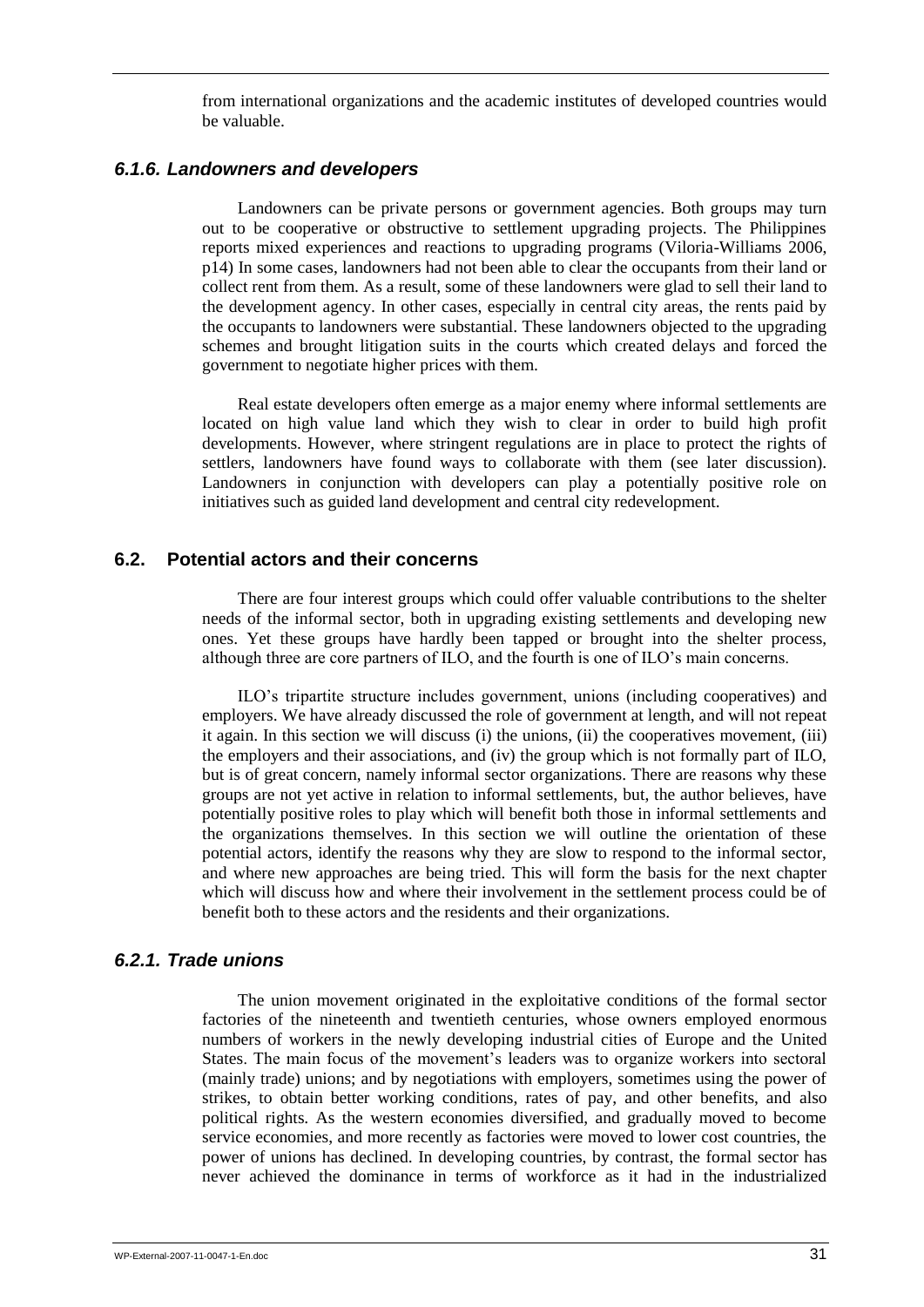countries, <sup>9</sup> and in most countries trade union membership is estimated to comprise only around 1 per cent to 5 per cent of the workforce.  $10$  Nevertheless, most developing countries have a core union movement which has organizing capabilities, especially those which have old-established industrial sectors such as India, Bangladesh, Egypt, Kenya, South Africa..

Unions recognize the plight of informal workers and want to help them. At the same time, they express the following concerns (Birchall 2001):

- a belief that the sector is transitory rather than a permanent growing element;
- **they face their own problems and cannot commit scarce resources to the sector;**
- they have difficulties in locating the informal sector and in organizing it;
- self-employed workers are seen as entrepreneurs, not potential union members;
- informal sector associations are not based on an industry, but are a more loose collection of trades, not relating to a particular employer, so are difficult to integrate into the established trade union movement;
- informal sector associations have an ambivalent view of trade unions, needing to be convinced they are on their side;
- trade unionists see the associations as competing for potential members;
- **EXECUTE:** employers may use the informal sector as an excuse to deregulate;
- the image of the sector itself is seen as a symptom of "underdevelopment".

There are positive examples. The success of SEWA (Self-employed Women"s Association) in India (140,000 members) and similar associations now springing up in several other countries show that the aforementioned concerns can be overcome. Most of these associations are led by women. They combine struggle for rights and remuneration, with savings and loans functions, social security funds and cooperative ventures. They have gone out and organized in areas where it was not thought possible. In fact, the focus is no longer exclusively on the workplace, but on a variety of locations, such as the family, women in general and the neighbourhood (Birchall 2001, p. 26).

Some international union federations are now actively pursuing strategies to help the informal sector. <sup>11</sup> They are lobbying international trade and financial organizations for rights for the informal sector and are encouraging their national chapters to be more proactive. Key strategies emerging at the national levels are to (i) carry out research on the informal sector, (ii) set up representative workers' structures in the form of cooperatives or

 $9\textdegree$  Except in those socialist countries where the governments took over the means of production.

 $10$  With big differences of course between the formal and informal sectors. For example, Birchall (2001 p.13) cites a study in Lima in 1983 which found that trade union membership was 39 per cent in the formal sector, but only 1.3 per cent in the informal sector.

<sup>&</sup>lt;sup>11</sup> Including the International Confederation of Free Trade Unions (ICFTU), the World Confederation of Labour (WCL), the International Federation of Building and Wood Workers (IFBWW) and the International Union of Food, Agricultural, Hotel, Restaurant, Catering, Tobacco and Allied Workers Associations (IUF).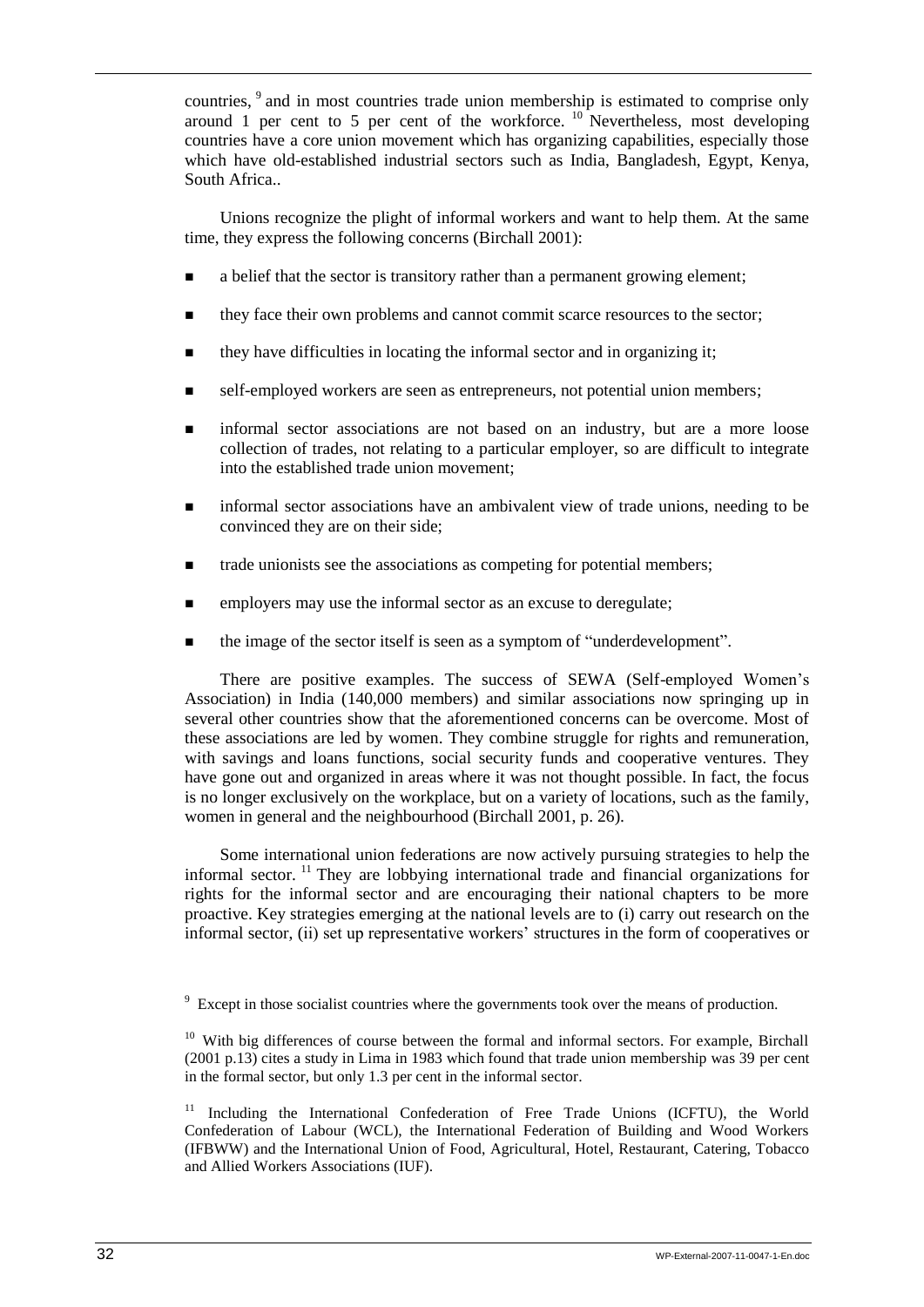associations which have associated status with the related union, (iii) through campaigns to broaden membership to include part timers, contract labourers, women, youth, selfemployed and flexible workers and raise awareness among them, and (iv) lobby government for reforms in health, safety and social security measures for the informal sector, and make employers conform to ILO standards. It is clear that the union movement will need to move beyond the traditional enterprise structure and become actively involved in organizing the informal sector if it is to be relevant to the poor in developing countries. In return, unions could see a marked upsurge of support from the informal sector which could help them strengthen their bargaining position with employers and government. One feature of informal sector enterprises are their dependency on a production chain, and the consequent need to protect that chain from disruption. Some unions have amended their rule books to try and arrive at a single organization representing informal workers in a production chain and defending different interests along that chain. <sup>12</sup> We shall see later how this approach has potential to assist residents in informal settlements and offer them opportunities for new settlements.

### <span id="page-40-0"></span>*6.2.2. The cooperative movement*

Although unions and cooperatives share a common origin in nineteenth century England, unions emerged to represent workers in capitalist enterprises, whereas cooperatives developed as associations of small producers to achieve economies of scale and better control over their inputs and products.<sup>13</sup> The cooperative approach soon expanded into consumer and credit cooperatives. However, strains emerged between the union and the cooperative movements, the unions concerned that cooperatives, as quasicapitalists, might pay too low wages, undercut prices in conventional firms, undermine collective bargaining, and become a diversion from the class struggle. While production coops might pose these dangers, unions both in developed and developing countries have been active in establishing credit, consumer and housing coops for their members. Formal cooperatives in developing countries have been mainly oriented to farmers for production, purchasing and marketing, often supported or created by governments. However the effects of structural adjustment, and cases of corruption and theft in the rural coops have undermined their influence and reduced their activities. The more recent expansion of informal sector occupations in urban areas has given rise to numerous "pre-coops" of informal, un-registered associations which need better organization. NGOs and aid agencies have recently become active in helping such associations, but these could benefit from association with unions and well-run, established cooperatives, which could offer a more sustainable operating basis, which NGOs and aid agencies often cannot do. They could also help HAs to set up and manage their organizations. At the international level, both union and cooperative federations have expressed interest in assisting the informal sector, but much of the initiative seems to come from the top, and action is slow on the ground.

### <span id="page-40-1"></span>*6.2.3. Employers and employer associations*

Employers from the formal sector may have variable impacts on low-income communities. Employers can be roughly classified into the following groups:

 $12$  For example, the affiliates of the International Federation of Chemical, Energy, Mine and General Workers Unions (ICEM) in India and South Africa (Birchall 2001, p. 26).

 $13$  In 1910 the International Cooperative Congress declared cooperatives' distinct purpose is "to" protect the interests of labour by increasing the income from labour and strengthening the power of the workers".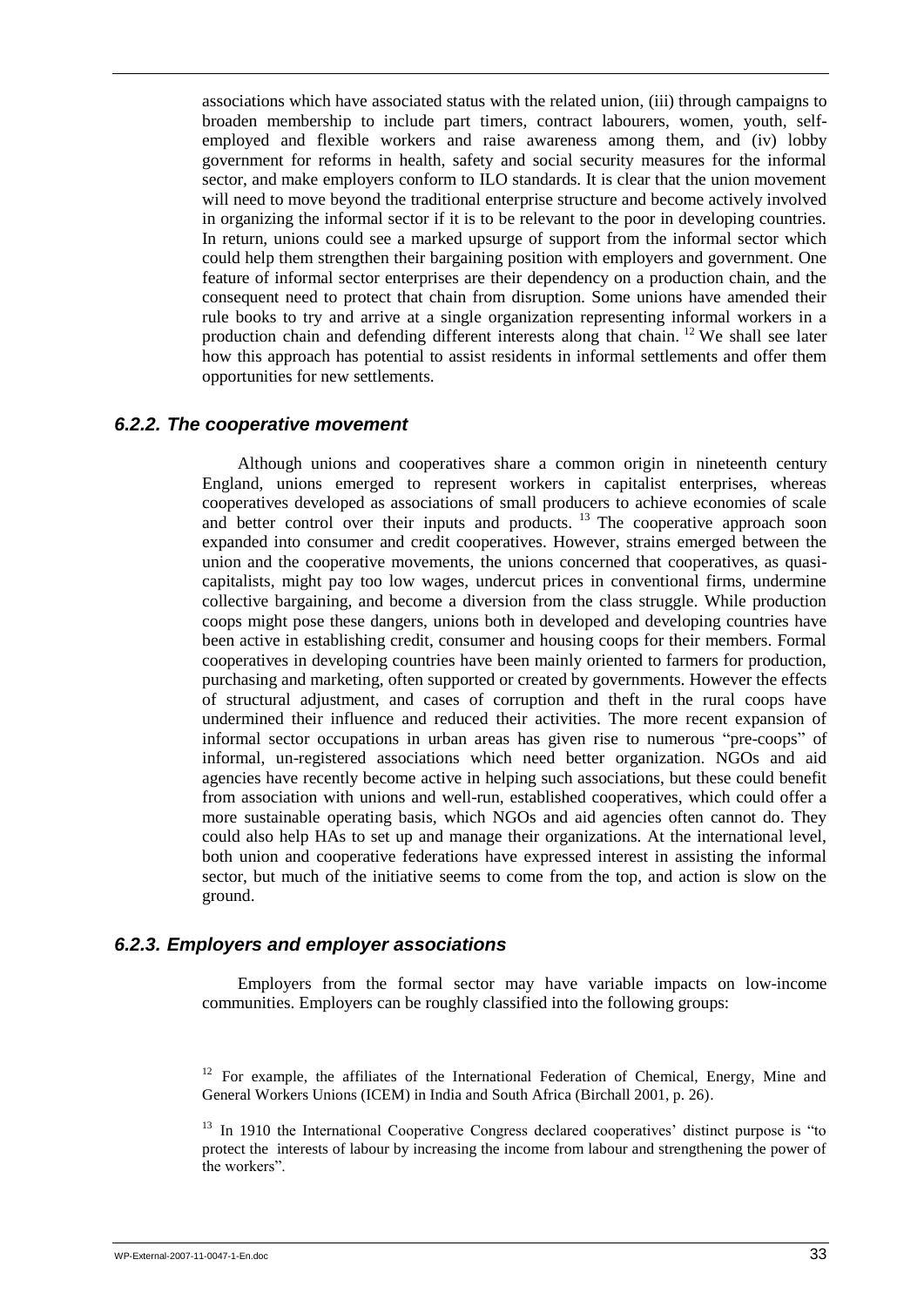- Business enterprises (especially production factories) which are located in or near to low-income settlements. They often employ a substantial proportion of low-income workers from these settlements, and their production processes often cause high levels of pollution to these settlements
- Large scale factories, often foreign-owned which employ a great number of workers on similar tasks (such as clothing and electronic factories employing single women), and bring much of their workforce in from rural areas, who need rental accommodation. They may also put out work to nearby HBEs.
- **EXECOMMERGERY COMMERGERY COMMERGERY COMMERGERY COMMERGERY COMMERGERY COMMERGERY COMMERGERY COMMERGERY COMMERGERY COMMERGERY COMMERGERY COMMERGERY COMMERCERY COMMERCERY COMMERCERY COMMERCERY COMMERCERY COMMERCERY COMMERCER** support staff. This staff have secure employment, but are often low or lower-middle income, and may be interested in house or apartment purchase or lease.
- **Example 1** Large retail enterprises, market and transport operators which attract numerous informal sector traders
- **EXECONSTRUCTER CONSTRUCTER CONSTRUCTER CONSTRUCTER CONSTRUCTER CONSTRUCTER CONSTRUCTER CONSTRUCTER CONSTRUCTER CONSTRUCTER CONSTRUCTER CONSTRUCTER CONSTRUCTED CONSTRUCTED CONSTRUCTED CONSTRUCTED CONSTRUCTED CONSTRUCTED CO**
- Land and real estate developers (including landowners) who wish to develop land (often in central city areas) occupied by informal settlements, but may also wish to expand their consumer base for housing by attracting lower income clients.
- Employer associations which have altruistic concerns towards low-income communities.

## <span id="page-41-0"></span>*6.2.4. The informal sector and its associations*

The informal sector is not really a clear-cut "sector", but a shifting mixture of lowincome occupations, which are highly vulnerable to market forces, exploitation, physical and environmental risks. However, we can define three groups, which broadly share common characteristics (after Birchall 2001):

*Owners or employers of micro-enterprises.* These people employ a few workers or apprentices, and so are in a modest way employers, many running micro-enterprises or SSEs. As such, they cannot be a target group for trade unions, although cooperatives of micro-enterprises might help them expand.

*Own-account workers.* These are people who work alone or with unpaid employees such as apprentices or family members. They are the largest segment of the informal sector and are mainly self-employed. They lack credit, technical skills, access to raw materials, facilities such as shelters, water and electricity and access to markets. They are exploited by money-lenders and often work in places that are temporary with poor infrastructure. Cooperatives have been seen as one way of meeting their needs.

*Dependent workers.* These are people who work for others, but without a proper contract of employment. They include casual and regular workers without a contract, home workers and paid domestic workers. Many are women, working as domestics or making goods for sale to markets or "put out" work from contractors.

There is high mobility between these sectors and between the formal and informal sectors, all undertaking what ILO calls "multiple subsistence and survival strategies" (ILO 1999). Mutual help, between family members, neighbourhoods, friends, and people within the same trade is common, and sometimes it leads to self-organization based either on trade or neighbourhood associations. Hawkers associations, shoe shiners", taxi drivers associations are examples. Many of these informal sector activities are highly inter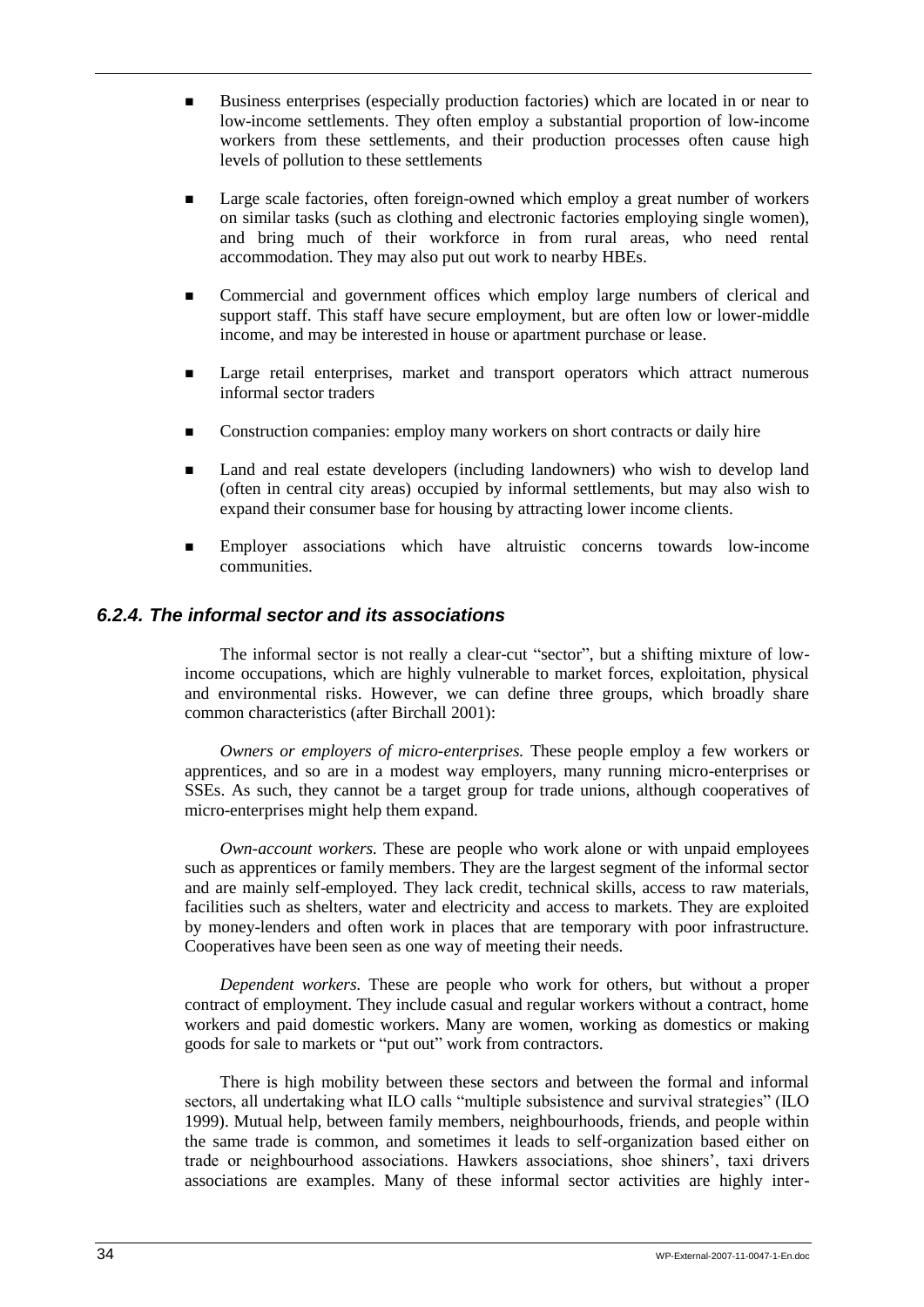dependent, forming a chain of relationships. But there is a " representational gap" in the informal sector. Many have no association, and many associations are weak. Some are not democratically managed, have no appropriate legal status or source of income, and hence cannot obtain legitimacy. While the informal sector should not be burdened by adverse regulation, there needs to be a "progressive regularization" of the informal sector so that it can take advantage of stronger relationships with the formal economy, including areas such as contracts, credit etc. In order to induce informal sector organizations to take advantage of more formal structures, incentives need to be designed. These can include (i) eliminating disincentives, such as onerous regulations, and redesigning the tax code to see how the smallest SSEs can be exempted, and a graduated tax designed for progressively larger firms, (ii) information to help SSEs and their clients, such as a municipal Yellow Pages on SSEs activities and locations, and (iii) joint economic and physical planning between the LG and the private sector, including SSEs.

A comparison of the above classification of types of informal workers with table 1 Chapter 4 indicates in which type of settlement these workers tend to live. Slum dwellers associations, CBOs and housing associations are examples both of "pre-cooperatives", and of formal, registered cooperatives, related to shelter needs.

## <span id="page-42-0"></span>*6.2.5. Functional relationships between unions, coops, employers, and the informal sector*

Both unions and coops share a common interest to meeting the needs of low-income groups but are currently ambivalent in cooperating with each other and with the informal sector. Employers have an interest in the success and smooth running of their businesses. A joint strategy has to identify areas of common interest and relative advantage in relation to the informal sector and its nascent associations. There is great potential synergy if the strengths of the three can be brought together:

Cooperatives have these strengths: <sup>14</sup>

- entrepreneurial and managerial skills;
- access to capital;
- access to markets;
- an existing membership base;
- access to governments and NGOs;
- a track record of concern to alleviate poverty.

Trade unions have these strengths: <sup>15</sup>

- organizing and negotiating skills;
- access to labour and employers;
- access to governments (skills on laws, regulation);
- <sup>14</sup> After Birchall, 2001.
- $15$  op. cit.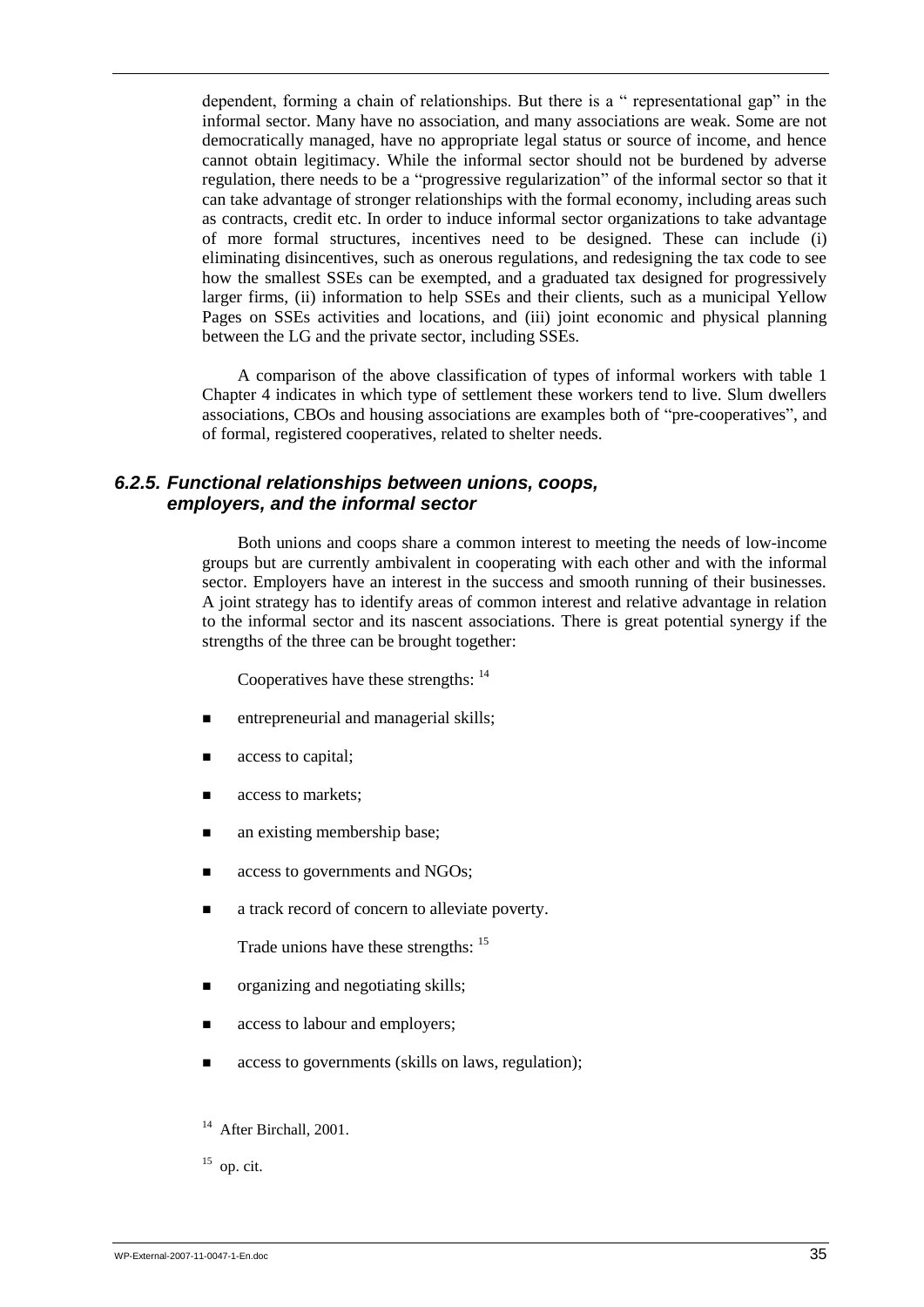- **a** an existing membership base;
- a system for member fees;
- **a** track record of concern for workers rights, health and safety.

Employers and their associations have these strengths:

- **purchasing power for products made by HBEs, SSEs;**
- knowledge of markets, management and technology;
- stable workforce (relative to informal sector);
- source of capital;
- I and development expertise (from real estate and construction sectors);
- $\blacksquare$  influence with LGs.

We should also mention the important roles played by professionals such as planners, architects, social scientists, lawyers, academics etc. in the upgrading of informal settlements. These professionals, however, are spread among the various actors, so we will not treat them independently, but as part of the function of these actors.

The characteristics of informal sector workers (see above), together with their types of living environments (Chapter 4) tell us about the kind of strategy that unions, cooperatives and employers" associations should employ. The nearer these workers are to paid employees, the more a trade union strategy is appropriate: full-time domestic workers, homeworkers who deal with one identifiable middleman, etc. The nearer they are to selfemployed workers, the more a cooperative strategy is appropriate: street vendors, market traders, homeworkers who work together and sell independently of a middleman, artisans who share a workshop and sales outlets. The nearer they are to the model of an individual entrepreneur who wishes to expand and formalize the business, the more likely they are to benefit from help by employers' associations.

Both shelter and economic needs should be catered for in settlement planning and implementation. As with the economic linkages of the informal sector referred to above, the settlement process also forms a chain of activities from policy, legal context through land issues, planning, to implementation. As we have seen in Chapter 5, these activities are closely interlinked and should be addressed as a whole if new actors, such as unions, cooperatives and employers are to have a useful impact. The next chapter sketches out the potential roles which these actors can play to assist existing informal settlements and lowincome groups interested in new settlement areas.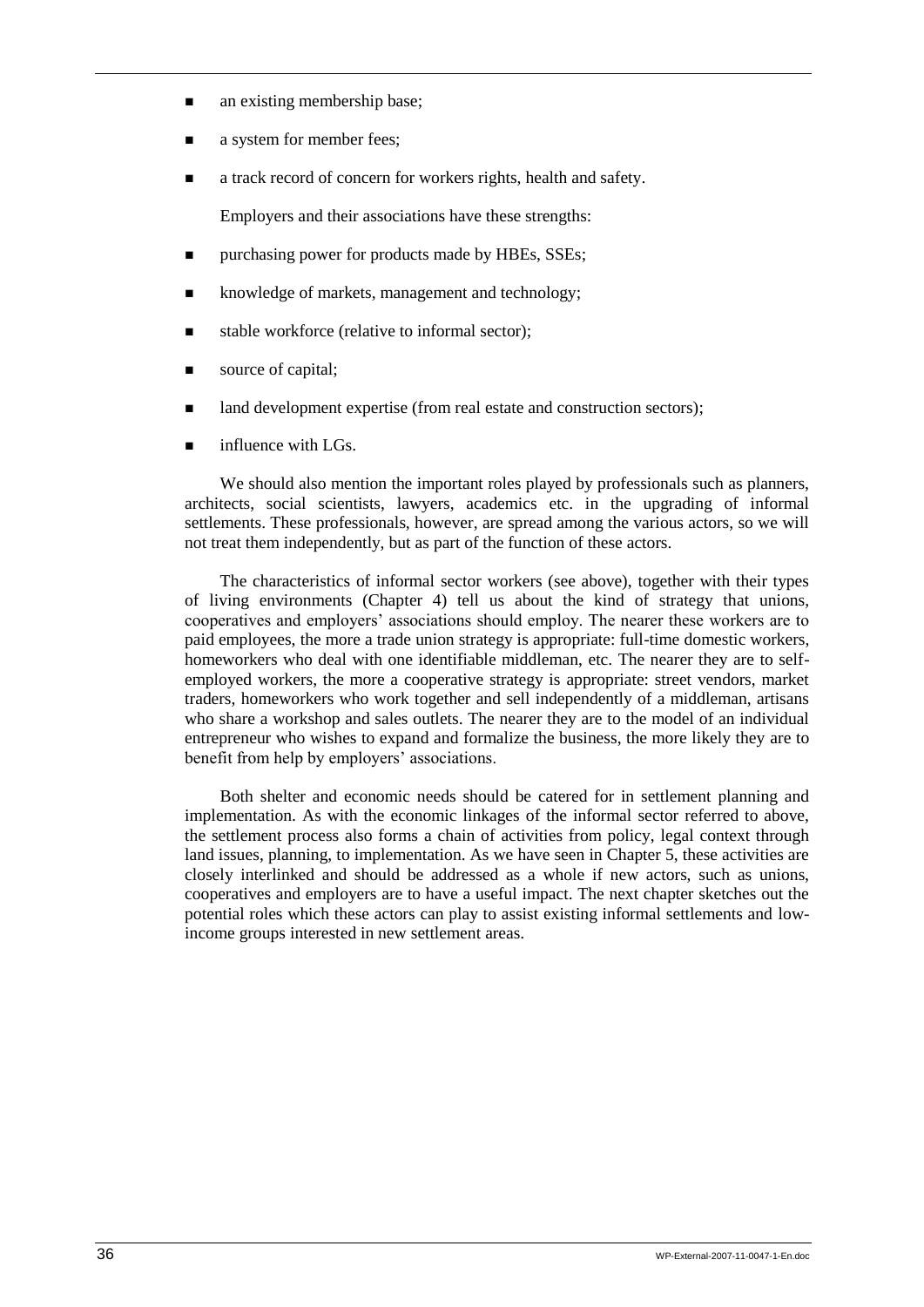## <span id="page-44-0"></span>**7. Improving the enabling environment – A tripartite strategy to assist informal sector communities and their settlement needs**

The range of existing and potential actors involved in settlement upgrading is large. The main ones are listed in table 2, although some, such as the banking sector have been omitted. They are divided in the existing ones (central and local governments, NGOs and CBOs, and potential ones, including unions, cooperatives, various types of private sector employees, and the main types of informal sector actors. The chain of settlement topics are listed in the left hand column. The table indicates the existing and potential roles which the actors play as regards decisions, implementation, the degree of existing or potential influence on the process, and the linkages needed among the actors on specific topics. Although the roles of central and local government are vital, and are indicated in the table, the main concern of this paper is to investigate the contributions which potential, but as yet, uninvolved actors could play, namely trade unions, cooperatives and employers, and their associations, and informal sector interest groups and their associations, to assist the settlement process. The following discussion outlines their potential contributions:

## <span id="page-44-1"></span>**7.1. Trade unions (TU)**

In some countries, trade unions have started to help the informal sector by research into working and environmental conditions, and identifying the measures needed to improve social security for SSE and HBE workers which would be affordable and implementable. This work can be used (i) by SSE associations to advise and train their members, and (ii) to influence government to adjust current, and propose suitable new legislation for progressive introduction of standards related to SSEs and HBEs. Our concern here is to focus on the city level and the informal sector related to the settlement process. Settlement issues cut cross trades in much the same way as do social security or workers rights, so much of them need to be addressed through trade union associations (TUAs). Most issues emerge at the city level, but some (such as housing policy) may be partly national matters:

## <span id="page-44-2"></span>*7.1.1. Settlement and planning policy*

TUAs can make a strong stand on forced relocation and slum clearance, pressing government for legislation to ban clearance except where settlements must be moved for purposes of essential public infrastructure, and all other options have been investigated. They can also have a voice in the policy of siting of new low-income settlements and relocation sites, requiring the land use and transport strategy to demonstrate proximity or ease of communication between employment and residential locations for the poor. They can lobby for policies which support the introduction of mixed land and income uses, guided land development, and an overall urban spatial strategy which responds to the needs of the poor. As regards transport operations, they could review transport policy to ensure that the operations are flexible, reach low-income communities, and provide an efficient and low cost service. They will need to take a careful look at government budgetary allocations related to transport and social services, and the policies of privatization, to make sure that the needs of the poor and working classes are being met.

TUAs need a good information base to be able to pursue lobbying on behalf of the poor. They could work in conjunction with NGOs and CBOs to offer direct assistance to displaced squatters, SSEs, HBEs and others affected by slum clearance by (i) encouraging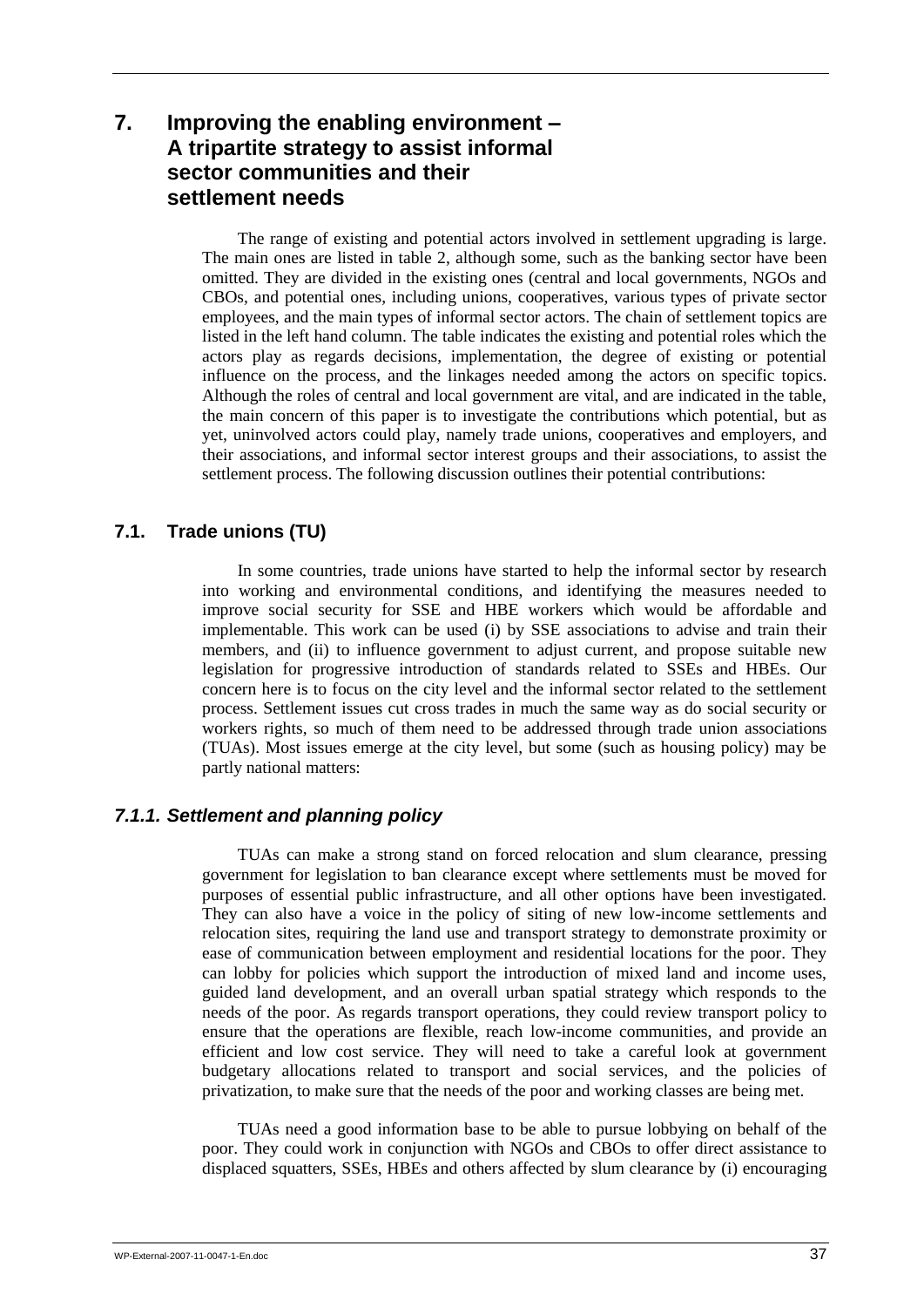affected residents to register their names and house locations, (ii) publicizing relocation issues and possible solutions, (iii) preparing an information base on informal settlements (locations, residents" occupations, land tenure status, relationship to public infrastructure etc.) which can be used to lobby politicians and government regarding informal settlement issues, (iv) helping to set up coops for interested SSEs. HBEs and women's groups, and  $(v)$ encourage those residents or organizations who are being helped, to register with the relevant unions as associates, or become members.

## <span id="page-45-0"></span>*7.1.2. Legal reforms*

Unions are well placed to address legal issues which affect both their members and the informal sector. For the very poorest, they can work with NGOs to change laws which are often misused to criminalize poverty, such as those on mendicancy, vagrancy, and hawking. Key matters which are fundamental to residents in informal settlements are matters related to land. TUAs can lobby LGs for (i) transparent registration of land ownerships which are accessible to the public, (ii) reforms to land tenure laws which allow residents to claim and pay for landownership after living a certain number of years on the land; a comprehensive urban land reform legislation is desirable whereby government can acquire land by eminent domain for distribution to long term illegal residents,  $\frac{1}{1}$  (iii) modification to laws on expropriation of informal settlements (see 7.1.1 above). They should carry out these efforts in conjunction with CBOs, which have identical interests.

TUAs can press LGs for changes to building and site planning regulations which hinder low-cost improvements to infrastructure and house construction, and advise LGs on developing more appropriate contracting conditions to assist SSE and CC building contractors. As regards promotion of local building materials and intermediate technologies for materials production, they can press central government for laws and practices to break monopolies in materials production, and eliminate legislation favouring imports on building materials and technologies. Again, these initiatives need to be undertaken in conjunction with the relevant SSE associations, thereby gaining credibility with these associations and their workers.

## <span id="page-45-1"></span>*7.1.3. Organizing associations of sector organizations*

One important weakness of the informal sector is that, even when they have organized individual CBOs and HAs, their voice is often too weak to make much impression on the political and administrative machinery of government. TUAs can help strengthen them by advising on establishing city-wide CBO associations and lobbying government on their behalf. The CBOs can take advantage of the resulting solidarity to obtain recognition and assistance from government, and wield greater power to counteract moves by the real estate development lobby to redevelop informal settlements.

TUs which are influential in formal industries or sectors where there is a large lowpaid workforce which wishes to obtain housing, can be helpful in organizing the workers into HAs, and representing the interests of the HA to the company management. Where HA members are too poor to pay for developers" housing at market rates, TUAs can lobby government for measures to (i) improve the demand side, by government assigning housing credits to the lowest income group of HA members, thus help pay for part of the cost, (ii) address the supply side, by lobbying for expanding housing finance and linking institutional finance to HA"s savings system; and (iii) press government to require developers to build a proportion of low-cost housing in each of their projects, and for LGs

 $1$  See, for example, the Philippines urban land reform law.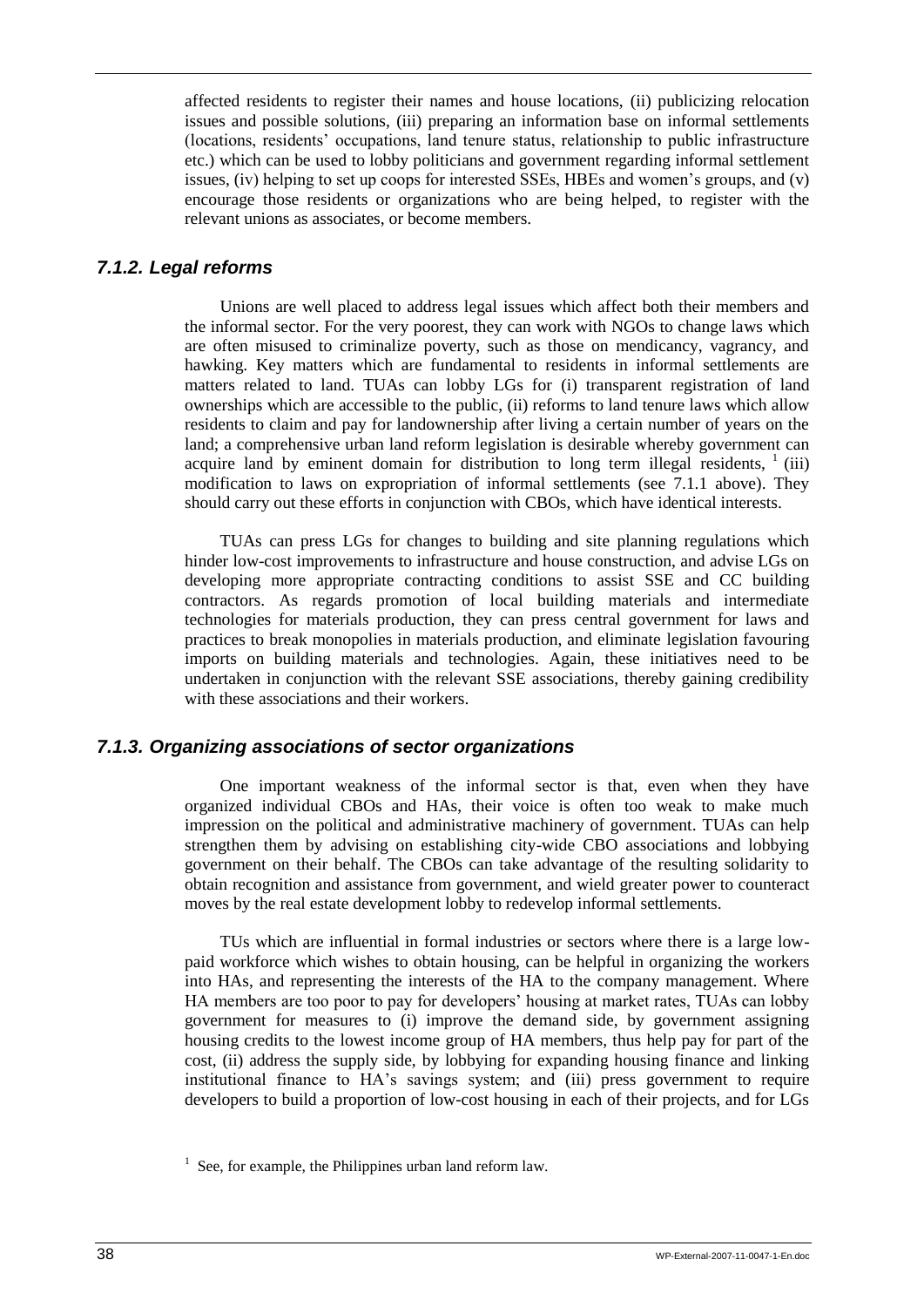to allow developers to achieve increases in building density through adjustments in floor area ratios (FAR), providing that low-cost housing or accommodation of existing residents are incorporated in their schemes.

### <span id="page-46-0"></span>**7.2. Cooperatives**

Cooperatives are well placed to help informal sector workers structure themselves into organizations associations for production and business purposes. In the case of informal settlements they could advise and support the following groups:

## <span id="page-46-1"></span>*7.2.1. CBOs, HAs, franchised CCs, and S&Ls*

These are not production organizations, but nevertheless can benefit from the expertise of coops in management, organization, and formation into associations. Coops also have expertise in strengthening organizations through helping them to set up savings and loans functions, and providing linkages with banks and other organizations offering institutional credit. Coops and unions need to join forces to assist the informal sector in establishing and organizing their associations, and pressing LGs for their formal recognition and accreditation.

## <span id="page-46-2"></span>*7.2.2. SSEs, HBEs and women's coops*

These are the more classic types of production enterprises which the cooperative movement can help. Coops can help, not only to advise on the organization of individual enterprises, but also to improve their position in the marketplace by organizing coops among similar enterprises (for example, small builders, building materials producers, or homeworkers) to set up joint purchasing of inputs, credit arrangements, joint ownership of equipment, and perhaps joint marketing of products, or a joint centre for research, advice and training.

Another form of enterprise which has been successful in many upgrading projects,  $2$  is the organization of women in the community for making crafts, housewares, food products etc. These are similar to HBEs, but organized as cooperatives, and often use a building in the community where the women can come to work as well as bring their children for child care. The coop movement can help through undertaking research on likely products and outlets which would be profitable, as well as assisting to set up the functions noted above.

## <span id="page-46-3"></span>**7.3. Employers and employer associations**

Employers comprise diverse groups with different interests, affecting informal settlements in very different ways. The following are examples of activities which different employers could undertake

## <span id="page-46-4"></span>*7.3.1. Retail enterprises, market and transport employers*

This group attracts large numbers of the public who provide income for a vast number of informal sector traders gathered around these functions. These traders frequently have

 $2^2$  For example, the Zonal Improvement Program in the Philippines.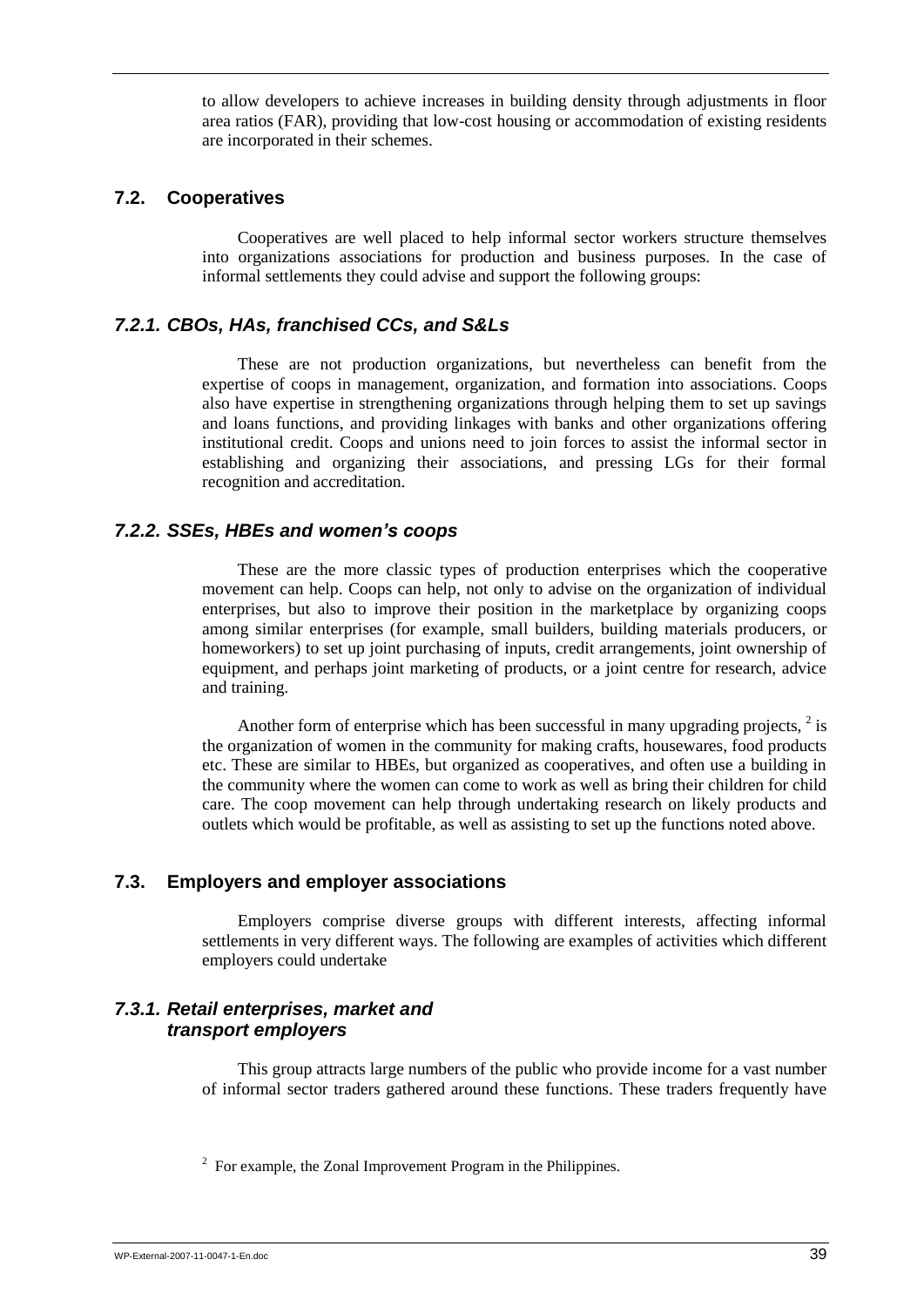no space to ply their trade and end up clogging the public space. The employers could join with trader associations and the LG to plan spaces and services (micro-planning) to accommodate the traders. These large enterprises also attract many homeless people, street children and beggars. One very useful social service would be, in conjunction with NGO charities, to construct shelters, soup kitchens and basic sanitation facilities (the latter being in any event, always in short supply for the public).

## <span id="page-47-0"></span>*7.3.2. Factory and tertiary (office) sector employers*

Factories located in or adjacent to informal settlements may emit pollutants, and the owners are frequently under pressure or feel obliged to clean up their wastes, and perhaps to help the community in other ways, such as providing additional social and environmental services.<sup>3</sup> There are some instances of employers "adopting" informal settlements and assisting their CBOs with a range of tasks.

Other employers with a large number of employees may be glad to cooperate with unions and cooperatives to find housing for rent or purchase, and may also be willing to provide financial guarantees for their employees. They may also be interested to help establish HAs with their employees. This applies to offices run either by private sector or government employers.

## <span id="page-47-1"></span>*7.3.3. Construction companies*

These are another group which can help the informal sector, particularly CBOs who need advice to establish CCs to undertake community contracts, and SSE building and materials industry contractors. Construction companies could help in providing information on workplace practices and standards, technical methods and skill training, advice on regulatory practices, and marketing. Care should be taken, however, that the approaches and technologies are appropriate for these informal sector enterprises.

## *7.3.4 Land and real estate developers*

This group is often a cause of destruction of informal settlements in the name of redevelopment into "higher value" uses. However, CBO associations, together with unions can lobby to strengthen the law on expropriation and persuade LGs to require developers to compensate residents or accommodate all or part of the residents on site (see also section 5.1.2, and 7.1.3). If legislation is toughened, this group may find it in their interests to take a positive stance towards informal settlements by cooperating with NGOs to accommodate residents, and managing guided land development schemes in conjunction with HAs. They may well find that this offers a new market which, although yielding lower profits, could provide a steady business base, since the potential demand for the development of low-cost settlements is enormous.

<sup>&</sup>lt;sup>3</sup> Japan is an excellent example of well-organized CBOs putting pressure on employers to improve conditions and provide additional social services. LGs and CBOs often require prospective businesses to provide these services as a condition for them to establish or expand their business.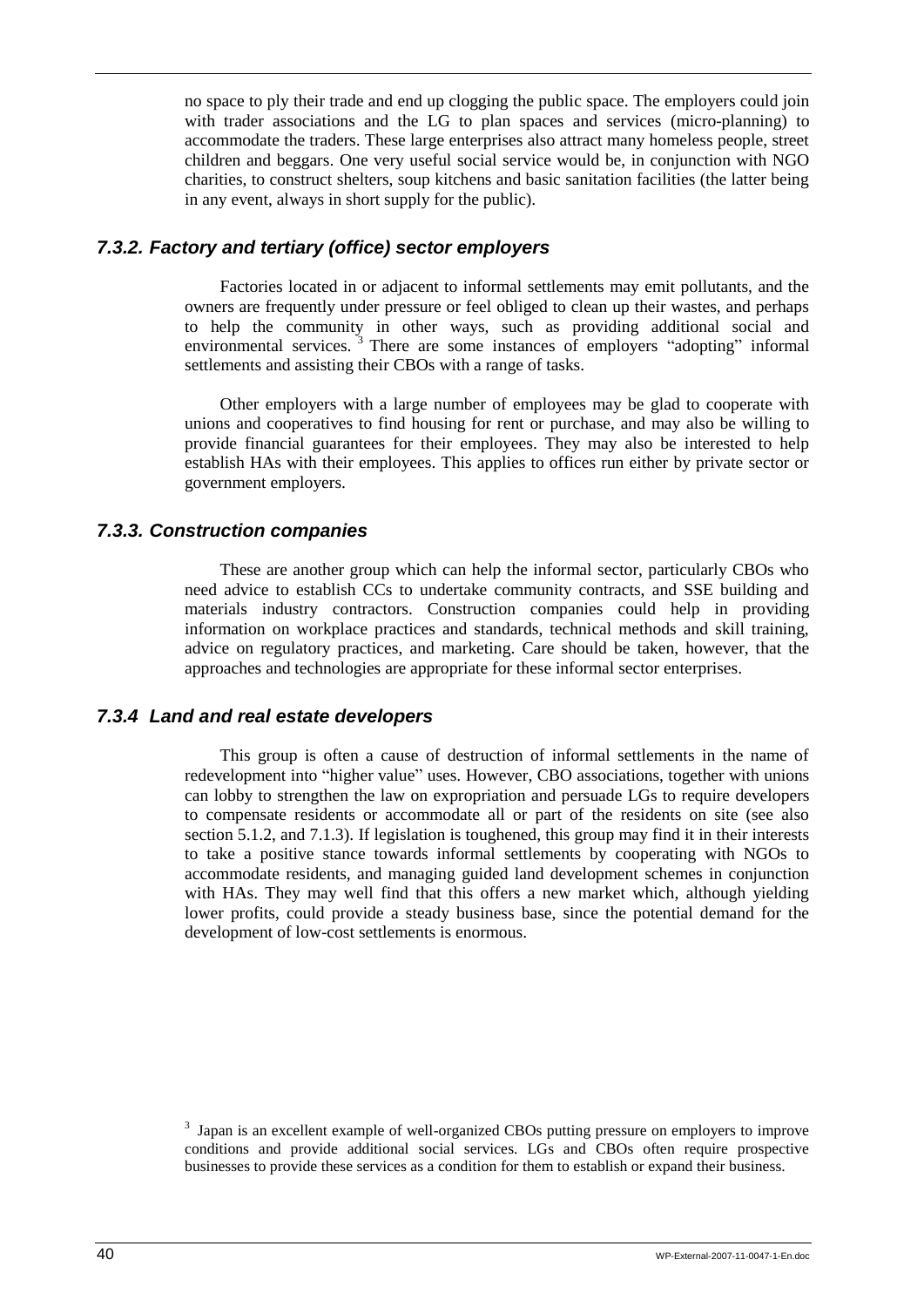## <span id="page-48-0"></span>*7.3.5. Employers' associations*

Employers" associations as well as specific companies may be responsive to requests from unions and CBOs to assist informal sector enterprises. <sup>4</sup> These activities can include (i) lobbying for SSEs and micro enterprises rights and obligations, (ii) providing business support (business plans, project formulation, access to credit, management skills, accounting and entrepreneurship training) (iii) linking micro enterprises into the formal economy, providing information on laws, regulations, and market opportunities. In the case of informal settlements, employers" associations could "adopt" settlements to help them with specific services, or with an overall upgrading programme. A good example of public-spirited association of employers is the Philippines Business for Social Progress (PBSP), which has undertaken outreach to many informal sector groups, and also helped to alleviate the conditions of the very poor.

Assistance provided by one type of organization can sometimes be helped by another to expand into new areas, strengthening the links both with the informal sector and between the formal organizations.

## <span id="page-48-1"></span>**7.4. Benefits to unions, cooperatives and employer associations**

From the preceding discussion it is clear that the informal sector and informal settlements can gain much from cooperation with unions, the cooperative movement and employers" associations. But it is also worth highlighting the potential benefits to these organizations – why should they expend time and effort to assist the informal sector?

## <span id="page-48-2"></span>*7.4.1. Unions and the cooperative movement*

We noted earlier that unions in developing countries have a small membership compared to the great numbers in the informal sector, and their influence is declining. Moreover, unions are often seen as protectionist organizations for well-paid workers with little concern for the poor as a whole. If unions are to survive, it is vital that they improve both the image and the substance of their activities. Without a broader support in society, unions become increasingly vulnerable to anti-union legislation by governments, and deregulation moves against them by employers.

Informal sector workers are increasingly forming their own associations, but usually without the involvement of unions. There is a danger that they will see unions as irrelevant to their needs. But as we have seen, informal sector workers and their settlements could benefit greatly from union involvement, and come to see advantages of association with or membership of unions. Active involvement with the informal sector and its settlements could strengthen both informal sector workers and settlers, and the unions who assist them.

<sup>4</sup> The Ghana Employers Association, for example, have assisted the establishment of associations of small businesses, and helped broker agreements between them and LGs on issues such as tax levels.

<sup>&</sup>lt;sup>5</sup> An example is LEAD-CO, a cooperative initiated by the Trade Union Congress of the Philippines (TUCP) for families living in a depressed coastal community. It started as a loan assistance programme, then converted into a multi-purpose cooperative providing savings deposit, loans, training enrolment in the social security programme, a home financing agency and a TUCP insurance programme, marketing of members" products and bulk buying of prime commodities for its mainly self-employed members.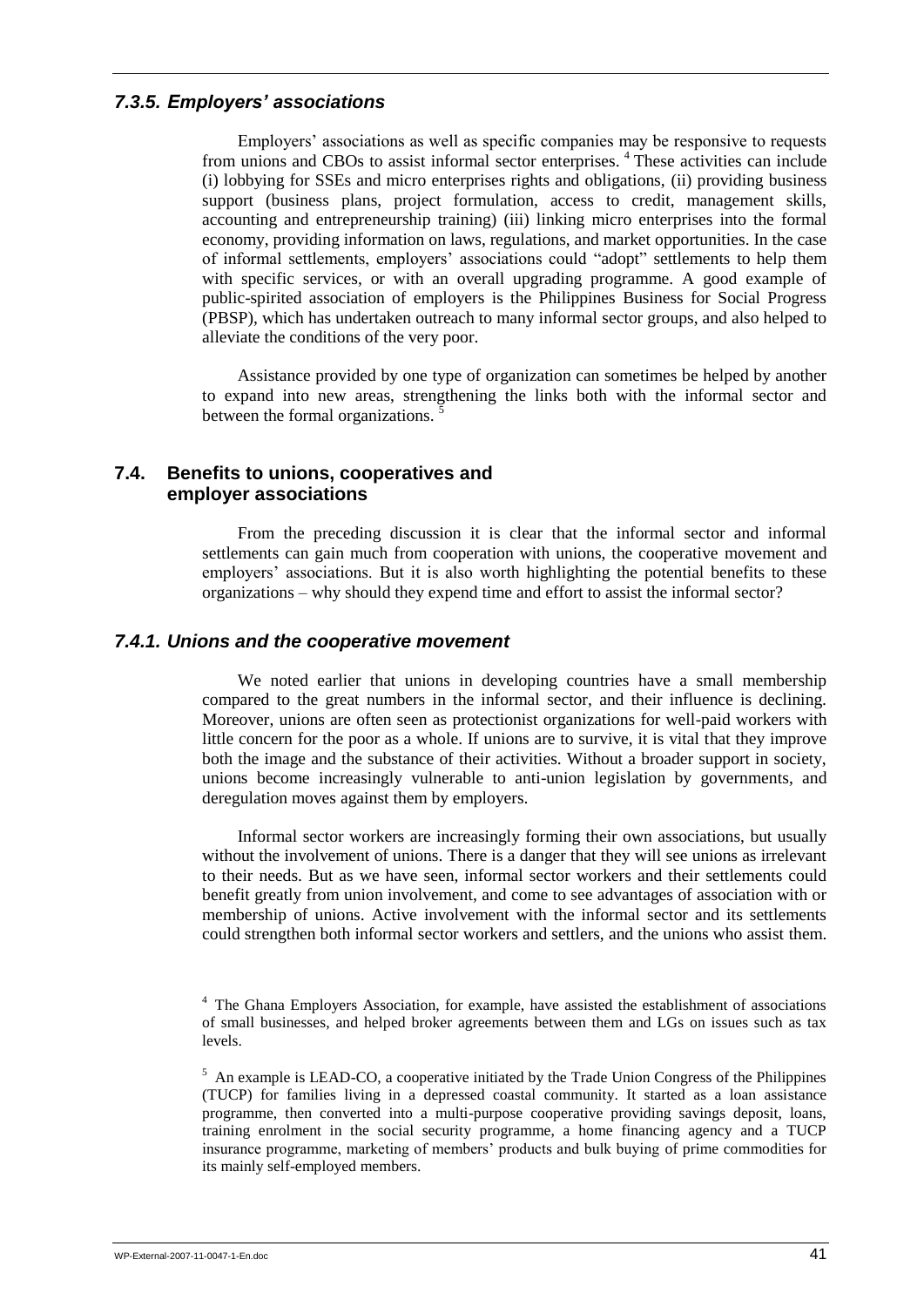Unions could establish associate membership of the informal groups which they help to organize, and offer full membership when considered desirable by both parties. The informal sector associations helped by the unions may be willing to pay a fee to the union which helps them.

There is also a specific advantage to a trades union association (TUA) helping informal settlements, their CBOs, HAs and related groups such as construction and building materials producer SSEs. Such assistance would show that unions are willing to help low-income settlers as a whole, including all types of occupations, and promoting a better living environment for all. This would show society that unions are moving beyond a narrow concern for their trade membership and becoming relevant to the urgent needs of the poor as a community.

Finally, involvement with LGs in the structural issues of informal settlements, such as regulation reform, strategic planning and transport would both give unions a new role at the table with LGs, CBO and housing associations as well as raising the priority for the interests of the workers and the poor.

As regards the cooperative movement, informal settlements and their inhabitants are a fertile field for coop activity. Helping the informal sector is intrinsically within the mandate and philosophy of the coop movement. Greater involvement with the informal urban sector would help coops expand from their isolation as rural producer coops and organizations frequently established by government, to become more involved with the vibrant and diverse needs of urban-related activities. The coop movement can be strengthened through helping CBOs, HAs, CCs and S&Ls in their management and organization, and the SSEs, HBEs and women"s organizations with joint purchasing, marketing and savings functions, and providing links with unions who could also help them. These activities will increase the credibility of coops in the eyes of LGs and also the banking sector, often a stumbling block for low-income groups to obtain credit.

### <span id="page-49-0"></span>*7.4.2. Employers and their associations*

The motivation for employers to become involved with informal settlements can originate from five concerns, (i) to avoid criticism, opprobrium and possible legal action for anti-social actions by companies, (ii) a sense of social responsibility,  $6$  (iii) public relations, (iv) potential business contacts, and (v) a seat at the table with LG when city strategies and new developments are discussed. More specific motivations can be discerned among different segments of employers:

Retail enterprises, market and transport employers. This group are hampered and irritated by the numerous informal traders which adversely affect the image of the formal retail environment, clog public spaces and hamper transport facilities. These concerns would motivate them to join with LG and informal trader associations to plan appropriate space and facilities for the informal sector.

Factory and tertiary (office) sector employers. As noted in section 7.3.2 above, the criticism which factory owners encounter when their pollutants affect adjacent settlements is a powerful incentive to help improve these settlements to avoid reaction from the residents, many of whom may be their own workforce. Businesses employing large

<sup>&</sup>lt;sup>6</sup> Employers, in fact, first developed social services, credit unions and even promoted unions out of a sense of social responsibility. Robert Owen is perhaps the earliest example (from the early  $19<sup>th</sup>$ century), followed later by the Quaker-owned companies of Rowntree and Cadbury, who also developed "model" settlements for their workforce.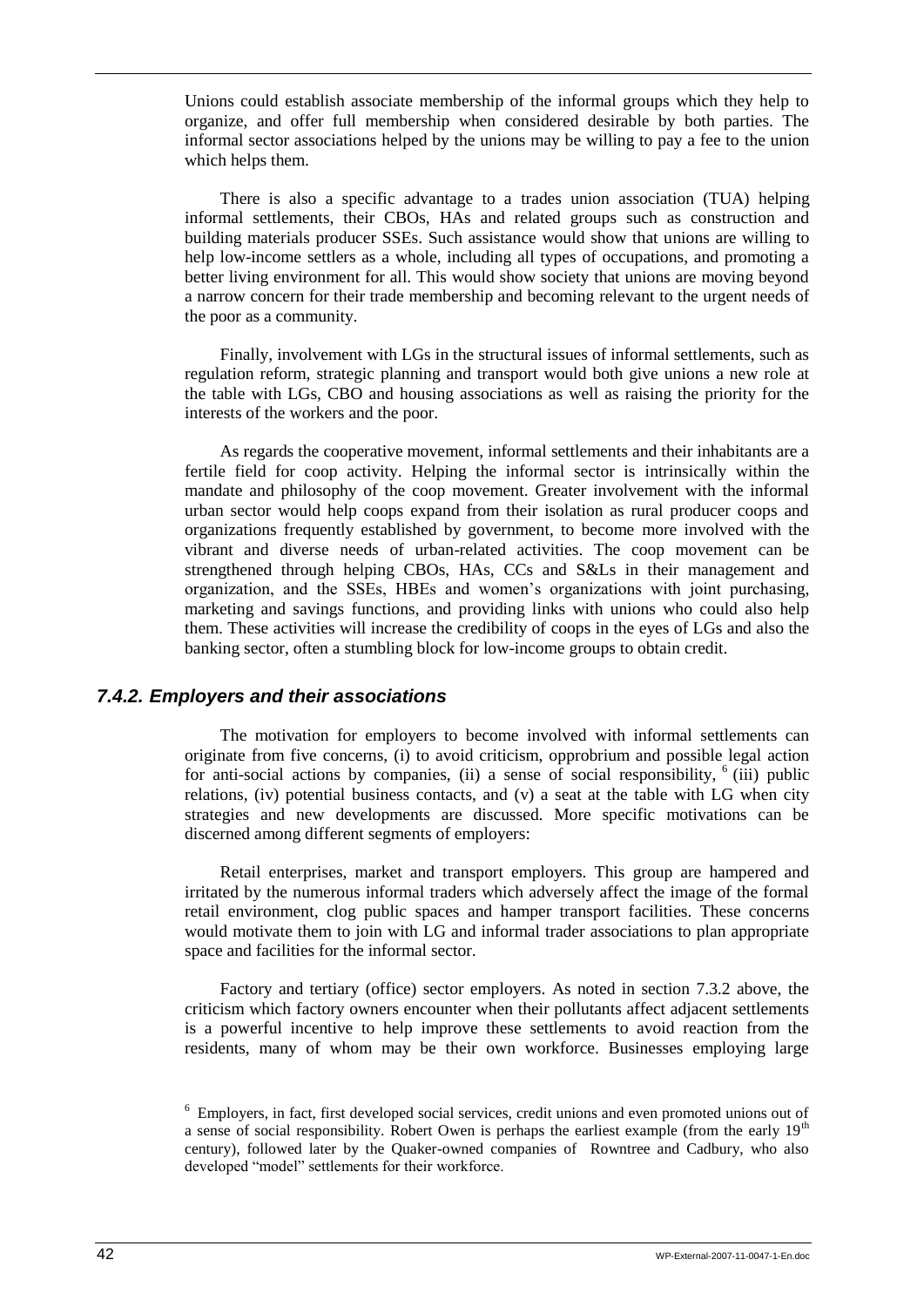numbers of people should find it in their interests to support HAs and cooperatives for their employees.

Construction companies. The assistance which larger construction companies can extend to SSEs and CCs involved in construction and materials supplies can yield benefits to the larger companies in terms of contacts with potential sub-contractors and labour, and good relations with LGs who wish to promote the small and medium size construction contracting sector

Land and real estate developers. This group is normally antagonistic towards informal settlements, seeing them as impediments to develop valuable land. However, when government moves to support the legalization of settlements, this group may find it in their interests to cooperate with NGOs and CBOs to accommodate residents. With more active government support for new low-income settlements they are likely to see a benefit in cooperating with HAs work with them on schemes such as guided land development. They may well find that this offers a new market which, although yielding lower profits, could provide a steady business base, since the potential demand for the development of low-cost settlements is enormous.

## <span id="page-50-0"></span>**7.5. Institutional structures and actions**

For the effective involvement of these potential actors, coherence in policy and programme direction, and coordination with the dominant actors such as LG and CBOs is essential. The following are some suggestions for institutional structures to provide advice, assistance, and possibly to evolve into joint decision-making with government:

At the national level, the umbrella associations of trade unions, cooperatives, and employers should discuss the value and benefits of involving themselves with urban informal settlements, identify the key topics for collaboration, and set out policy positions.

Debate should not be prolonged at the central level, but should move quickly to the city/regional level where the action should be focused. Close working arrangements between these actors should be backed by joint organizational structures. The following is proposed:<sup>7</sup>

- (a) A trade union/cooperative/employers centre is set up to address informal settlement issues for: (i) policy, planning and regulatory reform, with the LG and CBO associations (ii) coordination with LG and CBOs and NGOs in their action programmes, (iii) informal sector workers, to provides a range of services on demand: information and advice; training; cooperative development; health and safety at work; connection to government services such as social security; SSE development services; connections to business and market opportunities. <sup>8</sup>
- (b) A development agency, staffed by trade union, cooperative, and business experts, aimed at promotion and support of associations of people (i) involved in establishing organizations to address settlement issues, such as CBOs, HAs, CCs, and to help the development of associations of these organizations, (ii) in particular employment types (such as self-employed, HBEs, SSE contractors), or trades (such as tailors,

 $\frac{7}{1}$  Some of these measures are adapted from Birchall (2001).

<sup>&</sup>lt;sup>8</sup> In Ghana, economic development committees have been set up jointly by the government and the private sector.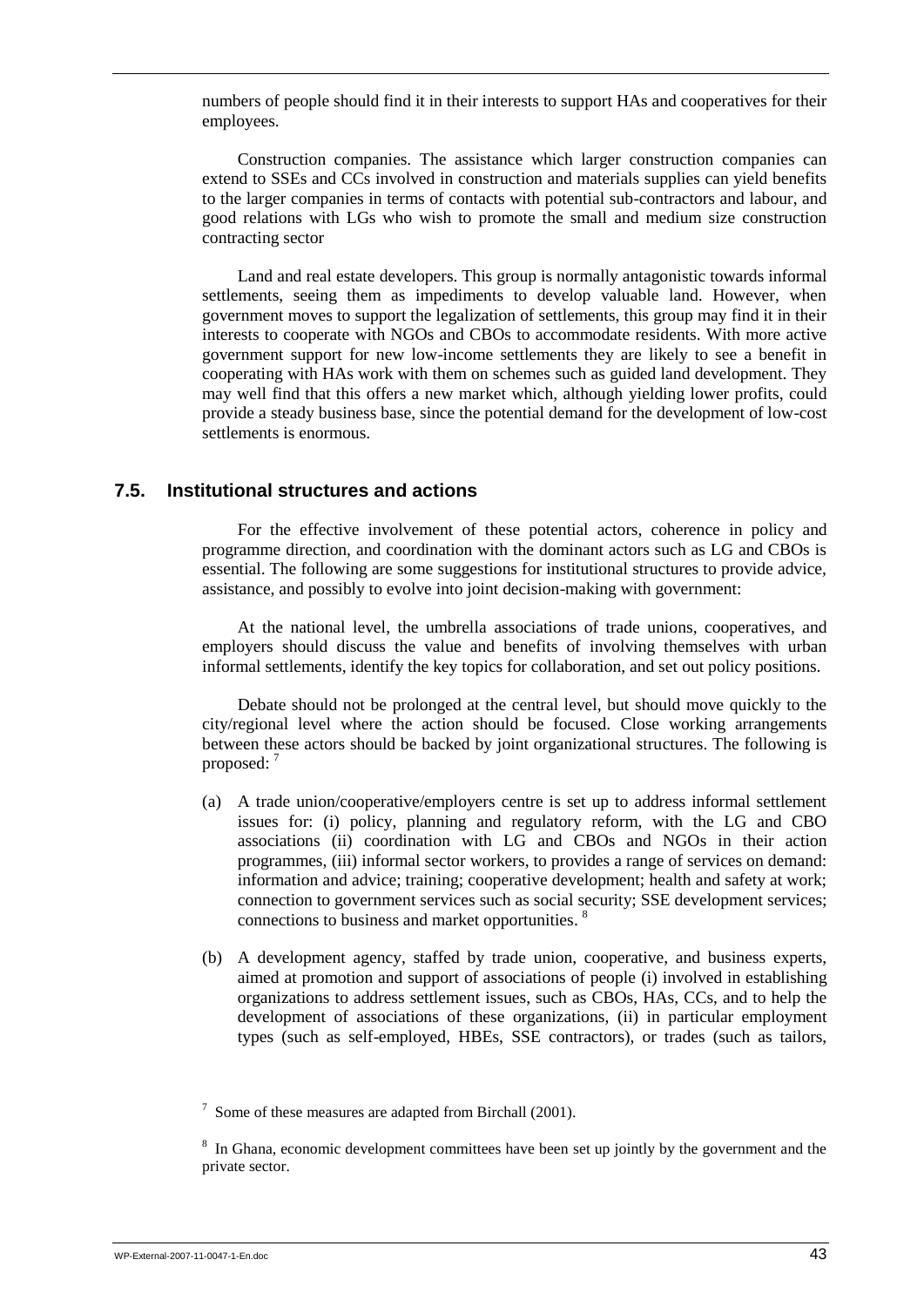street vendors). Existing associations would be supported, or if necessary new ones promoted. These associations would have the features of both trade unions and cooperatives, depending on the needs and priorities of the members: for example, the trade union input might be helpful in negotiating with the LG over market sites and facilities, the cooperative input could address the supply of tools and equipment and credit to buy these. The agency would undertake research on topics such as employment impact analysis  $\frac{5}{9}$  for the informal settlements and potential upgrading projects, and could also contribute to a Challenge Fund which might be set up by the  $LG(s)$  to offer an incentive for CBOs to design upgrading projects for their communities.

- (c) Branches of the development agency would be set up in particular localities where there are concentrations of informal settlements. Its functions would be focus on the urgent needs of the residents. these might include campaigning for land rights and infrastructure; cooperative action might include organization of homeworkers, a mutual childcare association, an association of street cleaners. Action related to SSE business and private sector interests might include a "one stop" centre for advice on business registration, building regulations, home construction design and techniques.
- (d) Women"s development centre to assist women form associations or trade unions, supported by cooperative experts who engage with the needs of women in particular groups, to provide access to credit, skills, training, raw materials and contacts with markets, in order to raise their incomes. Initially, such a function might form part of the development agency branches.

 $9^9$  See paper by S. Miller (unpublished).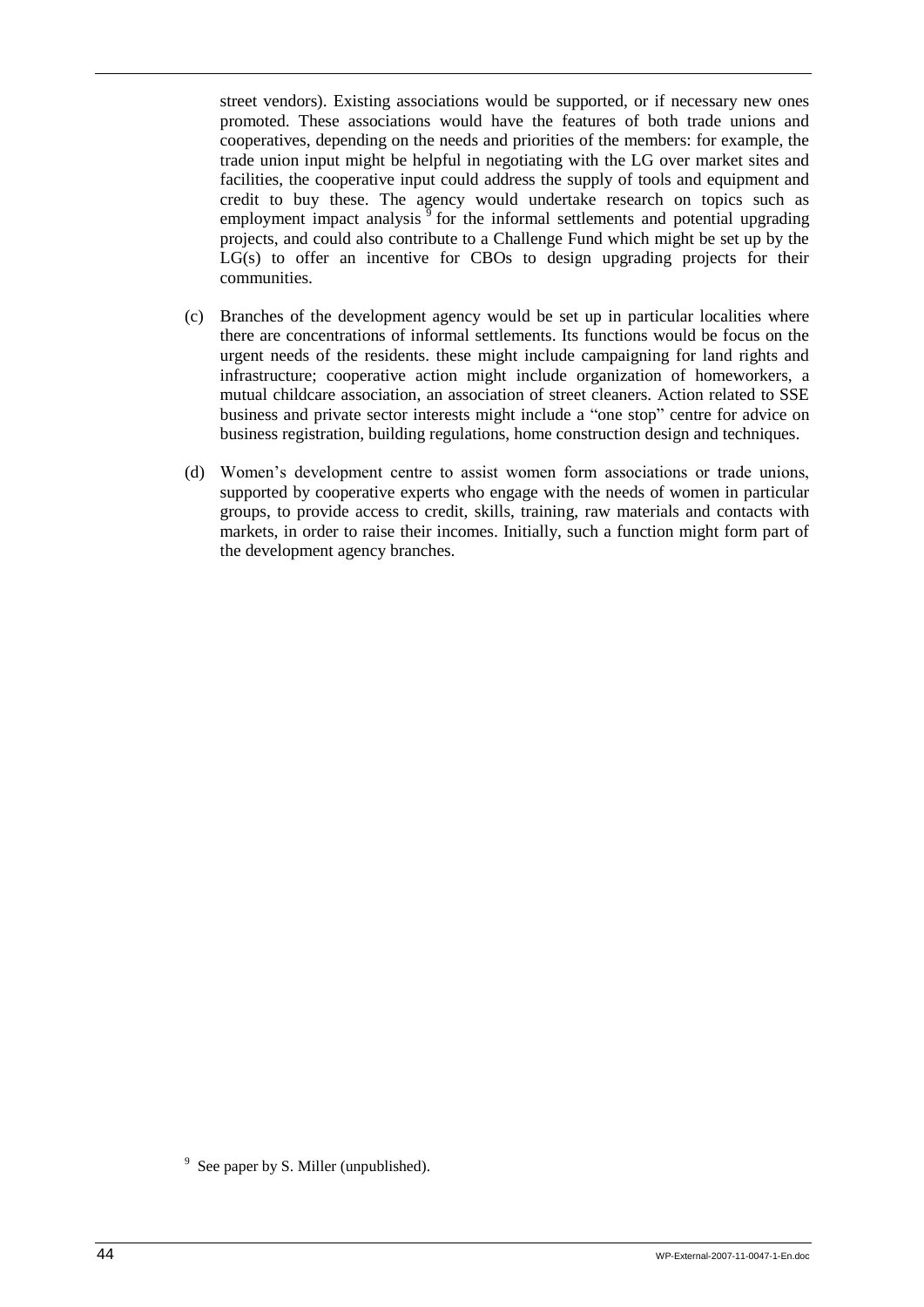| <b>Topics</b>                    |     | <b>Actors</b> |            |               |         |                  |         |                      |                   |                                  |                              |            |             |                             |
|----------------------------------|-----|---------------|------------|---------------|---------|------------------|---------|----------------------|-------------------|----------------------------------|------------------------------|------------|-------------|-----------------------------|
| CG                               |     | .G            | <b>NGO</b> | <b>Unions</b> | Coops   | <b>Employers</b> |         |                      |                   |                                  | Informal sector associations |            |             |                             |
|                                  |     |               |            |               |         | Factory          | Office  | Retail,<br>transport | Constr-<br>uction | <b>Real estate</b><br>developers | <b>CBOs</b>                  | <b>HAs</b> | <b>HBEs</b> | Comm contr.<br>mats suppirs |
| <b>Settlement policy</b>         | D   |               |            | $^{++}$       |         |                  |         |                      |                   |                                  |                              |            |             |                             |
| Settlement upgrading             |     |               |            |               |         |                  |         |                      |                   |                                  |                              |            |             |                             |
| Laws, regulations, practices     |     |               |            |               |         |                  |         |                      |                   |                                  |                              |            |             |                             |
| Vagrancy, hawker license         |     |               | $^{++}$    | $^{++}$       |         |                  |         |                      |                   |                                  |                              |            |             |                             |
| Land reg, tenure, valu, expr     |     | D I           | $+$        | $^{++}$       |         |                  |         |                      |                   |                                  | $\ddot{}$                    |            |             |                             |
| Financial practices              | D I |               |            |               |         |                  |         |                      |                   |                                  |                              | $++$       | $^{++}$     |                             |
| Business registration            |     |               |            |               |         |                  |         |                      |                   |                                  |                              |            | $^{++}$     |                             |
| Bldg, site develop. regulatn.    |     |               |            | $^{++}$       |         |                  |         |                      |                   | $++$                             | $++$                         |            |             |                             |
| Contracting cond, practices      |     | $D _{+}$      |            | $^{++}$       |         |                  |         |                      | $^{++}$           |                                  |                              |            |             | $\ddot{}$                   |
| <b>Building materials</b>        | h   | DΙ            |            |               | $++$    |                  |         |                      | $^{++}$           |                                  |                              |            |             | $^{++}$                     |
| Provision services, dwellings    |     |               |            |               |         |                  |         |                      |                   |                                  |                              |            |             |                             |
| Infrastructure & utilities       |     | DI+           |            |               | $^{++}$ |                  |         |                      | $\ddot{}$         |                                  | $^{++}$                      |            |             | $^{++}$                     |
| Solid waste management           |     | DI+           | $^{++}$    |               | $^{++}$ | $^{++}$          |         |                      | $+$               |                                  |                              |            |             | $^{++}$                     |
| Dwellings & HBEs                 |     |               |            |               | $++$    |                  |         |                      |                   |                                  |                              | $++$       | $^{++}$     |                             |
| Settlement redevelopment         |     |               |            |               |         |                  |         |                      |                   | $+$                              | $\ddot{}$                    |            | $^{++}$     |                             |
| <b>New settlements</b>           |     | DΙ            |            |               | $^{++}$ |                  | $^{++}$ |                      |                   | $^{++}$                          |                              | $^{++}$    | $^{++}$     |                             |
| City planning                    |     |               |            |               |         |                  |         |                      |                   |                                  |                              |            |             |                             |
| Strategic planning               | n.  | DΙ            |            |               |         |                  |         |                      |                   | $^{++}$                          |                              |            |             |                             |
| Land use                         |     |               |            |               |         |                  |         | $^{++}$              |                   |                                  |                              |            |             |                             |
| Transport                        | n   |               |            | $^{++}$       |         |                  |         | $^{++}$              |                   |                                  |                              |            |             |                             |
| <b>Institutional development</b> |     |               |            |               |         |                  |         |                      |                   |                                  |                              |            |             |                             |
| Formation of CBOs CCs            |     | $++$          | -+         | $^{++}$       | $^{++}$ |                  |         |                      |                   |                                  | $D$   ++                     |            |             |                             |
| Formation of IS assns            |     |               | $++$       | $^{++}$       | $^{++}$ |                  |         |                      |                   |                                  |                              | $D$ I++    | $D$   ++    |                             |
| Knowledge, networking            |     |               |            | $^{++}$       |         |                  |         |                      |                   |                                  | $++$                         | $++$       |             | $^{++}$                     |
| <b>Training</b>                  |     |               | $^{++}$    | $^{++}$       | $^{++}$ |                  |         |                      | $^{++}$           |                                  |                              |            |             |                             |
| <b>Institutional structures</b>  |     | $++$          |            | $^{++}$       | $^{++}$ |                  |         |                      |                   |                                  | $^{++}$                      |            |             |                             |

 $\frac{4}{16}$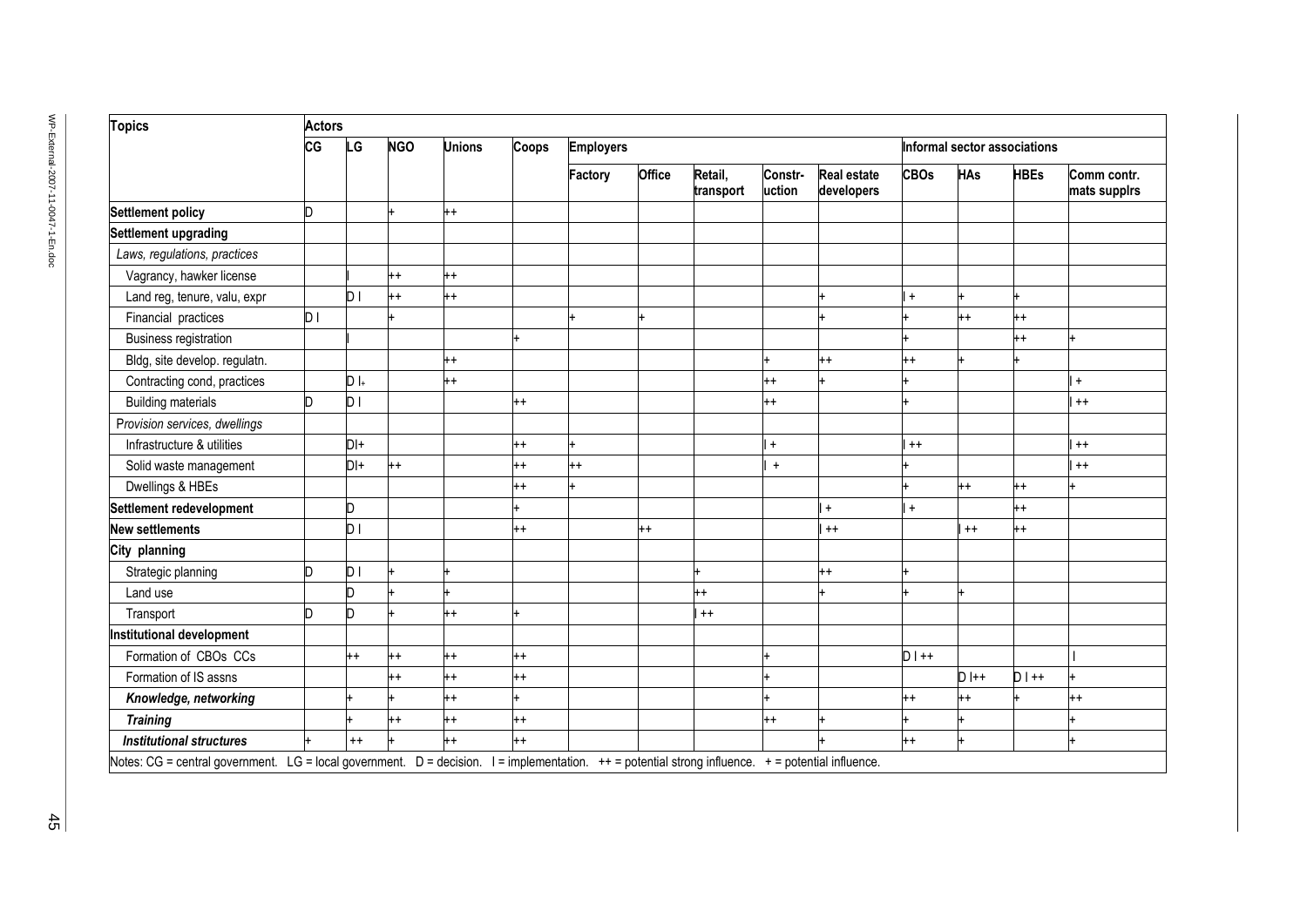## <span id="page-53-0"></span>**8. Action plan**

Two sets of actions are proposed:

## <span id="page-53-1"></span>**8.1. Pilot project in one or two countries**

Identification. ILO would select countries which have active trade union and cooperative movements, and where governments are operating or are about to start informal settlement upgrading programmes. Activities would be coordinated with any initiatives underway in settlement upgrading by other international organizations. Discussions would be held with relevant central government authorities, national trade union association and cooperative association. LGs would approached and selected based on their interest to cooperate in the project, and the issues involved in the locality.

Preparation. Following the initial mission, detailed work would be initiated with these organizations to identify issues, modalities and organizational structures required, together with any funding requirements, and likely source of funds. The resulting approach would be described, and discussed, modified, and hopefully agreed by the concerned parties

Implementation. Funding would be secured, agreements signed, and activities implemented. The activities are an ongoing process, and would be monitored, and evaluated after two years.

## <span id="page-53-2"></span>**8.2. Research**

Concurrently with the pilot, research would be conducted to obtain a more in-depth knowledge and understanding of initiatives already taken on this topic and the lessons learned. Key areas for attention are:

- (a) Existing involvement of trade unions and cooperatives in the informal settlement process.
- (b) Assessment of interest and attitudes towards involvement of LGs and CBOs with unions, cooperatives and employers associations in informal settlement upgrading.
- (c) Attitudes of international and national trade union, cooperative and employer associations to the topic, issues and approach.

## <span id="page-53-3"></span>**8.3. Guidelines**

Following the initial establishment of the pilot project, and the result of the research, two sets of guidelines might be prepared to assist the CBOs and HAs on the one hand, and the unions, cooperatives and employers on the other.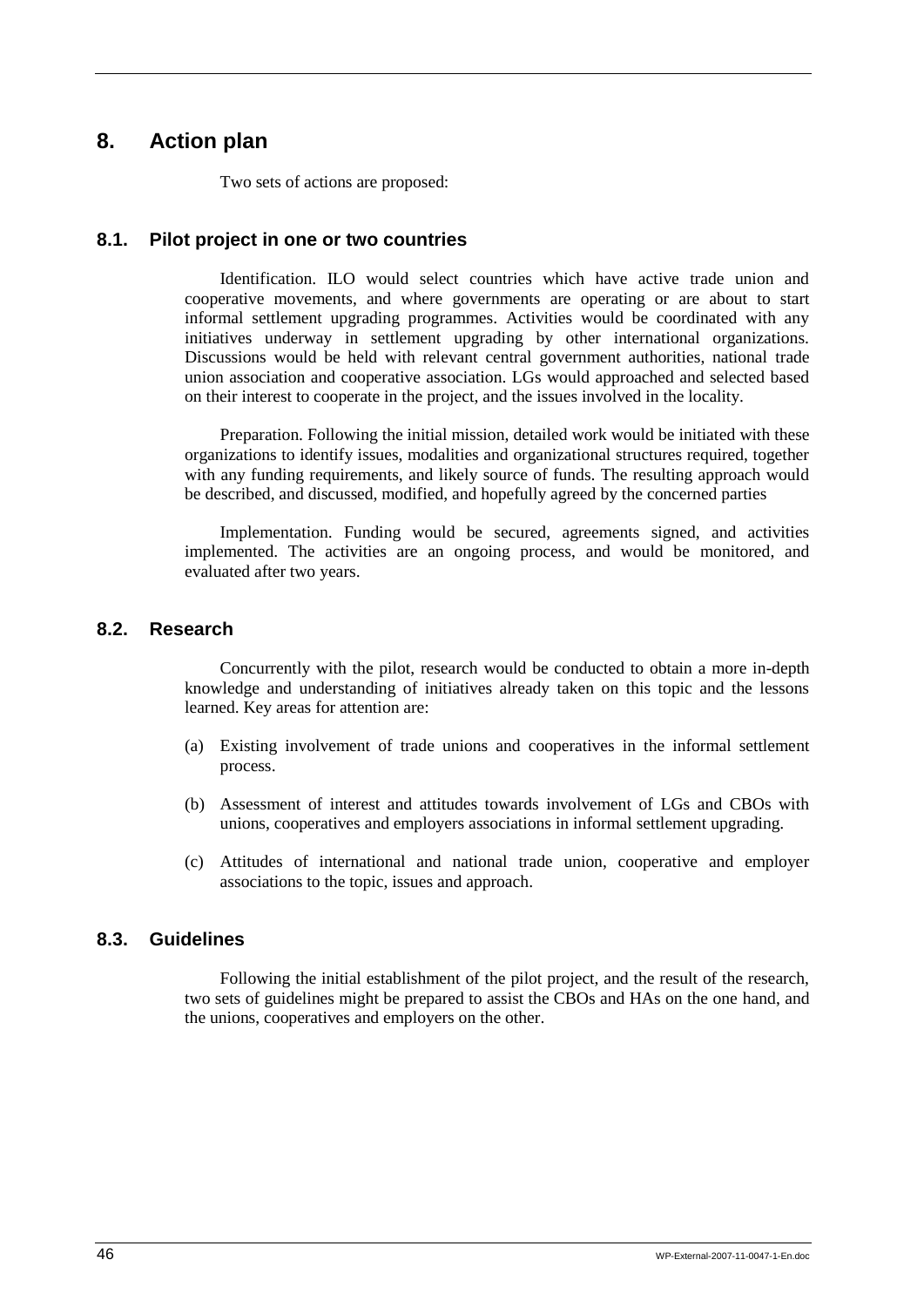## <span id="page-54-0"></span>**Appendix**

### **References and bibliography**

- 1. Atkinson, A., 2000. "Promoting Sustainable Human Development in Cities of the South". Occasional paper 6. pub. UNRISD.
- 2. Bangasser, P., 1995. "Franchised Public Services for the Urban Poor". Pub ILO.
- 3. Birchall, J., 2001. "Organizing Workers in the Informal Sector a strategy for trade unioncooperative action". Coop Working Paper 01-1. pub. ILO.
- 4. Cotton, A. and Franceys, R., 1991. "Services for Shelter: Infrastructure for Urban Lowincome Housing. Liverpool University Press.
- 5. Farbman, M. (ed.), 1981. "The Pisces Studies: Assisting the smallest economic activities of the urban poor", Washington DC., USAID.
- 6. Oakley, P., 2001. "Organization, Negotiation and Contracting in Development Programmes and Projects". pub. ILO.
- 7. IDRC, 1983. "Basic Housing: Policies for Urban Sites, Services and Shelter in Developing Countries".
- 8. ILO, 1993. "From Want to Work job creation for the urban poor".
- 9. ILO, 1997. "Cooperative and workers organizations". Report on a seminar/workshop, Manila.
- 10. ILO, 1998. "The Future of Urban Employment".
- 11. ILO, 1999. "Trade unions in the informal sector".
- 12. ILO, 2001. "Local Employment in the Informal Economy. Course Guide". Unpublished.
- 13. ILO, Governing Body. 2002. "Effect to be given to resolution adopted by the International Labour Conference at its 90th Session (2002). (a) Resolution concerning tripartism and social dialogue" ILO.
- 13(a) ILO, 2003. "Growing out of Poverty: How employment promotion improves the life of the poor". SEED Working Paper 74. Kuiper M, van der Rees K.
- 14. ILO, 2004. "Cities at Work employment promotion to fight poverty".
- 15. ILO, 2005. "Study on employment aspects of slum upgrading- practices and opportunities identified in two South African case studies".
- 16. ILO-Universite de Geneve. 2006(a). "Promoting Decent Work in Construction and Related Services – the key role of public authorities".
- 17. ILO, 2006(b)."A Strategy for Urban Employment and Decent Work". Leaflet.
- 18. ILO, 2006(c). "Linkages between Infrastructure Development and Improved Productivity and Working Conditions in Informal Sector Enterprises". Case studies from Dar es Salaam, Bulawayo, Santo Andre. unpublished papers.
- 18(a) ILO, 2006(d). "The role of local authorities in promoting decent work: Towards an applied research agenda for the construction and urban development sector". Working Paper 243. Klink J.
- 19. Jinchang, L. 1998. "Urban Employment Guidelines". pub. ILO.
- 20. Kabiru-Kang"ethe, A. "The Urban Material Source Book a guide for community-managed and labour-based upgrading of low volume urban settlements" pub. ILO
- 21. Liu, J. "The Window of Opportunity strategies for enhancing women"s participation in technical cooperation projects". pub. ILO.
- 22. Miller, S. "Double Standards, Single Purpose reforming housing regulations to reduce poverty". pub. ILO.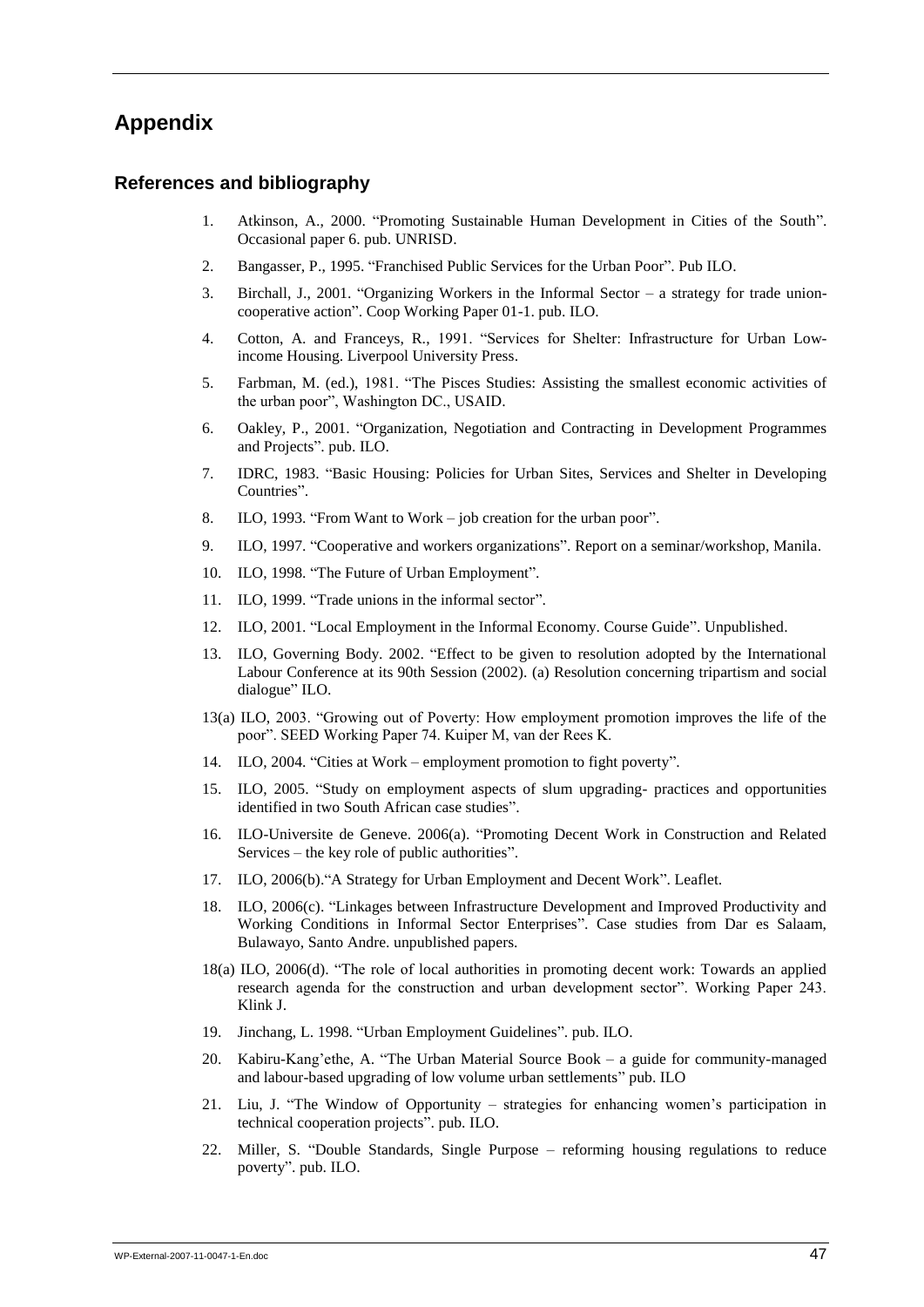- 23. Peattie, L., 1968. "A View from the Barrio". pub. University of Michigan .
- 24. Rakodi, C. and Lloyd Jones, T., eds. 2002. "Urban Livelihoods a people-centred approach to development". pub. Earthscan.
- 25. Rubayiza, E. "Community Contracts in Urban Community Work practical lessons from experience". pub. ILO
- 26. Scot, H., Fransen, J., van Esch, W. 2002. "Sustainable community-managed and labour-based upgrading of urban low-income settlements. Handbook." pub ILO.
- 27. Sethuraman, S.V., 1985. "Basic needs and the informal sector: the case of low-cost housing in developing countries". Habitat International, vol 9.
- 28. Sison, R., 1990. "A review of Informal Linkages for Assistance to the Urban Informal Sector". Working paper in The Asian HRD Planning Network. ILO-UNDP.
- 29. Standfish, B., 2003. "The Economic Value of Incremental Employment in the South African Construction Sector". pub. ILO.
- 30. Stenstrom, T. (a) "Sustainable Community-managed and Labour-based Upgrading of urban Low-income Settlements".. pub. ILO.
- 31. Stenstrom, T. (b). "Municipal Solid Wastes Management involving Micro and Small Enterprises – guidelines for municipal managers". pub. ILO.
- 32. Strassmann, W.P., 1986. "Types of Neighbourhoods and Home-based Enterprises: Evidence for Lima, Peru". Urban Studies, vol 23.
- 33. Tajgman, D., de Veen J., 1997. "Employment-intensive Infrastructure programmes: labour policies and priorities". pub. ILO.
- 34. Tessem, T. "A Global Programme investing in employment for poverty reduction and local economic growth". pub. ILO.
- 35. Tipple, A.G., 1995."Shelter Provision and Employment Generation". UN Habitat and ILO.
- 36. Tournee, J. and van Esch, W., 2001. "Community Contracts. In urban infrastructure works. Practical lessons from experience". pub. ILO.
- 37. Turner, J.F.C. "Housing by People towards autonomy in building environments" pub. Parthenon Books.
- 38. UNCHS, 1990. "The Global Strategy for Shelter".
- 39. UNCHS, 1991. "Evaluation of Experiences with Initiating Enabling Shelter Strategies".
- 40. UNCHS, 1991. "Human Settlements Development through Community Participation".
- 41. UN Habitat and Cities Alliance, 2006. "Analytical Perspectives of Pro-poor Slum Upgrading Frameworks".
- 42. van Empel, 2006. "Outline of Training Modules on Social Dialogue and Local Economic Development" draft ILO.
- 43. Viloria-Williams, J. 2006. "Urban Community Upgrading" pub. World Bank Institute.
- 44. World Bank, 1993. "Housing. Enabling markets to work". Washington DC.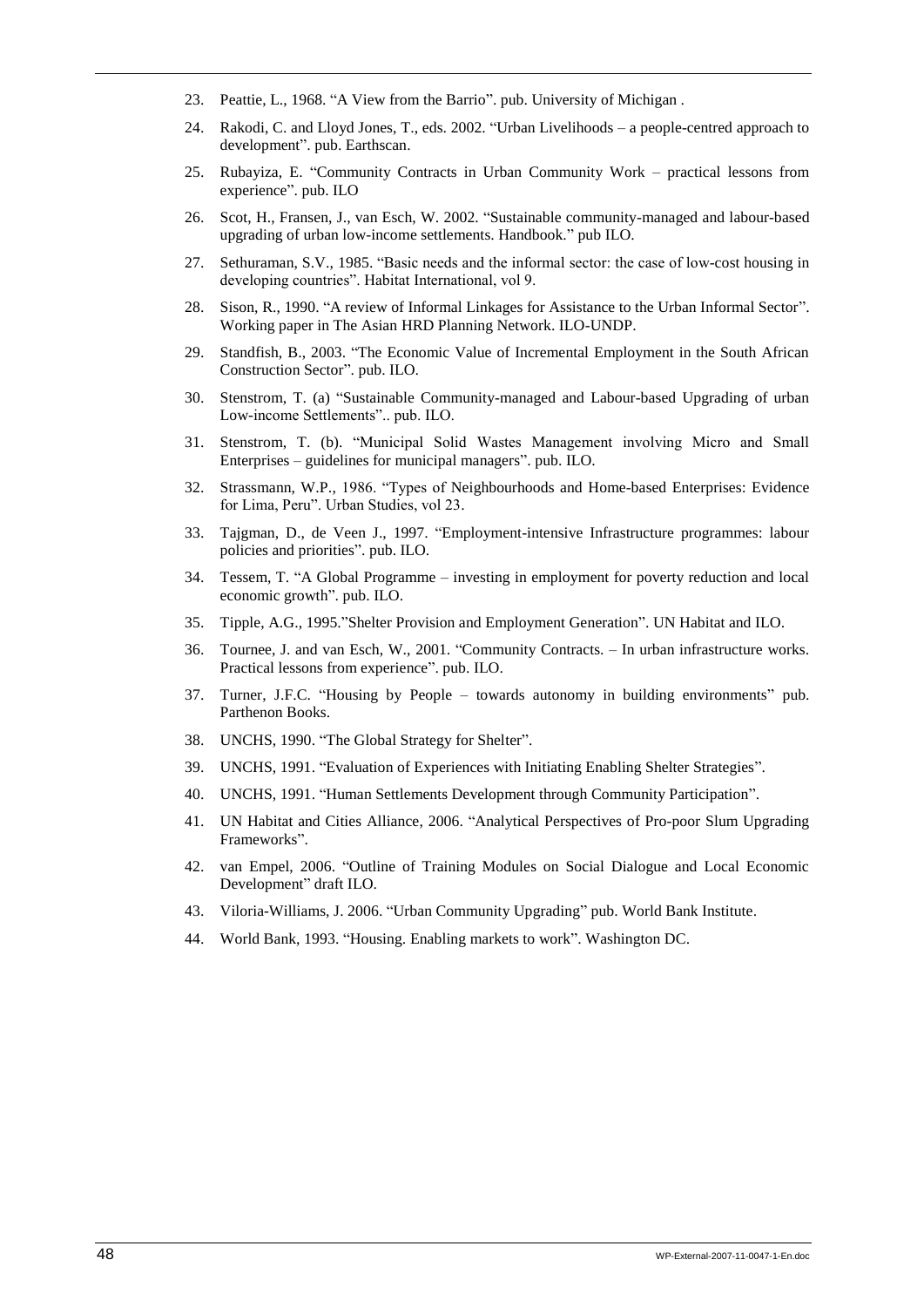# **Sectoral working papers**<sup>1</sup>

|                                                                                                                                                                                                                                                  | Year | Reference |
|--------------------------------------------------------------------------------------------------------------------------------------------------------------------------------------------------------------------------------------------------|------|-----------|
| The Warp and the Web<br>Organized production and unorganized producers in the informal<br>food-processing industry: Case studies of bakeries, savouries'<br>establishments and fish processing in the city of Mumbai<br>(Bombay)<br>(Ritu Dewan) | 2000 | WP.156    |
| Employment and poverty in Sri Lanka: Long-term perspectives<br>(Vali Jamal)                                                                                                                                                                      | 2000 | WP.157    |
| Recruitment of educational personnel<br>(Wouter Brandt and Rita Rymenans)                                                                                                                                                                        | 2000 | WP.158    |
| L'industrie du textile-habillement au Maroc: Les besoins des chefs<br>d'entreprise et les conditions de travail des femmes dans les PME<br>(Riad Meddeb)                                                                                         | 2000 | WP.159    |
| L'évolution de la condition des personnels enseignants de<br>l'enseignement supérieur<br>(Thierry Chevaillier)                                                                                                                                   | 2000 | WP.160    |
| The changing conditions of higher education teaching personnel<br>(Thierry Chevaillier)                                                                                                                                                          | 2000 | WP.161    |
| Working time arrangements in the Australian mining industry:<br>Trends and implications with particular reference to occupational<br>health and safety<br>(Kathryn Heiler, Richard Pickersgill, Chris Briggs)                                    | 2000 | WP.162    |
| Public participation in forestry in Europe and North America:<br>Report of the Team of Specialists on Participation in Forestry                                                                                                                  | 2000 | WP.163    |
| Decentralization and privatization in municipal services: The case<br>of health services<br>(Stephen Bach)                                                                                                                                       | 2000 | WP.164    |
| Social dialogue in postal services in Asia and the Pacific: Final<br>report of the ILO-UPU Joint Regional Seminar, Bangkok,<br>23-26 May 2000<br>(edited by John Myers)                                                                          | 2000 | WP.165    |
| Democratic regulation: A guide to the control of privatized public<br>services through social dialogue<br>(G. Palast, J. Oppenheim, T. McGregor)                                                                                                 | 2000 | WP.166    |
| Worker safety in the shipbreaking industries: An issues paper<br>(Sectoral Activities Department and InFocus Programme on<br>Safety and Health at Work and the Environment)                                                                      | 2001 | WP.167    |
| Safety and health in small-scale surface mines - A handbook<br>(Manfred Walle and Norman Jennings)                                                                                                                                               | 2001 | WP.168    |

<sup>1</sup> Working Papers Nos  $1-155$  are not included on this list for reasons of space, but may be requested from the Sectoral Activities Branch (SECTOR), Social Dialogue, Labour Law, Labour Administration and Social Activities Department, Social Dialogue Sector, International Labour Office (ILO).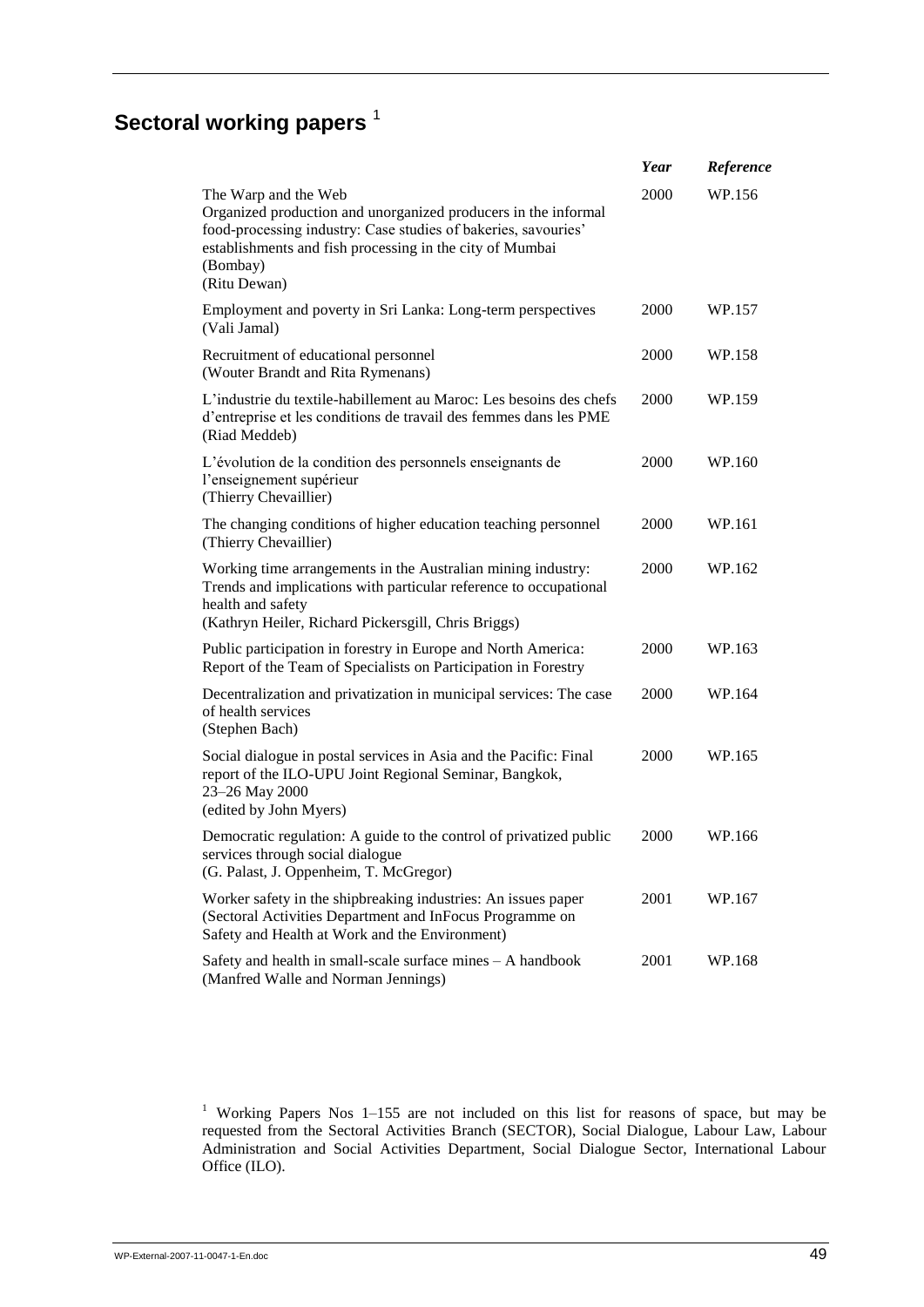|                                                                                                                                                                                      | Year | Reference |
|--------------------------------------------------------------------------------------------------------------------------------------------------------------------------------------|------|-----------|
| Le rôle des initiatives volontaires concertées dans la promotion et<br>la dynamique du dialogue social dans les industries textiles,<br>habillement, chaussures<br>(Stéphanie Faure) | 2001 | WP.169    |
| The role of joint voluntary initiatives in the promotion and<br>momentum of social dialogue in the textile, clothing and footwear<br>industries<br>(Stéphanie Faure)                 | 2001 | WP.170    |
| La situation sociale des artistes-interprètes de la musique en Asie,<br>en Afrique et en Amérique latine<br>(Jean Vincent)                                                           | 2001 | WP.171    |
| The social situation of musical performers in Asia, Africa and<br>Latin America<br>(Jean Vincent)                                                                                    | 2001 | WP.172    |
| Guide sur la sécurité et hygiène dans les petites mines à ciel ouvert<br>(Manfred Walle and Norman Jennings)                                                                         | 2001 | WP.173    |
| Seguridad y salud en minas de superficie de pequeña escala:<br>Manual<br>(Manfred Walle and Norman Jennings)                                                                         | 2001 | WP.174    |
| Privatization of municipal services: Potential, limitations and<br>challenges for the social partners<br>(Brendan Martin)                                                            | 2001 | WP.175    |
| Decentralization and privatization of municipal services: The<br>perspective of consumers and their organizations<br>(Robin Simpson)                                                 | 2001 | WP.176    |
| Social and labour consequences of the decentralization and<br>privatization of municipal services: The cases of Australia and<br>New Zealand<br>(Michael Paddon)                     | 2001 | WP.177    |
| 1st European Forest Entrepreneurs' Day, 16 September, 2000<br>(European Network of Forest Entrepreneurs ENFE)                                                                        | 2001 | WP.178    |
| The world tobacco industry: trends and prospects<br>(Gijsbert van Liemt)                                                                                                             | 2002 | WP.179    |
| The construction industry in China: Its image, employment<br>prospects and skill requirements<br>(Lu You-Jie and Paul W. Fox)                                                        | 2001 | WP.180    |
| The impact of 11 September on the aviation industry<br>(Peter Spence Morrell and Fariba Alamdari)                                                                                    | 2002 | WP.181    |
| The impact of 11 September on the civil aviation industry: Social<br>and labour effects<br>(Prof. Peter Turnbull and Geraint Harvey)                                                 | 2002 | WP.182    |
| Employment trends in the tobacco sector in the United States:<br>A study of five states<br>(Maureen Kennedy)                                                                         | 2002 | WP.183    |
| Tobacco: An economic lifeline? The case of tobacco farming in<br>the Kasungu Agricultural Development Division, Malawi<br>(Michael Mwasikakata)                                      | 2002 | WP.184    |
| A study of the tobacco sector in selected provinces of Cambodia<br>and China<br>(Yongqing He, Yuko Maeda, Yunling Zhang)                                                             | 2002 | WP.185    |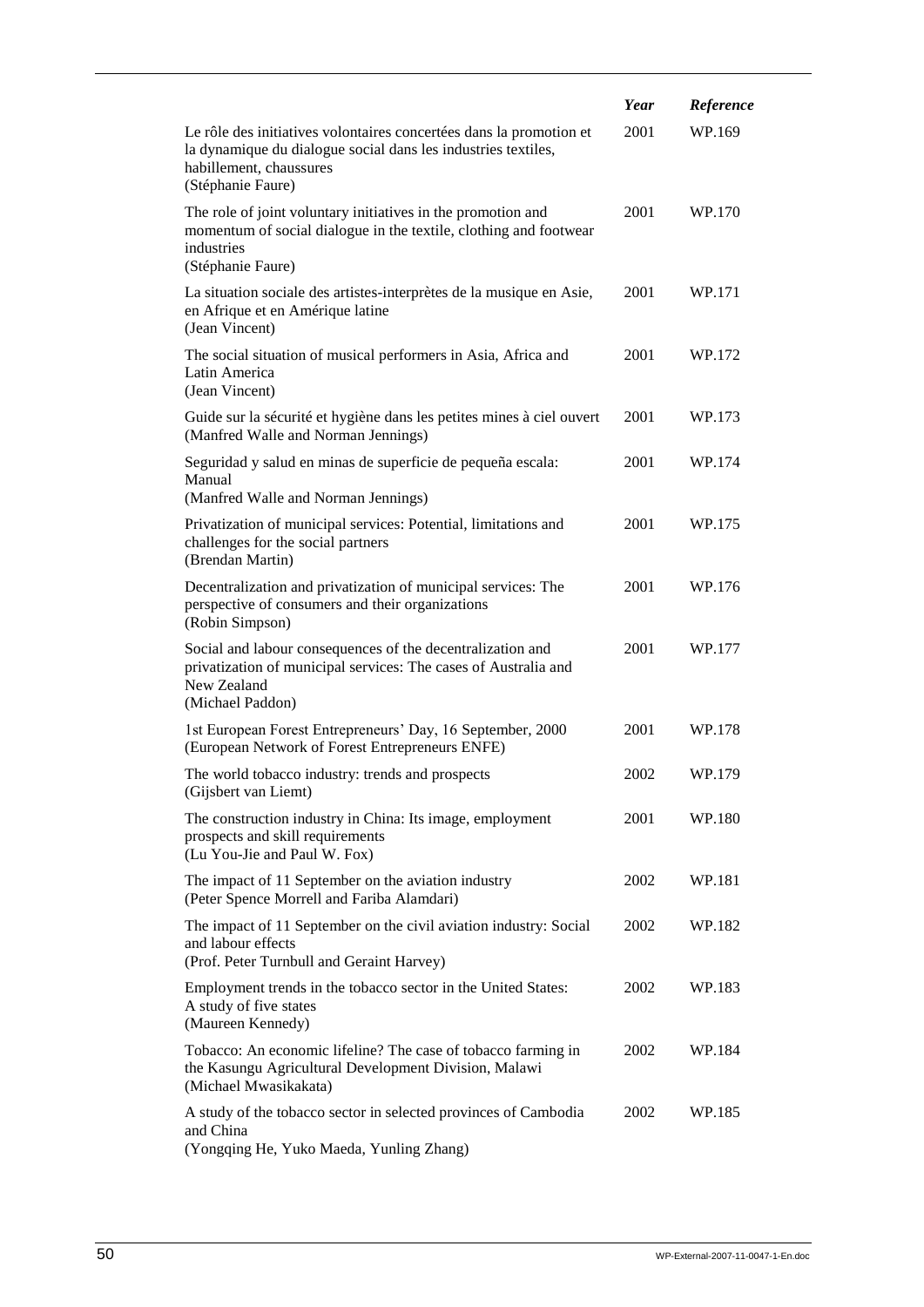|                                                                                                                                                                                    | Year | Reference |
|------------------------------------------------------------------------------------------------------------------------------------------------------------------------------------|------|-----------|
| Child performers working in the entertainment industry:<br>An analysis of the problems faced<br>(Katherine Sand)                                                                   | 2003 | WP.186    |
| Informal labour in the construction industry in Nepal<br>(Kishore K. Jha)                                                                                                          | 2002 | WP.187    |
| The construction labour force in South Africa: A study of informal<br>labour in the Western Cape<br>(Jane English and Georg Mbuthia)                                               | 2002 | WP.188    |
| Social dialogue in health services - Case studies in Brazil,<br>Canada, Chile, United Kingdom<br>(Jane Lethbridge)                                                                 | 2002 | WP.189    |
| Teachers and new ICT in teaching and learning modes of<br>introduction and implementation impact<br>implications for teachers<br>(Chris Duke)                                      | 2002 | WP.190    |
| Best practice in social dialogue in public service reform: A case<br>study of the Norwegian Agency for Development Co-operation<br>(NORAD)<br>(Torunn Olsen)                       | 2002 | WP.191    |
| Best practice in social dialogue in public service emergency<br>services in South Africa<br>(Bobby Mgijima)                                                                        | 2003 | WP.192    |
| Case studies in social dialogue in the public emergency services -<br>Argentina<br>(Laura El Halli Obeid and Liliana Beatriz Weisenberg)                                           | 2003 | WP.193    |
| Employment trends in the tobacco sector: Selected provinces of<br><b>Bulgaria and Turkey</b><br>(Roska Ivanovna Petkova and Nurettin Yildirak)                                     | 2003 | WP.194    |
| How to prevent accidents on small construction sites<br>(Illustrated by Rita Walle)                                                                                                | 2003 | WP.195    |
| Sectoral trends: A survey<br>(Katherine A. Hagen)                                                                                                                                  | 2003 | WP.196    |
| The impact of the restructuring of civil aviation on employment<br>and social practices<br>(Bert Essenberg)                                                                        | 2003 | WP.197    |
| Raising awareness of forests and forestry. Report of the<br>FAO/ECE/ILO Team of Specialists<br>on Participation in Forestry and the FAO/ECE Forest<br><b>Communicators Network</b> | 2003 | WP.198    |
| Teaching and the use of ICT in Hungary<br>(Eva Tót)                                                                                                                                | 2003 | WP.199    |
| Violence and stress at work in the postal sector<br>(Sabir I. Giga, Helge Hoel and Cary L. Cooper)                                                                                 | 2003 | WP.200    |
| Violence and stress at work in the performing arts and in<br>journalism<br>(Sabir I. Giga, Helge Hoel and Cary L. Cooper)                                                          | 2003 | WP.201    |
| Making ends meet: Bidi workers in India today: A study of four<br>states                                                                                                           | 2003 | WP.202    |
| Civil aviation: The worst crisis ever?<br>(Bert Essenberg)                                                                                                                         | 2003 | WP.203    |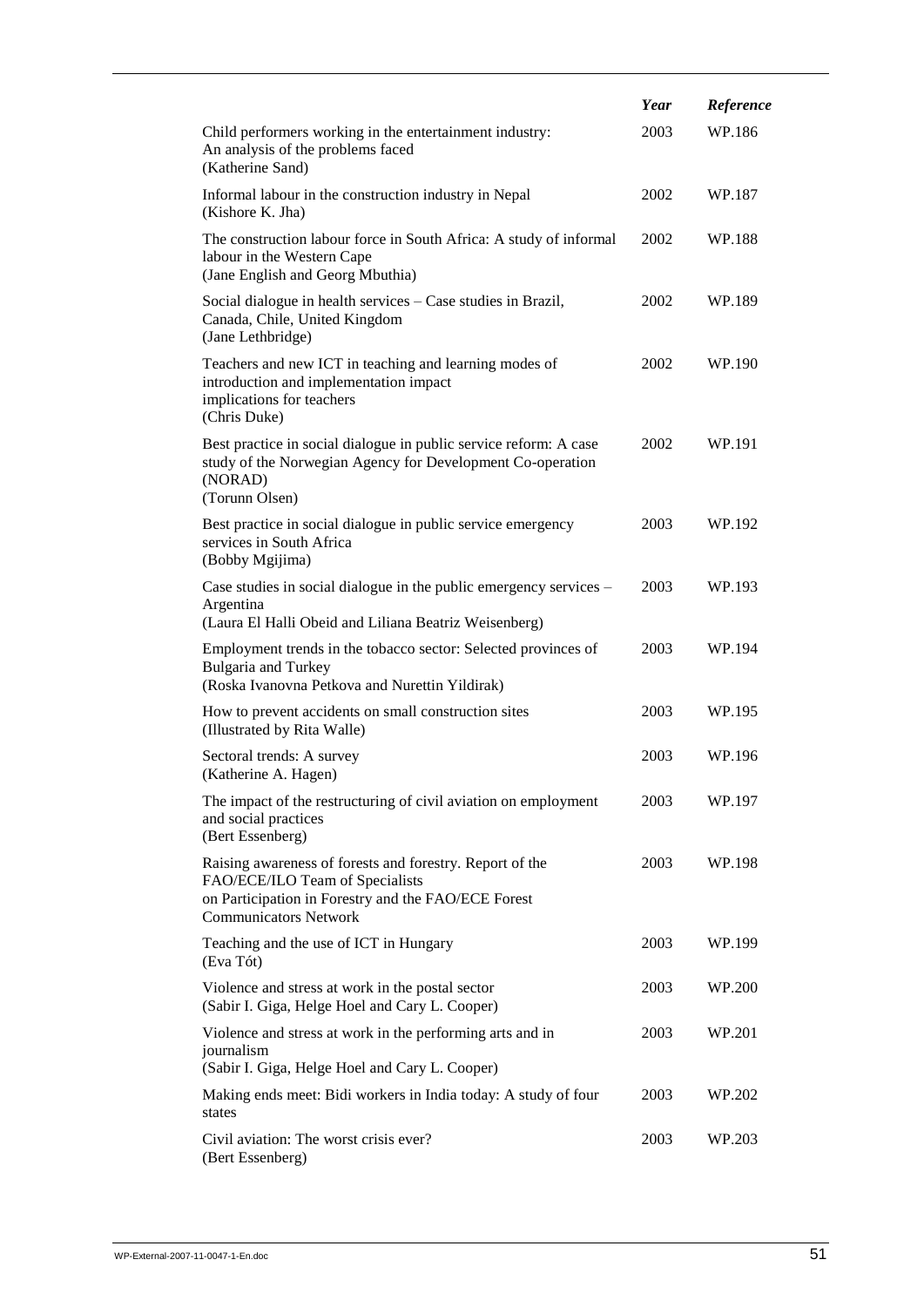|                                                                                                                                                                    | Year | Reference |
|--------------------------------------------------------------------------------------------------------------------------------------------------------------------|------|-----------|
| Informal labour in the construction industry in Kenya: A case<br>study of Nairobi                                                                                  | 2003 | WP.204    |
| (Winnie V. Mitullah and Isabella Njeri Wachira)                                                                                                                    |      |           |
| Violence and stress at work in the transport sector<br>(Bert Essenberg)                                                                                            | 2003 | WP.205    |
| The impact of Severe Acute Respiratory Syndrome (SARS) on<br>health personnel<br>(Christiane Wiskow)                                                               | 2003 | WP.206    |
| How we work and live. Forest workers talk about themselves<br>(Bernt Strehlke)                                                                                     | 2003 | WP.207    |
| Workplace violence in service industries with implications for the<br>education sector: Issues, solutions and resources<br>(Richard Verdugo and Anamaria Vere)     | 2003 | WP.208    |
| International migration of health workers: Labour and social<br>issues<br>(Stephen Bach)                                                                           | 2003 | WP.209    |
| Violence and stress at work in financial services<br>(Sabir I. Giga, Helge Hoel and Cary L. Cooper)                                                                | 2003 | WP.210    |
| Violence and stress in hotels, catering and tourism sector<br>(Helge Hoel and Ståle Einarsen)                                                                      | 2003 | WP.211    |
| Employment and human resources in the tourist industry in Asia<br>and the Pacific<br>(Travel Research International, London)                                       | 2003 | WP.212    |
| Democracy and public-private partnerships<br>(Jerrold Oppenheim and Theo MacGregor)                                                                                | 2003 | WP.213    |
| Social dialogue in the public emergency services in a changing<br>environment (Bulgaria)<br>(Pavlina Popova)                                                       | 2003 | WP.214    |
| Training of machine operators for mechanized wood harvesting. A<br>study carried out under the EU-funded ERGOWOOD project<br>(Bernt Strehlke and Kristin Warngren) | 2004 | WP.215    |
| Social dialogue in public emergency services: A case study in<br>Kenya<br>(Leopold P. Mureithi)                                                                    | 2004 | WP.216    |
| Public emergency services: Social dialogue in a changing<br>environment: A study on Japan<br>(Minawa Ebisui)                                                       | 2004 | WP.217    |
| Academic tenure and its functional equivalent in post secondary<br>education<br>(Donald C. Savage)                                                                 | 2004 | WP.218    |
| Study of the Kerala Construction Labour Welfare Fund<br>(R.P. Nair)                                                                                                | 2004 | WP.219    |
| The Joint FAO/ECE/ILO Committee: Fifty years of international<br>cooperation in forestry<br>(T.J. Peck and E.G. Richards)                                          | 2004 | WP.220    |
| La permanence et son équivalent fonctionnel dans l'enseignement<br>postsecondaire<br>(Donald C. Savage)                                                            | 2004 | WP.221    |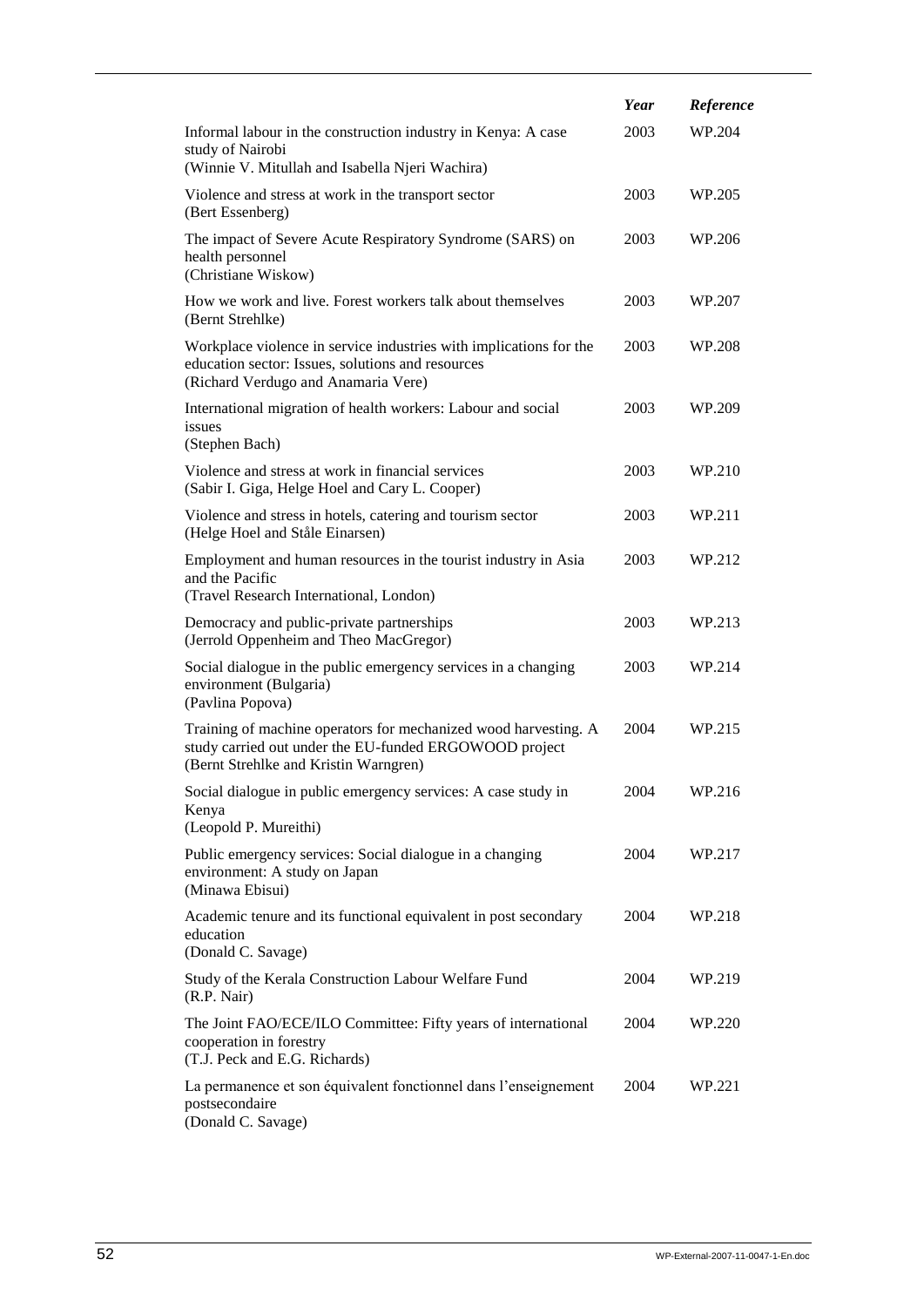|                                                                                                                                                       | Year | Reference |
|-------------------------------------------------------------------------------------------------------------------------------------------------------|------|-----------|
| Academic employment structures in higher education: The<br>Argentine case and the academic profession in Latin America<br>(Garcia de Fanelli)         | 2004 | WP.222    |
| An introduction to labour statistics in tourism<br>(Dirk Belau)                                                                                       | 2004 | WP.223    |
| Labour implications of the textiles and clothing quota phase-out<br>(Hildegunn Kyvik Nordas)                                                          | 2005 | WP.224    |
| Baseline study of labour practices on large construction sites in<br>Tanzania<br>(coordinated by the National Construction Council, Dar es<br>Salaam) | 2005 | WP.225    |
| Informal construction workers in Dar es Salaam, Tanzania<br>(Arthur Jason)                                                                            | 2005 | WP.226    |
| Prospects for micro, small and medium enterprises in the food and<br>drink industries in Guyana<br>(Abdul Rahim Forde)                                | 2005 | WP.227    |
| Alimentation et boisson au Burkina Faso: au delà de la survie<br>(Dié Martin Sow)                                                                     | 2005 | WP.228    |
| Social dialogue in education in Latin America: A regional survey<br>(Marcela Gajardo and Francisca Gómez)                                             | 2005 | WP.229    |
| Good industrial relations in the oil industry in the United Kingdom<br>(Dr Chris Forde, Dr Rob MacKenzie, Dr Mark Stuart,<br>Dr Rob Perrett)          | 2005 | WP.230    |
| The future of civil aviation in Africa: Restructuring and<br>social dialogue<br>(Bert Essenberg)                                                      | 2005 | WP.231    |
| The issues of fatigue and working time in the road transport sector                                                                                   | 2005 | WP.232    |
| Privatization of energy in the Argentine Republic                                                                                                     | 2005 | WP.233    |
| Social dialogue in the health sector: Case study Ghana<br>(Dr Delanyo Y. Dovlo)                                                                       | 2005 | WP.234    |
| Social dialogue in the health sector: Case study Bulgaria<br>(Dr L. Tomev, Dr N. Daskalova, Ms. T. Mihailova)                                         | 2005 | WP.235    |
| Migration of health workers: Country case study Philippines<br>(Institute of Health and Policy and Development Studies, Manila)                       | 2005 | WP.236    |
| Industrial relations in the oil industry in Nigeria<br>(Sola Fajana)                                                                                  | 2005 | WP.237    |
| Industrial relations in the oil industry in South Africa<br>(Shirley Miller and Tanya van Meelis)                                                     | 2005 | WP.238    |
| Industrial relations in the oil industry in Mexico<br>(Carlos Reynoso Castillo)                                                                       | 2005 | WP.239    |
| Corporate structural change and social dialogue in the chemical<br>industry<br>(Yasuhiko Kamakura)                                                    | 2006 | WP.240    |
| Privatización de la energía en la Republica Argentina<br>Perdidas y Ganancias<br>(Asociación del Personal Jerárquico del Agua y la Energía,<br>APJAE) | 2006 | WP.241    |